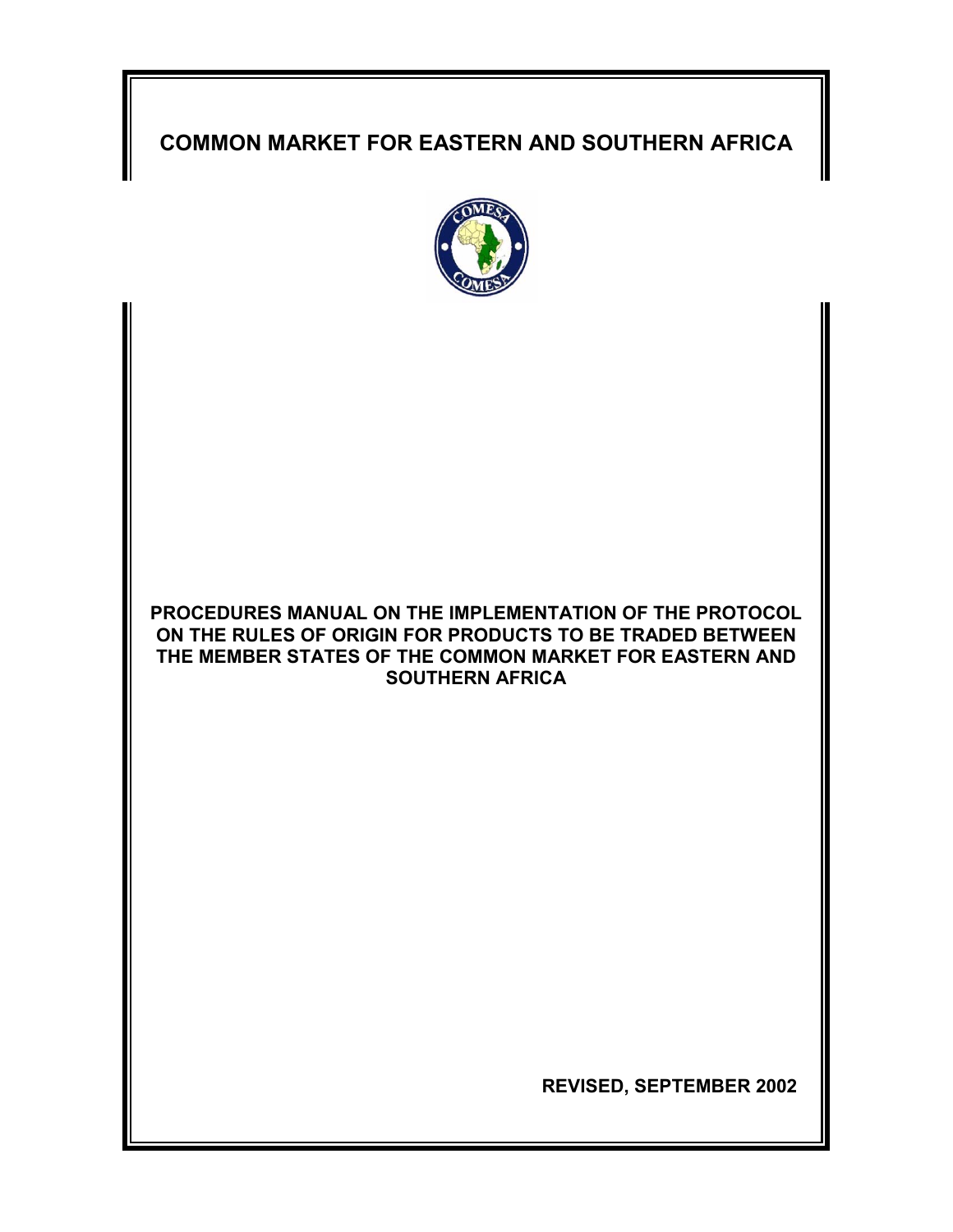# **Foreword**

# **Chapter 1 Introduction**

| 1.1 Background           |   |
|--------------------------|---|
| 1.2 Scope                |   |
| 1.3 Aim of guidance      |   |
| 1.4 COMESA member States | 6 |
| 1.5 Product coverage     |   |

# **Chapter 2 COMESA Rules of Origin**

| 2.1 Definition                                         | 8  |
|--------------------------------------------------------|----|
| 2.2 Determination of origin                            | 8  |
| 2.3 Direct consignment rule                            | 9  |
| 2.4 Wholly produced goods                              | 9  |
| 2.5 Material content criterion                         | 10 |
| 2.6 Value added criterion                              | 11 |
| 2.7 Change in Tariff Heading (CTH)                     | 14 |
| Goods of particular importance to economic development | 14 |
| 2.9 Cumulation of origin                               | 15 |
| 2.10 Processes not conferring origin                   | 15 |
| 2.11 Split consignments                                | 16 |
| 2.12 Goods produced in Export Processing Zones         | 16 |
| 2.13 Goods produced under licence                      | 16 |
|                                                        |    |

# **Chapter 3 Administrative Procedures**

| 3.1 Introduction                                                        |    |
|-------------------------------------------------------------------------|----|
| 3.2 Registration of exporters                                           |    |
| 3.3 Procedures for the issuance of COMESA Certificates of Origin        |    |
| 3.4 What an exporter should do to obtain a COMESA Certificate of Origin | 18 |
| 3.5 The COMESA Certificate of Origin                                    | 18 |
| 3.6 Procedures for processing the COMESA Certificate of Origin          | 21 |
| 3.7 Retention of documents                                              | 22 |
| 3.8 Collaboration with Customs and other authorities                    | 22 |
| 3.9 Re-exportation of COMESA originating goods                          | 22 |
| 3.10Documentary check                                                   | 23 |
| 3.11 Dispute settlement procedures                                      | 24 |
| 3.12Special regime for small-scale traders                              | 31 |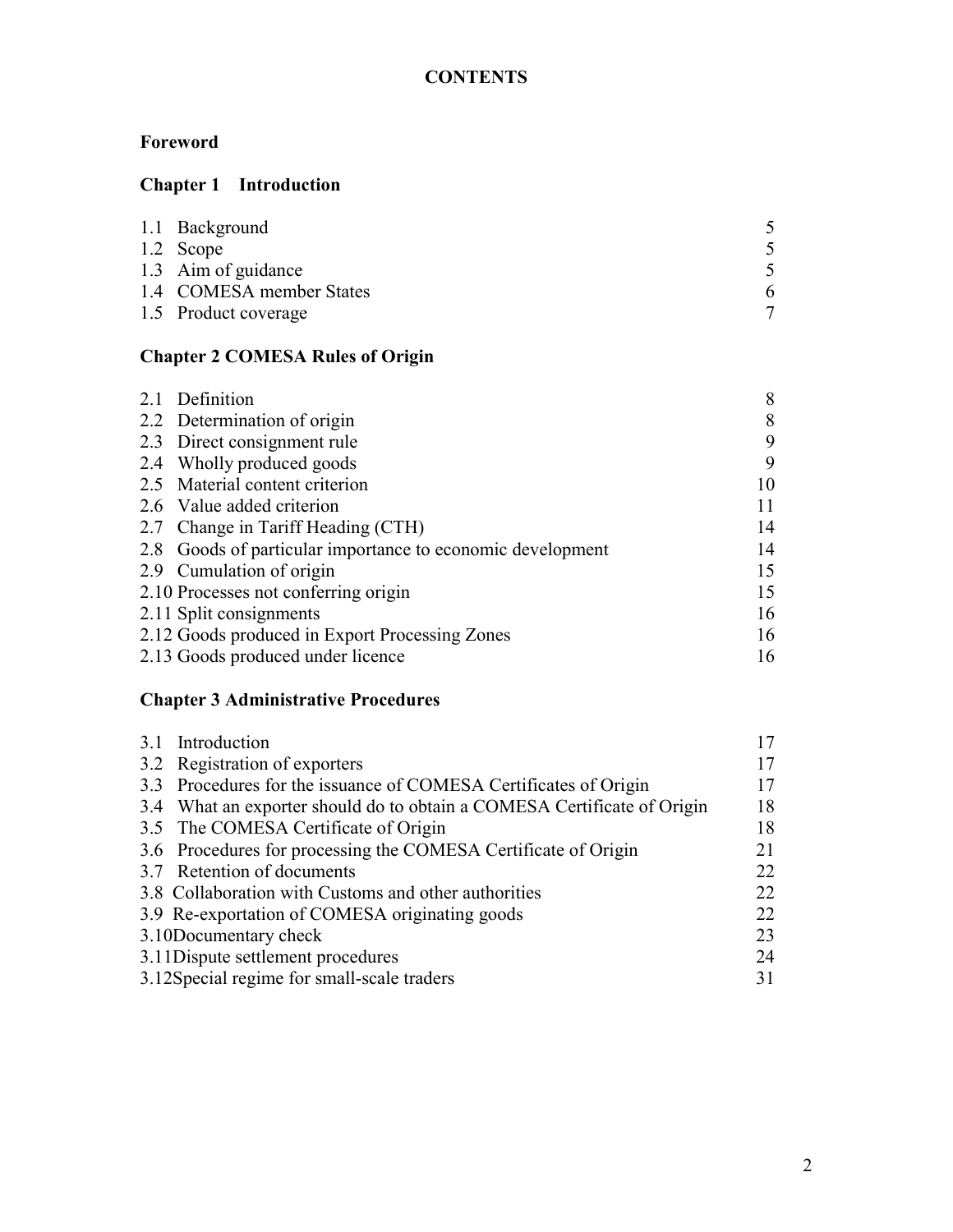#### **Chapter 4 Organisational requirements for implementing the Protocol on Rules of Origin**

| 4.1 Introduction                                     | 33 |
|------------------------------------------------------|----|
| 4.2 Organisation structure                           | 33 |
| 4.3 Competencies of the Designated Issuing Authority | 35 |
| 4.4 Customs Co-operation at common border crossings  | 37 |
| 4.5 Post-clearance control                           | 37 |
| 4.6 Record maintenance                               | 38 |
| 4.7 Exchange of information                          | 38 |
| 4.8 Role of the COMESA Secretariat                   | 38 |
|                                                      |    |

### **Annexes**

| Annex I      | Declaration by the Producer                     |
|--------------|-------------------------------------------------|
| Annex II     | <b>COMESA</b> Certificate of Origin             |
| Annex III    | Designated Issuing Authorities of member States |
| Annex IV     | Form for Verification of Origin                 |
| Annex V      | Request for additional information              |
| Annex VI (a) | COMESA Simplified Certificate of Origin         |
| Annex VI (b) | Simplified COMESA Customs Document              |
| Annex VII    | Glossary                                        |
| Annex VIII   | Protocol on the Rules of Origin                 |
|              |                                                 |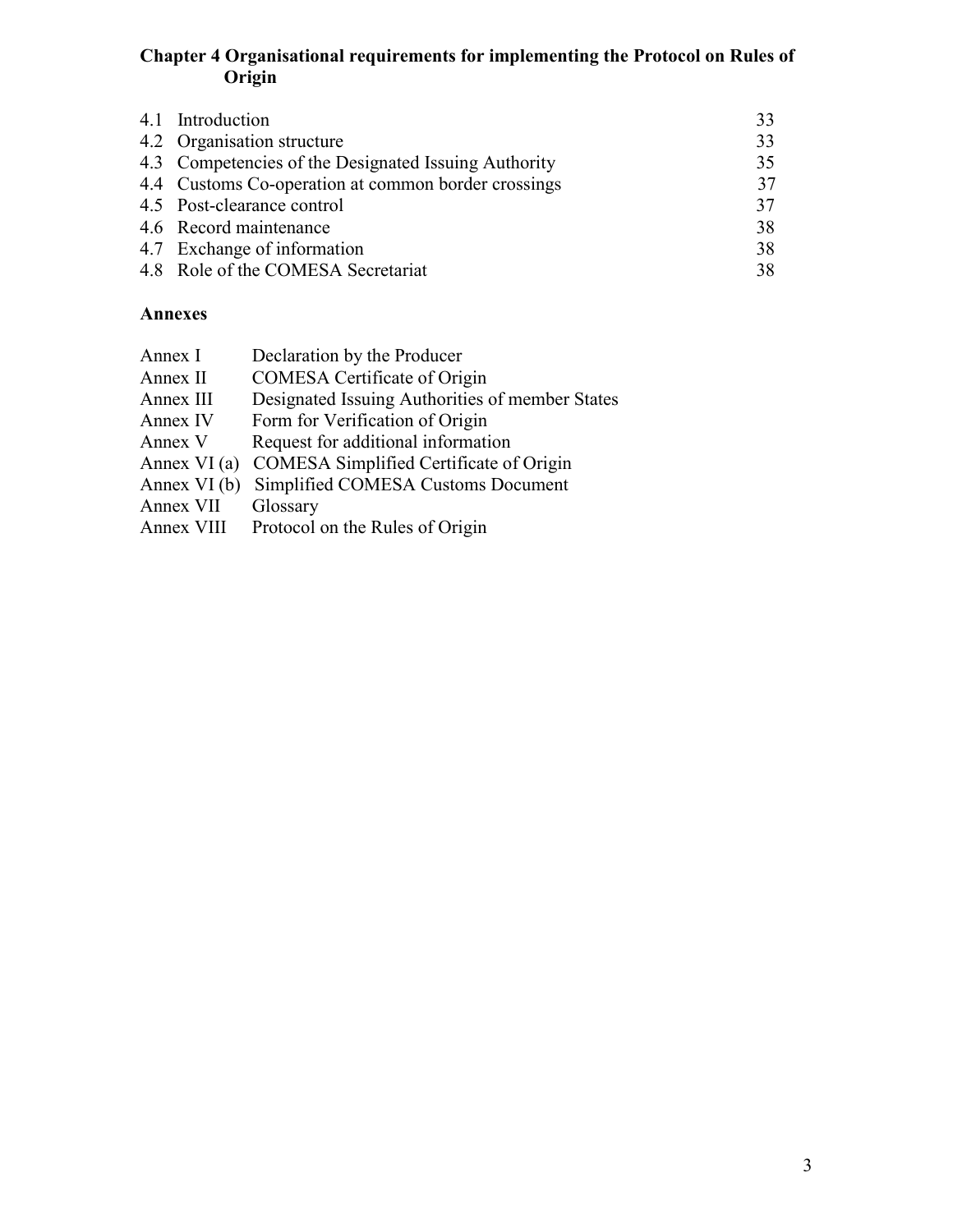### **Foreword**

This manual provides guidance in a consolidated and concise form the practical application of the provisions of the Protocol on Rules of Origin of the Common Market for Eastern and Southern Africa (COMESA). It covers in particular, matters relating to the administration and policing of the rules of origin under the COMESA trade regime. It is intended to ensure the uniform interpretation and application of the provisions of the Protocol by the COMESA member States. It replaces the manual, which was prepared in November, 1999.

The manual has been prepared by the COMESA Secretariat primarily to ensure that the principles and rules of the Protocol on Rules of Origin are uniformly applied by the COMESA member States.

Although the manual is based on official texts of the COMESA Treaty and Protocol, it cannot be regarded as a substitute for these texts. It will therefore have to be used in conjunction with Treaty and the Protocol on Rules of Origin.

The manual is arranged in a 4-Chapter format:

Chapter 1 provides an introduction to the COMESA trade regime

Chapter 2 covers the technical issues relating to COMESA Rules of Origin

Chapter 3 covers the administrative aspects of the Protocol on Rules of Origin

Chapter 4 provides the organizational requirements for the implementation of the

Protocol on Rules of Origin.

This manual shall be revised from time to time based on the decisions made by the Council of Ministers.

Enquiries about this publication should be directed to:

The COMESA Secretariat Ben Bella Road P O Box 30051 Lusaka Zambia Tel: 260 1 229725/32 Fax: 26[0 1 225107](mailto:secgen@comesa.int) E-mail: secgen@comesa.int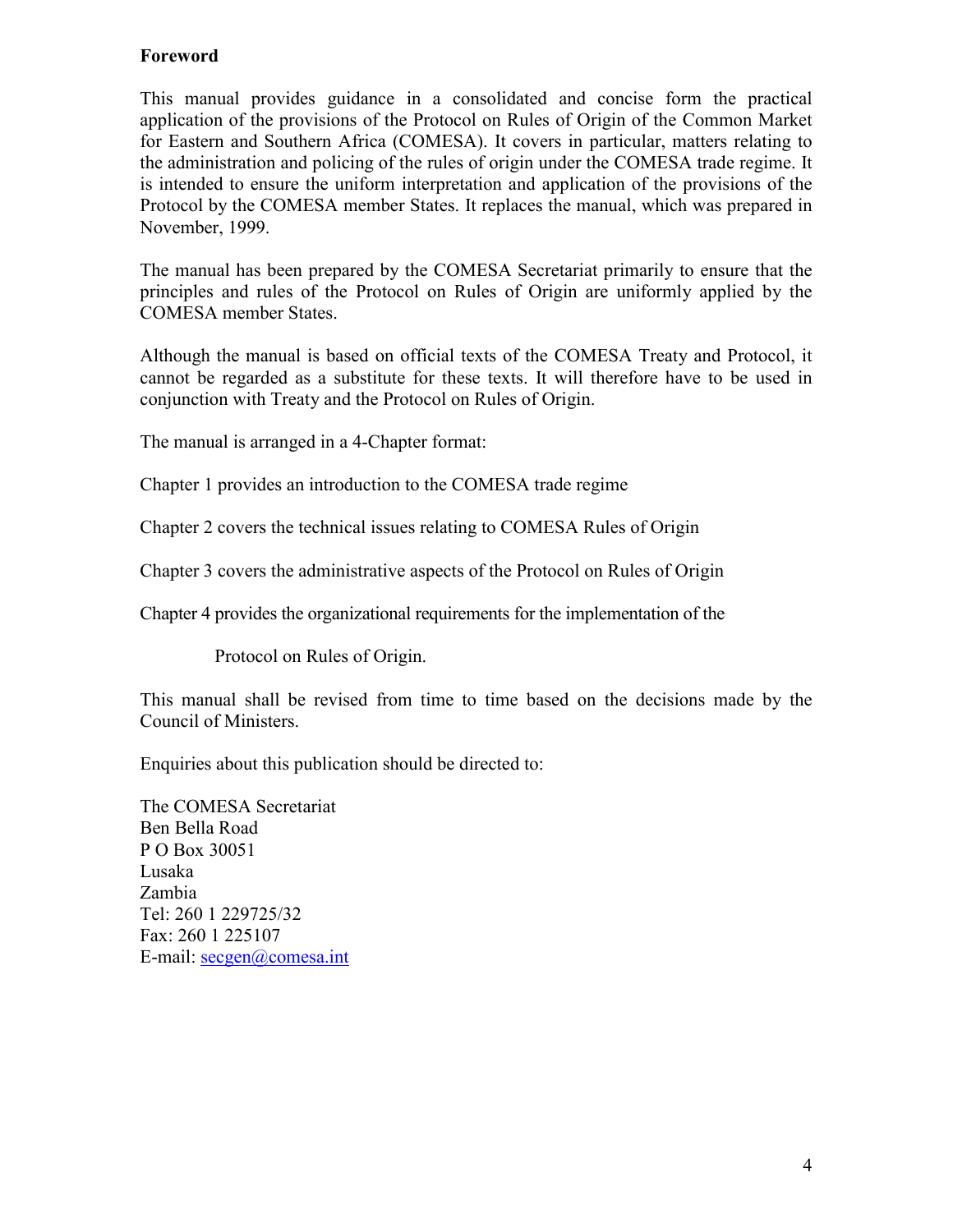### **CHAPTER 1**

#### **INTRODUCTION**

#### **1.1 Background**

The concept of Rules of Origin has become increasingly important for international trade. In fact, the implementation of preferential trade regimes and the application of trade measures, such as, import bans and prohibitions, discriminatory restrictions, tariff quotas, among others, depend on the application of rules of origin.

The Treaty Establishing the Common Market for Eastern and Southern Africa (COMESA) provides, in Article 48, that goods shall be accepted as eligible for Common Market treatment if they originate in the member States, and the definition of such products shall be as provided in a Protocol on Rules of Origin to be concluded by the member States. The Protocol on COMESA rules of origin is provided at Annex IX.

In 1994, COMESA members agreed on the rules of origin for products to be traded between themselves, as provided for under Article 4(1)(e) of the Treaty. The COMESA Rules of Origin are the cornerstone of the COMESA trade regime and serve to prevent non-COMESA members from benefiting from preferential tariffs for them to access the COMESA market. The determination of the eligibility of products to COMESA origin and the granting of preferential tariffs to goods originating in the member States are important processes in the implementation of the COMESA trade regime. The effective and uniform implementation of the provisions of the Protocol on Rules of Origin by the member States is important as it helps in strengthening the COMESA trade regime.

#### **1.2 Scope**

This manual outlines the procedures to be followed in the administration of the Protocol on Rules of Origin by the member States. It provides guidance to Designated Issuing Authorities and Customs Administrations in COMESA member States, and is also useful for training purposes.

The manual does not contain any provisions on the classification or customs valuation of goods. These are contained in various WCO and WTO publications.

#### **1.3 Aim of guidance**

The aim of this manual is to:

- Translate the Protocol on Rules of Origin for practical application
- Explain the basic origin criteria under the COMESA preferential trade regime
- Provide guidance on the procedures for the approval and registration of exporters
- Provide guidance on the issuing of COMESA Certificates of Origin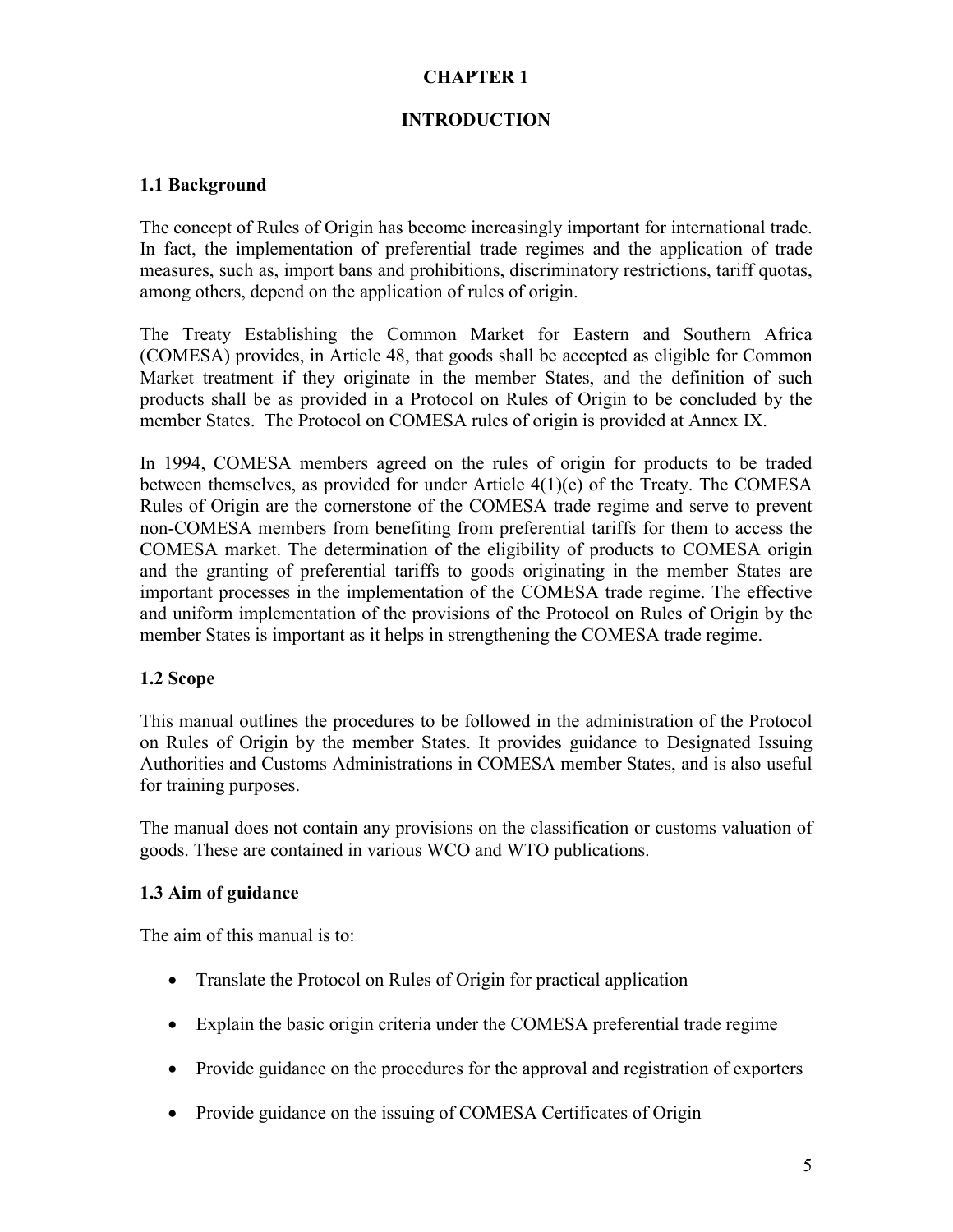- Provide guidance on origin verification
- Explain the Dispute Settlement procedure under the COMESA trade regime
- Give guidance on the organizational requirements for the effective implementation of the Protocol on Rules of Origin.

#### **1.4 COMESA member States**

The following countries are members of the Common Market for Eastern and Southern Africa:

The Republic of Angola;

The Republic of Burundi;

Union des Comores;

The Republic of Djibouti;

The Democratic Republic of Congo;

The Arab Republic of Egypt;

The Republic of Eritrea;

The Republic of Ethiopia;

The Republic of Kenya;

The Republic of Madagascar;

The Republic of Malawi;

The Republic of Mauritius;

The Republic of Namibia;

The Republic of Rwanda;

The Republic of Seychelles;

The Republic of Sudan;

The Kingdom of Swaziland;

The Republic of Uganda;

The Republic of Zambia; and

The Republic of Zimbabwe.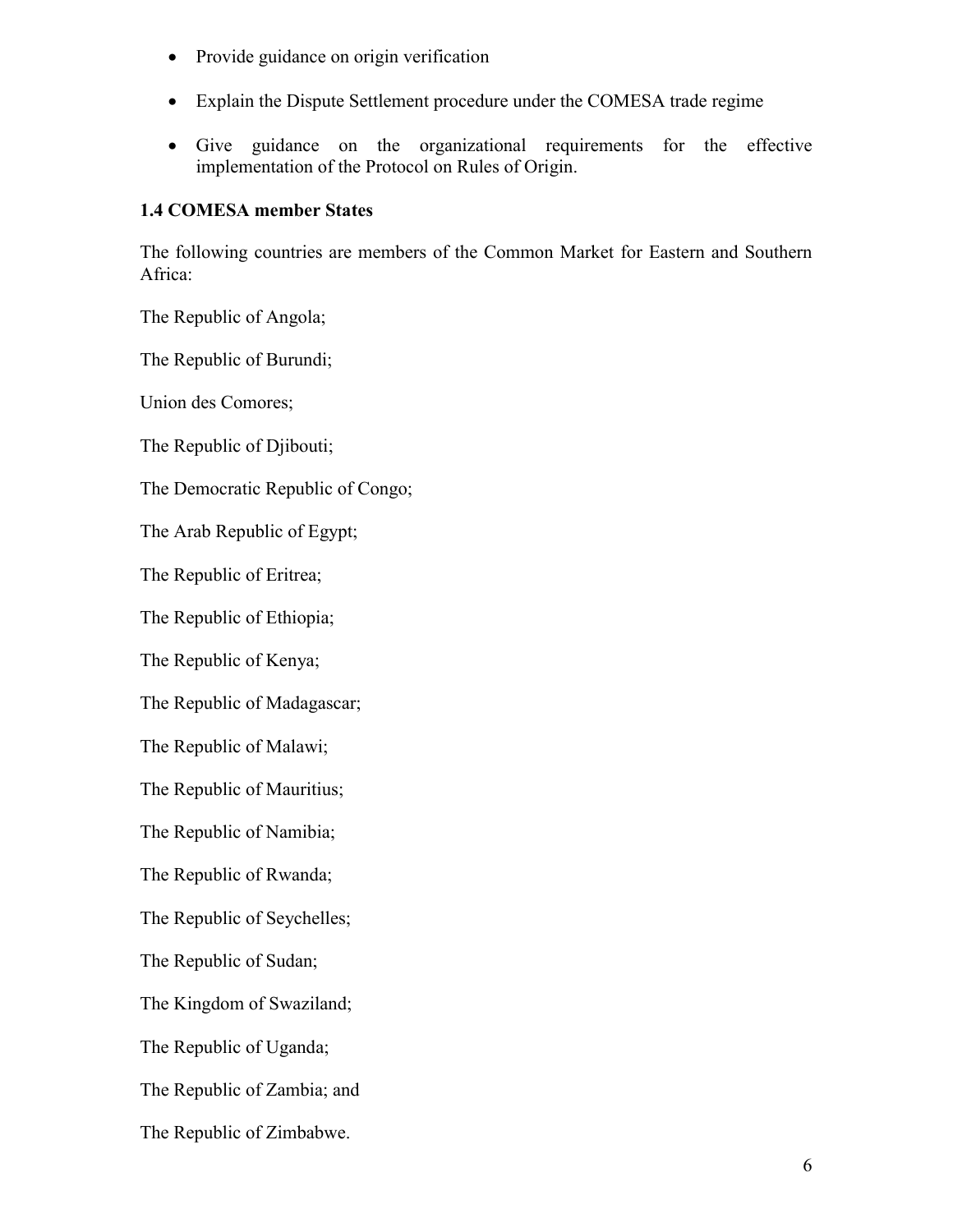# **1.5 Product coverage**

Under the COMESA trade regime, goods qualify for preferential tariff treatment if they originate in the member States. This means that all goods that meet the requirements of the COMESA Rules of Origin qualify for preferential tariff treatment when they are traded within COMESA.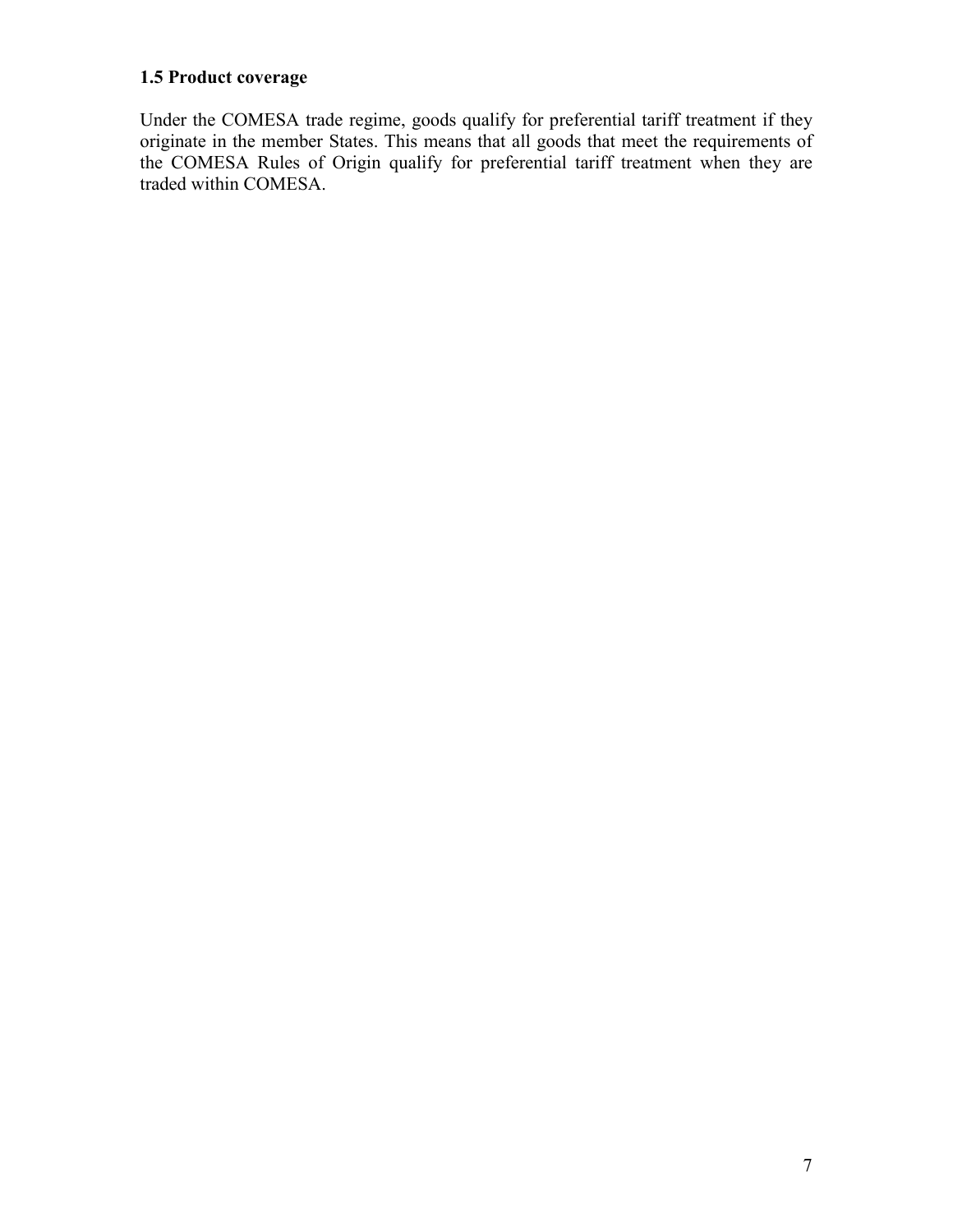#### **CHAPTER 2**

#### **COMESA RULES OF ORIGIN**

#### **2.1 Definition**

COMESA Rules of Origin are a set of criteria that is used to distinguish between goods that are produced within the COMESA member States and are entitled to preferential tariff treatment and those that are considered to have been produced outside the COMESA region that attract full import duties when traded.

Since COMESA Rules of Origin are used for granting tariff preferences, they are referred to as preferential rules of origin.

#### **2.2 Determination of origin [Rule 2 of the Protocol on Rules of Origin]**

**2.2.1** Article 48 of the Treaty Establishing the Common Market for Eastern and Southern Africa (hereinafter referred to as the "Treaty") provides that goods shall be accepted as eligible for Common Market tariff treatment if they originate in the member States, and the definition of products originating in the member States shall be as provided for in a Protocol on Rules of Origin referred to in Annex IX.

**2.2.2** Under the COMESA trade regime, a product shall be considered as originating in a member State if it is **consigned directly** from a member State to a consignee in another member State and has either been **wholly produced** or **undergone substantial transformation** in that member State.

**2.2.3** The COMESA Rules of Origin have five independent criteria, and goods are considered as originating in a member State if they meet **any** of the five. The criteria are as follows:

(i) The goods should be wholly produced in a member State; or

(ii) The goods should be produced in the member States and the c.i.f. value of any foreign materials should not exceed 60% of the total cost of all materials used in their production; or

(iii) The goods should be produced in the member States and attain a value added of at least 35% of the ex-factory cost of the goods; or

(iv) The goods should be produced in the member States and should be classifiable under a tariff heading other than the tariff heading of the non-originating materials used in their production;

(v) The goods should be designated by the Council of Ministers as "goods of particular importance to the economic development of the member States" and should contain not less than 25% value added, notwithstanding the provisions of paragraph (iii) above.

These rules are discussed in detail in paragraphs that follow.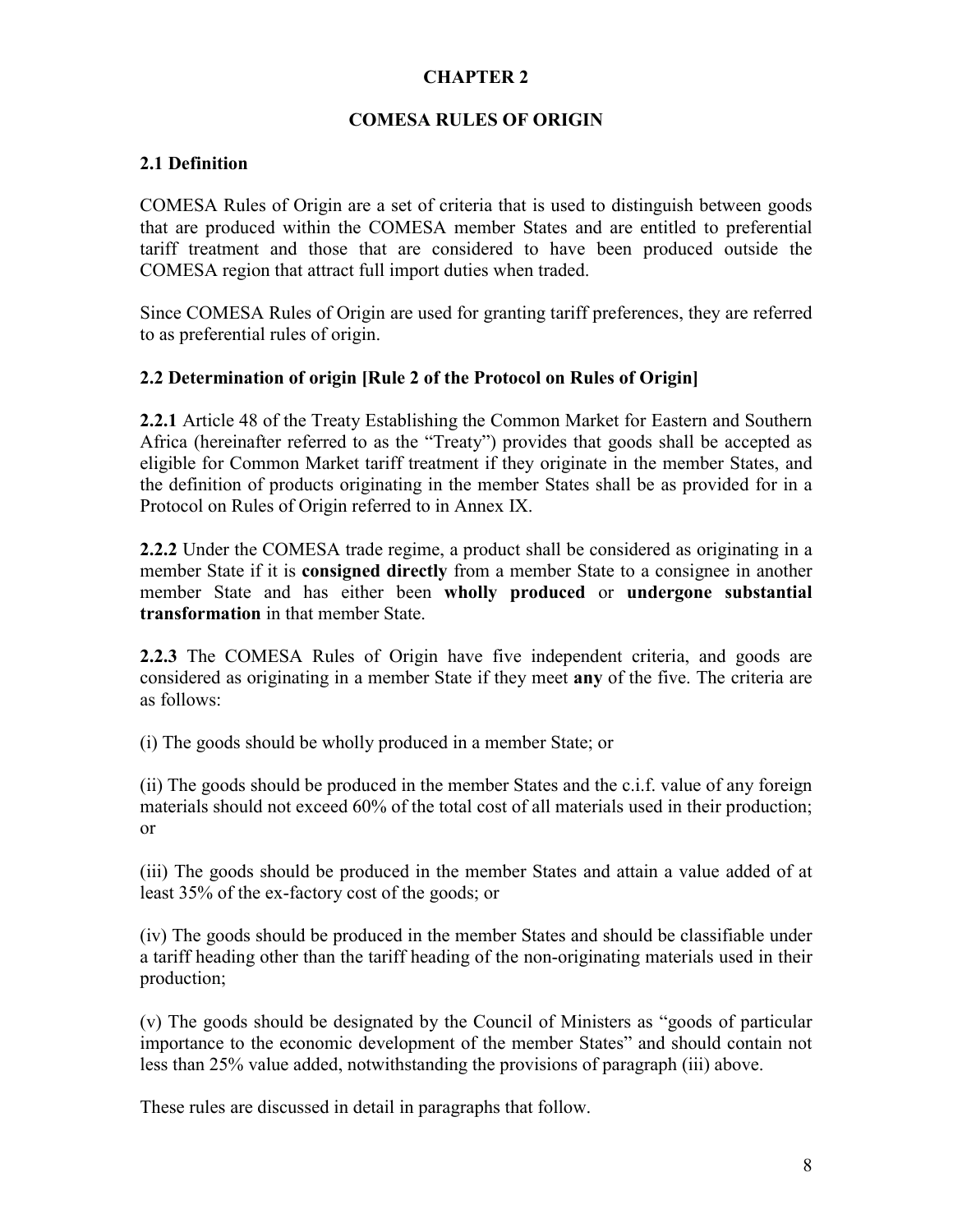#### **2.3 Direct consignment rule**

The goods should be consigned directly from one member State to a consignee in another member State. This implies that goods should be transported directly from a consignor in another member State.

However, goods consigned from and to land locked member States may for purposes of transportation, transit through other countries.

#### **2.4. Wholly produced goods - [Rule 2(1)(a) of the Protocol]**

They have been wholly produced in a member State as defined in Rule 3 of the Protocol.

#### **Explanation:**

Rule 3 provides a list of products that are considered as "wholly produced" in the member States.

Such products contain no materials imported from outside the COMESA region.

#### **Goods Wholly produced in the member States:**

- (a) mineral products extracted from the ground or sea-bed of the member States;
- (b) vegetable products harvested within the member States;
- (c) live animals born and raised within the member States;
- (d) products obtained from live animals within the member States;
- (e) products obtained by hunting or fishing conducted within the member States;
- (f) products obtained from the sea and from rivers and lakes within the member States by a vessel of a member State;
- (g) products manufactured in a factory of a member State exclusively from the products referred to in sub-paragraph (f) of paragraph 1 of this Rule;
- (h) used articles fit only for the recovery of materials, provided that such articles have been collected from users within the member States;
- (i) scrap and waste resulting from manufacturing operations within the member State;
- (j) goods produced within the member States exclusively or mainly from one or both of the following: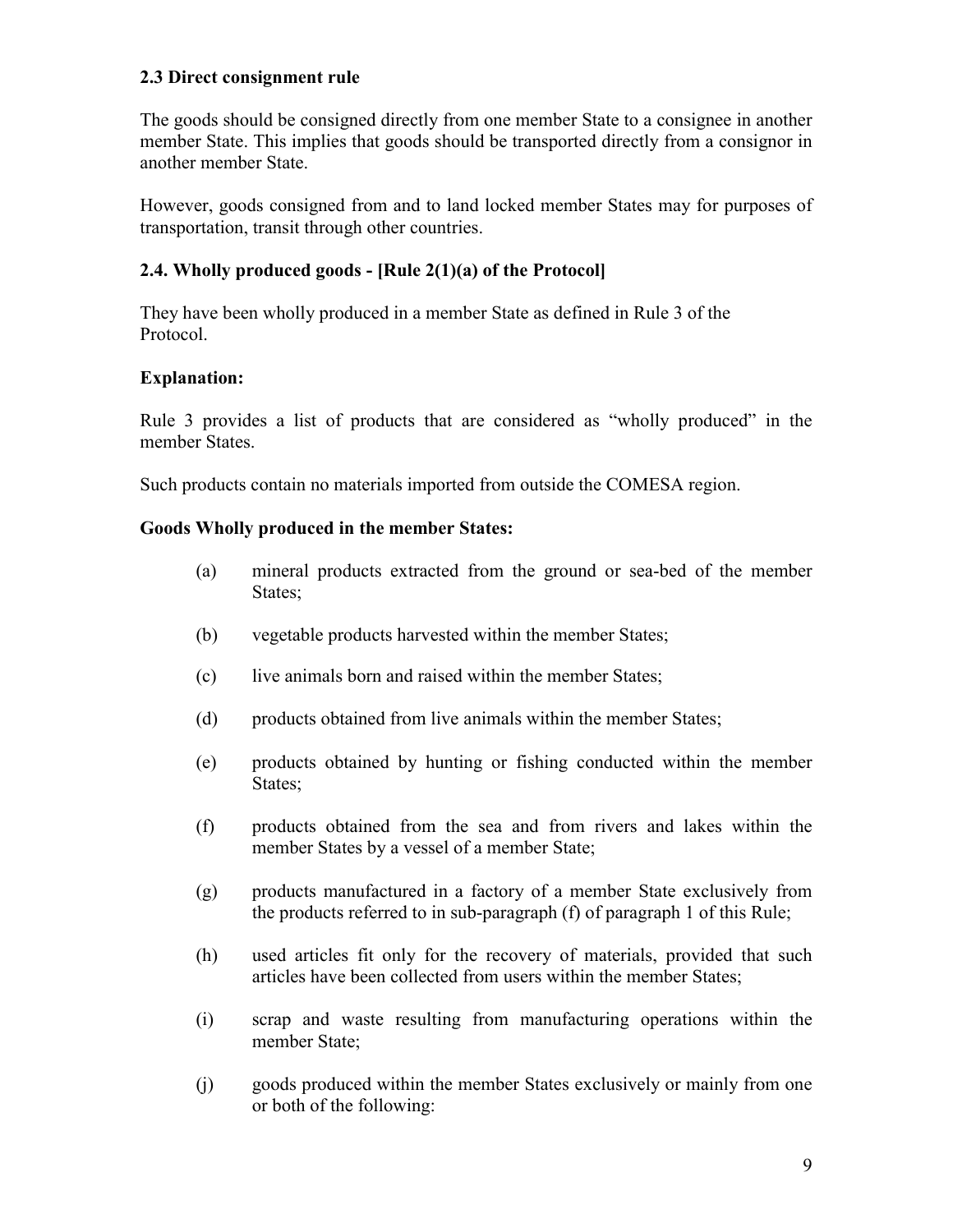- (i) products referred to in sub-paragraphs (a) to (i), above
- (ii) materials containing no element imported from outside the member states or of undetermined origin

#### **Note**:

Electrical power, fuel, plant, machinery and tools used in the production of goods shall always be regarded as wholly produced within the Common Market when determining the origin of the goods.

#### **2.5 Material content criterion - [Rule 2(1)(b)(i) of the Protocol]**

The goods have been produced in a member State wholly or partially from imported materials (or from materials of unknown origin) and the c.i.f. value of materials imported from outside the region does not exceed 60% of the total cost of materials used in production.

#### **Explanation:**

Under this criterion, only the cost of the materials (domestic and imported) used in production is considered for purposes of determining origin.

Materials whose origin is unknown are considered as "imported" for purposes of this rule, and their price shall be the earliest ascertainable price paid for them in the member State where they are used in a process of production.

The value of the imported materials is the c.i.f. value accepted by Customs at the time of clearance for home consumption or under temporary admission procedures.

#### **Formula for calculation of material content (%):**

#### **Import material content:**

 $Import$  material content  $=$  c.i.f. value of imported materials

cost of local materials  $+ c.i.f.$  value of imported materials

#### **Local material content:**

This rule can also be expressed in terms of domestic materials, where a minimum of 40% local content should be achieved for the finished goods to qualify as originating in a member State.

 $Local material content = cost of local materials$  $cost of local materials + c.i.f. value of imported materials$ 

#### **2.6 Value-added criterion - [Rule 2(1)(b)(ii) of the Protocol]**

The goods have been produced in a member state wholly or partially from imported materials (or materials of unknown origin) and the value added resulting from the process of production accounts for at least 35% of the ex-factory cost of the finished product.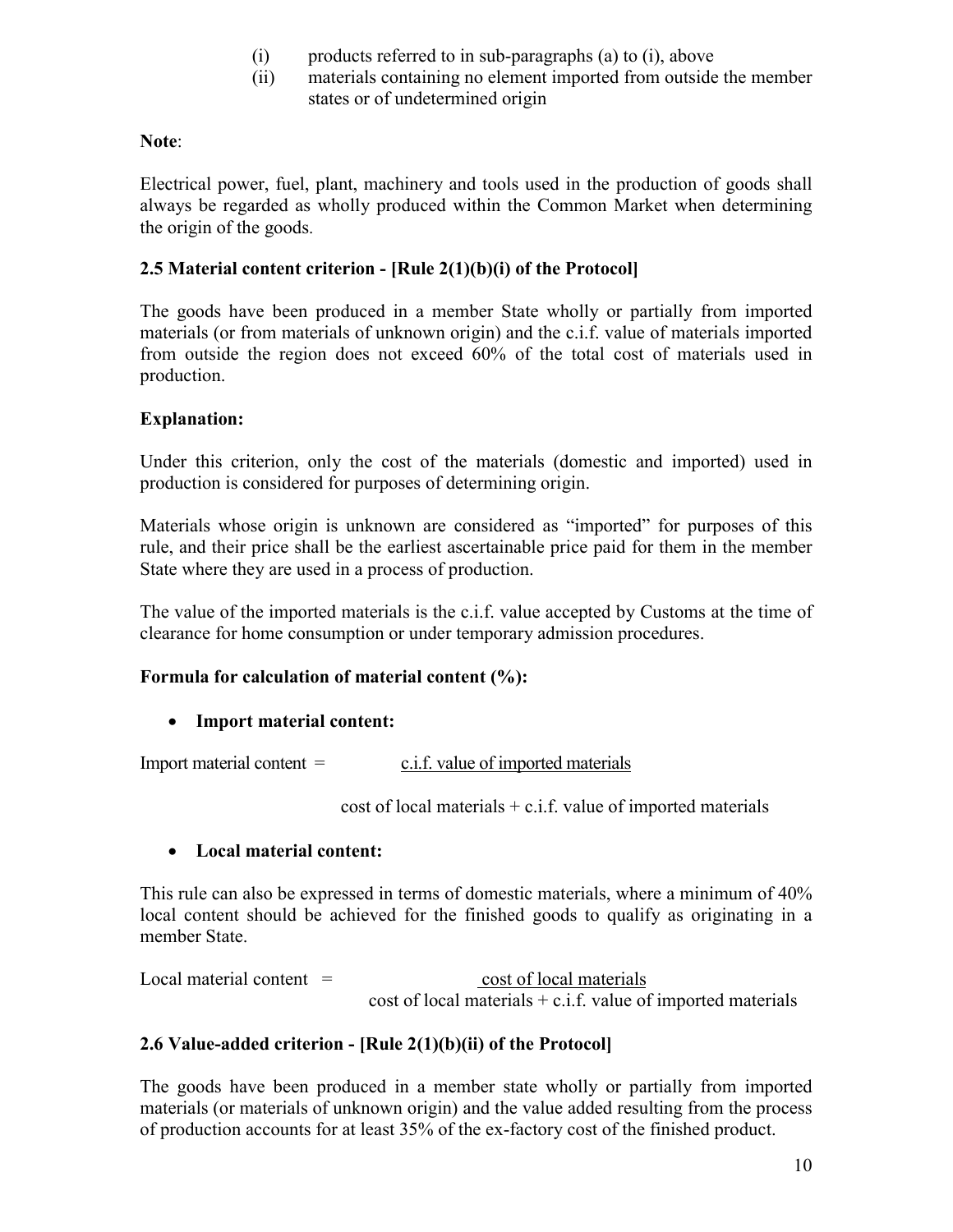# **Explanation:**

The value added is the difference between the ex-factory cost of the finished product and the c.i.f. value of imported materials used in production.

Ex-factory cost means the value of the total inputs required to produce a given product.

In applying this criterion, domestic material content may be either low or non-existent in the composition of the products to be exported.

Materials whose origin cannot be determined shall be deemed to have been imported from outside the region.

### **Calculation of ex-factory cost:**

The following costs, charges and expenses should be **included:**

(a) The cost of imported materials, as represented by their c.i.f. value accepted by the Customs authorities on clearance for home consumption, or on temporary admission at the time of last importation into the member State where they were used in a process of production, less the amount of any transport costs incurred in transit through other member States.

Provided that the cost of imported materials not imported by the manufacturer will be the delivery cost at the factory but excluding customs duties and other charges of equivalent effect thereon;

(b) The cost of local materials, as represented by their delivery price at the factory;

(c) The cost of direct labour as represented by the wages paid to the operatives responsible for the manufacture of the goods;

(d) The Cost of direct factory expenses, as represented by:

- the operating cost of the machine being used to manufacture the goods;
- the expenses incurred in the cleaning, drying, polishing, pressing or any other process, as may be necessary for the finishing of the goods;
- the cost of putting up the goods in their retail packages and the cost of such packages but excluding any extra cost of packing the goods for transportation or export and the cost of any extra packages;
- the cost of special designs, drawings or layout; and the hire of tools, or equipment for the production of the goods.

(e) The cost of factory overheads as represented by:

• rent, rates and insurance charges directly attributed to the factory;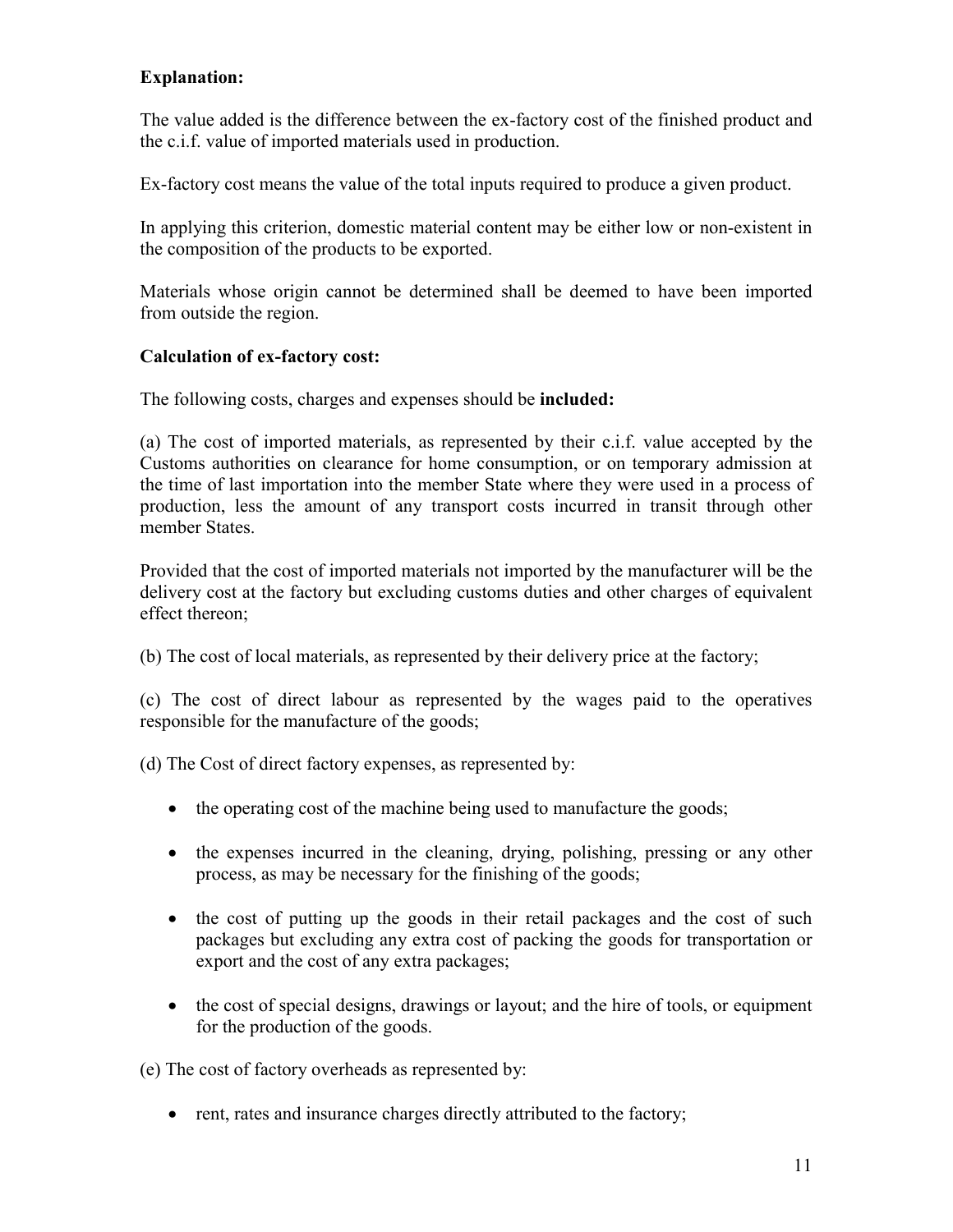- indirect labour charges, including salaries paid to factory managers, wages paid to foremen, examiners and testers of the goods;
- power, light, water and other service charges directly attributed to the cost of manufacture of the goods;
- consumable stores, including minor tools, grease, oil and other incidental items and materials used in the manufacture of the goods;
- depreciation and maintenance of factory buildings, plant and machinery, tools and other items used in the manufacture of the goods

The following costs, charges and expenses should be **excluded:**

(a) Administration expenses as represented by:

- office expenses, office rent and salaries paid to accountants, clerks, managers and other executive personnel;
- directors' fees, other than salaries paid to directors who act in the capacity of factory managers;
- statistical and costing expenses in respect of the manufactured goods;
- investigation and experimental expenses.

(b) Selling expenses, as represented by:

- the cost of soliciting and securing orders, including such expenses as advertising charges and agents' or salesmen' commission or salaries;
- expenses incurred in the making of designs, estimates and tenders.

(c) Distribution expenses, represented by all the expenditure incurred after goods have left the factory, including;

- the cost of any materials and payments of wages incurred in the packaging of the goods for export;
- warehousing expenses incurred in the storage of the finished goods;
- the cost of transporting the goods to their destination.

(d) Charges not directly attributed to the manufacture of the goods:

- any customs duty and other charges of equivalent effect paid on the imported raw materials;
- any excise duty paid on raw materials produced in the country where the finished goods are manufactured;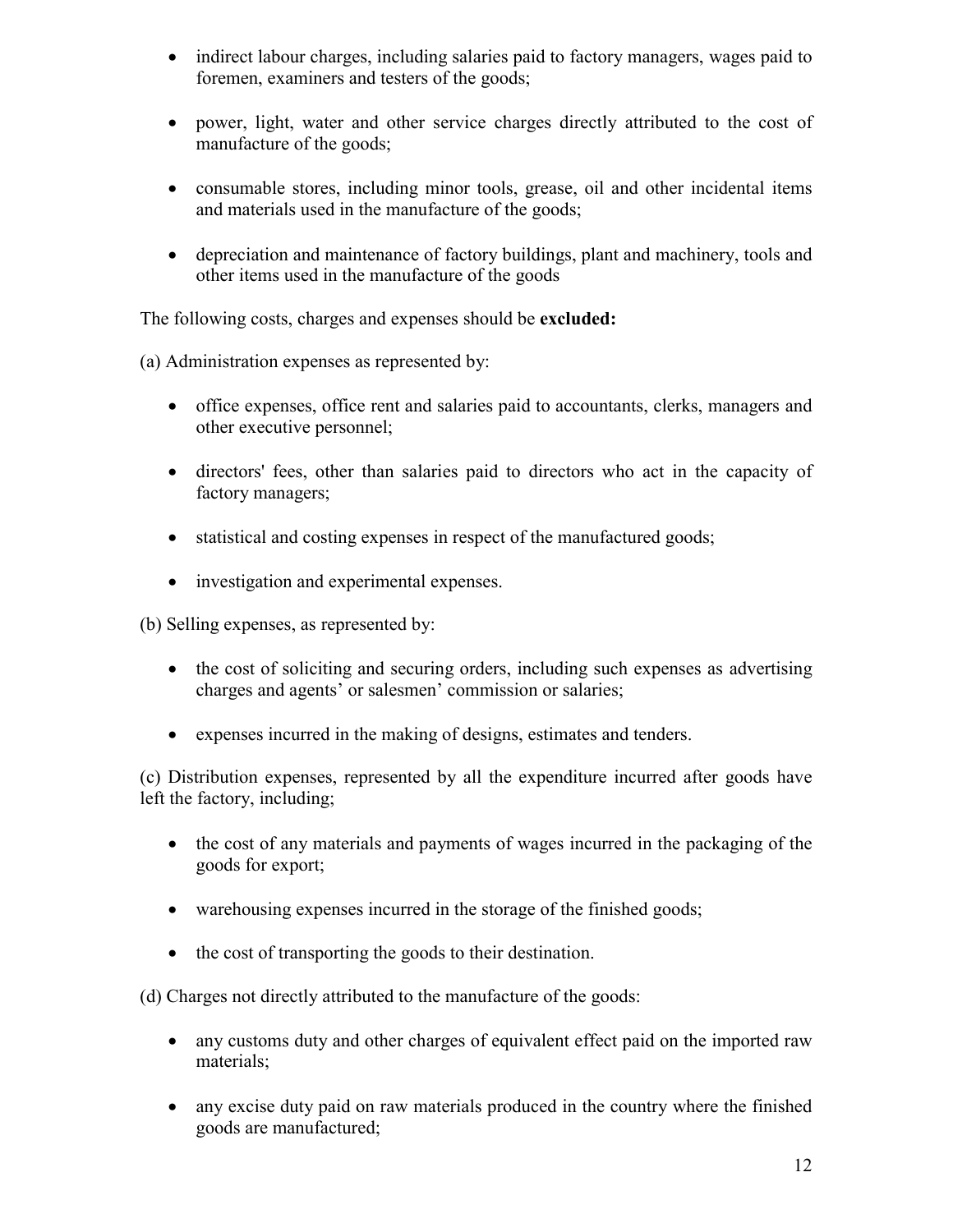- any other indirect taxes paid on the manufactured products;
- any royalties paid in respect of patents, special machinery or designs; and
- finance charges related to working capital.

#### **Example:**

A producer in member State X makes wooden tables for sale to a buyer in member State Y. The producer uses local timber and timber imported from member State Z and Malaysia, respectively. The producer incurs the following costs per table, but he is not sure whether the tables qualify for preferential tariff treatment or not:

| <b>Materials</b>                           | Cost (currency unit)               |      |                 |          |
|--------------------------------------------|------------------------------------|------|-----------------|----------|
| Timber:                                    |                                    |      |                 |          |
| Local timber                               |                                    | 200  |                 |          |
| From member State Z                        |                                    | 100  |                 |          |
| Malaysian origin                           |                                    | 900  |                 |          |
| <b>Other costs:</b>                        |                                    |      |                 |          |
| Glue (imported from Brazil)                |                                    | 5    |                 |          |
| Varnish (imported from Germany)            |                                    | 8    |                 |          |
| Factory overheads:                         |                                    |      |                 |          |
| Rent and rates                             |                                    | 100  |                 |          |
| Depreciation of machinery                  |                                    | 80   |                 |          |
| Direct labour                              |                                    | 300  |                 |          |
| Ex-factory cost                            |                                    | 1693 |                 |          |
| <b>Calculations:</b>                       |                                    |      |                 |          |
| (a)(i) Import material content $= 900+5+8$ | $200+100+900+5+8$                  |      | $= 913$<br>1213 | $= 75%$  |
| <b>OR</b>                                  |                                    |      |                 |          |
| (ii) Local material content                | $= 200 + 100$<br>$200+100+900+5+8$ | $=$  | 300<br>1213     | $= 25\%$ |
| (b) Value added                            | $= 1693 - 913$<br>1693             | $=$  | 780<br>1693     | $=46%$   |

The material content and value added should be calculated to the nearest whole number.

Example:

 $74.9\% = 75\%$  $74.5\% = 75\%$  $74.4\% = 74\%$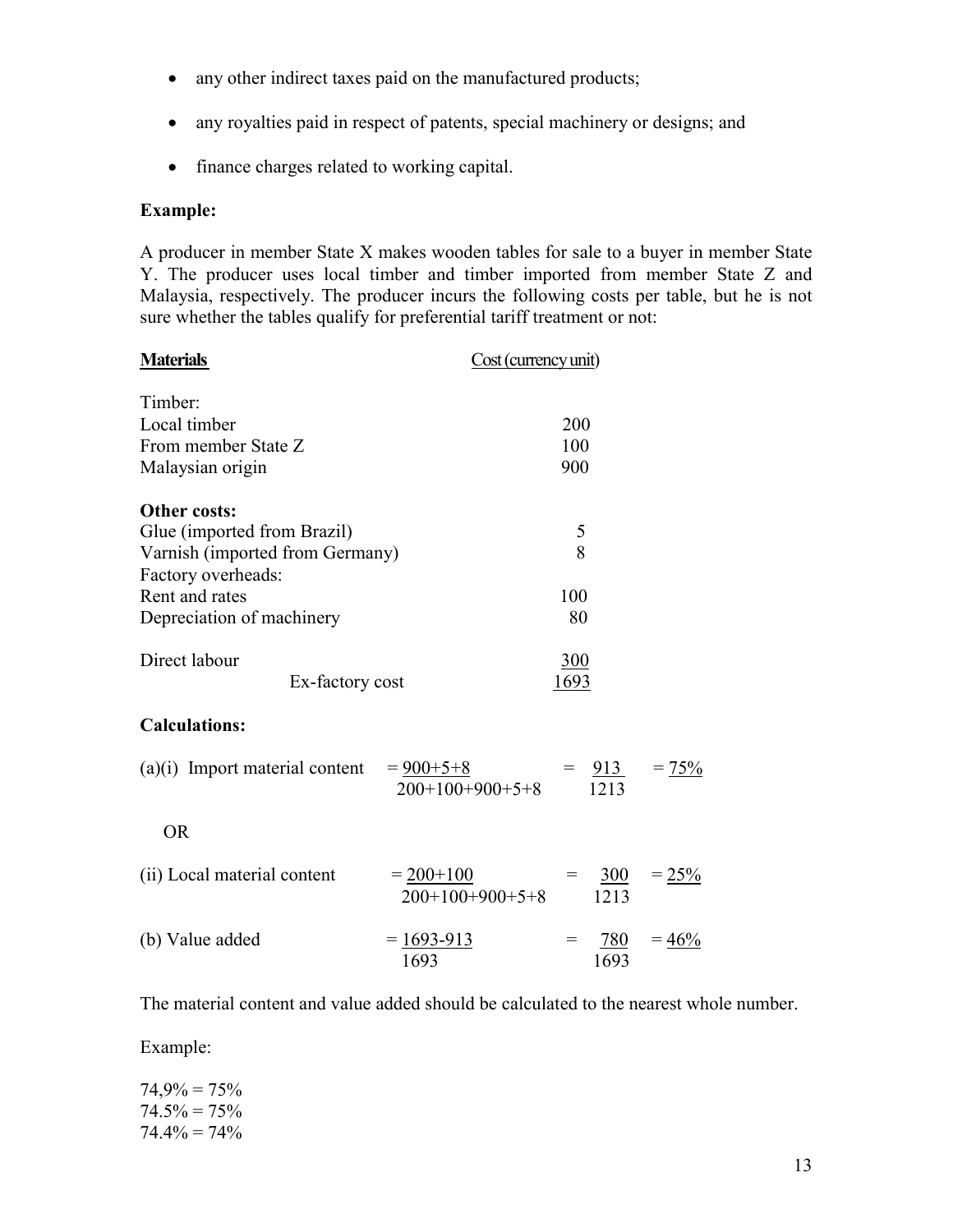### **Explanation:**

It is clear from the above that the table largely satisfies the value added criterion. However, the same table would not satisfy the material content criterion, since imported materials exceed 60% of the total cost of materials used in producing the table.

### **2.7 Change in Tariff Heading (CTH) Rule - [Rule 2(1)(b)(iii) of the Protocol]**

The goods have been produced in a member State wholly or partially from imported materials and are classified or become classifiable under a heading other than the tariff heading of the imported materials.

#### **Explanation:**

Under this criterion, origin is conferred if the manufacturing or processing carried out in the member States is substantial and results in a product which falls under a heading of the Harmonized Commodity Description and Coding System (HS) which is different from that under which the non-originating materials used in its manufacture fall.

In applying the CTH Rule particular attention should be given to **exclusions.**

### **Example I**

Margarine of tariff heading 15.07 manufactured in a COMESA member State can only qualify as a COMESA originating product if it is manufactured from imported materials classified in headings other than 15.07, 15.12 and 15.15.

#### **Example II**

Men's or boys' shirts, knitted or crotcheted of tariff heading 61.05.

**Rule:** CTH except from cotton fabrics and goods of heading 61.17.

#### **Explanation:**

These products will qualify as originating in COMESA if they are made from imported fabrics other than cotton, and also if they have not been made from parts and accessories of heading 61.17.

#### **2.8 Goods of particular importance to economic development – [Rule 2(1) (c) of the Protocol]**

The goods have been produced in the member States and should be designated by Council as "goods of particular importance to the economic development of the member States" and should contain not less than 25% value-added, notwithstanding the provisions of Rule  $2(1)(b)(ii)$  above.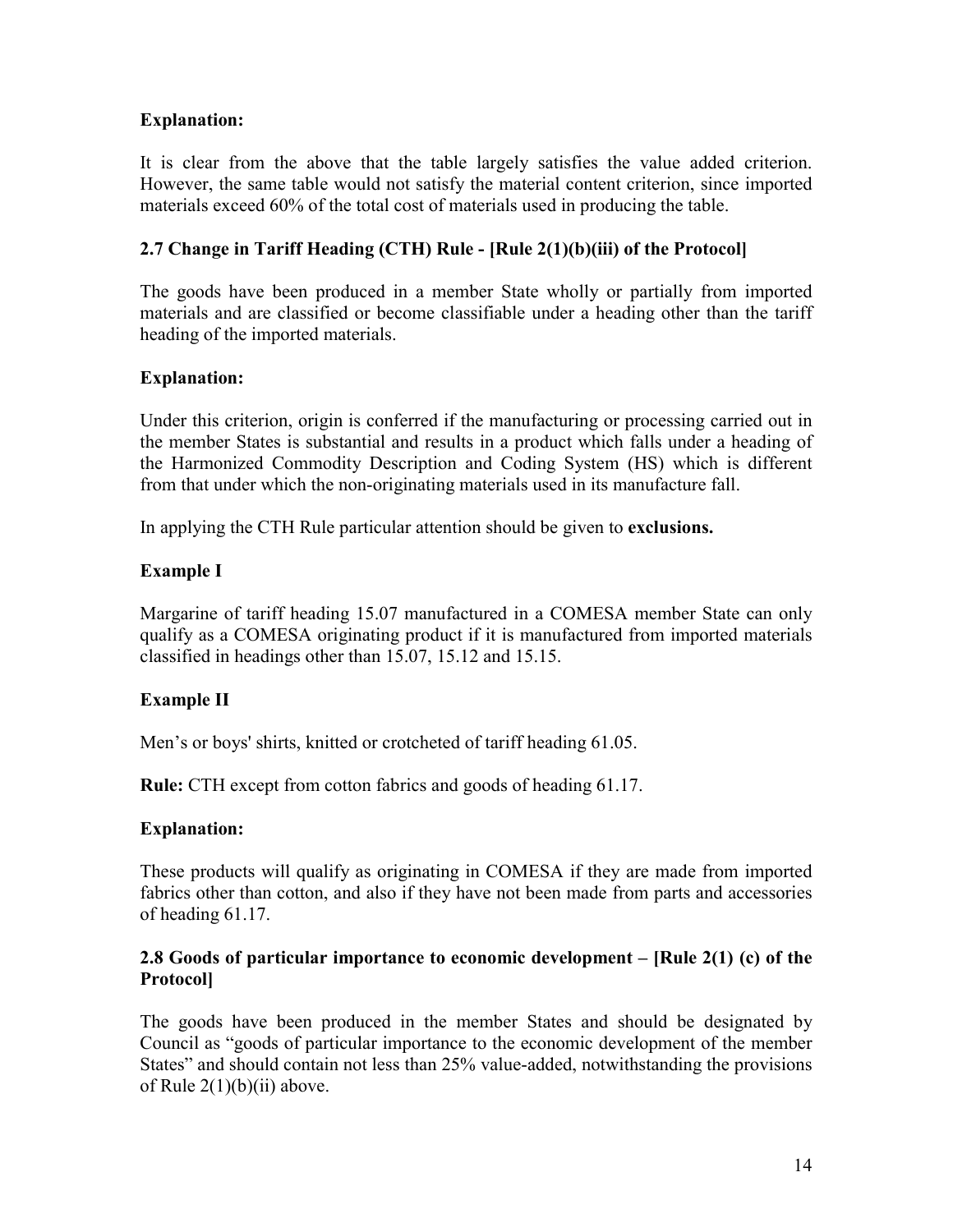## **Examples:**

| Tariff Heading | Commodity description               |
|----------------|-------------------------------------|
| HS 25.23       | Portland cement;                    |
| HS 84.53       | Machinery for preparing hides; etc. |

#### **2.9 Cumulation of origin [Rule 2(3) of the Protocol]**

For the purposes of implementing the Protocol on Rules of Origin, the member States shall be considered as one territory.

Raw materials or semi-finished goods originating in any of the member States and undergoing working or processing either in one or more States shall, for the purpose of determining the origin of a finished product, be deemed to have originated in the member State where the final processing or manufacturing takes place, provided they have undergone working or processing going beyond that referred to in Rule 5 of the Protocol.

In applying this rule, the evidence of originating status of raw materials or semi-finished goods imported from another member State is given by a Certificate of Origin issued by the Designated Issuing Authority in the exporting member State.

#### **2.10 Processes not conferring origin [Rule 5 of the Protocol]**

The Protocol contains a list of operations and processes, which shall be considered as insufficient to support a claim that goods originate from a member State.

The list is as follows:

- (a) packaging, bottling, placing in flasks, bags, cases and boxes, fixing on cards or boards and all other simple packaging operations;
- (b) (i) simple mixing of ingredients imported from outside member States
	- (ii) simple assembly of components and parts imported from outside the member States to constitute a complete product;
	- (iii) simple mixing and assembly where the costs of the ingredients, parts and components imported from outside member States and used in any of such processes exceed 60 per cent of the total costs of the ingredients, parts and components used.
- (c) operations to ensure the preservation of merchandise in good condition during transportation and storage such as ventilation, spreading out, drying, freezing, placing in brine, sulphur dioxide or other aqueous solutions, removal of damaged parts and similar operations;
- (d) changes of packing and breaking up of or assembly of consignments;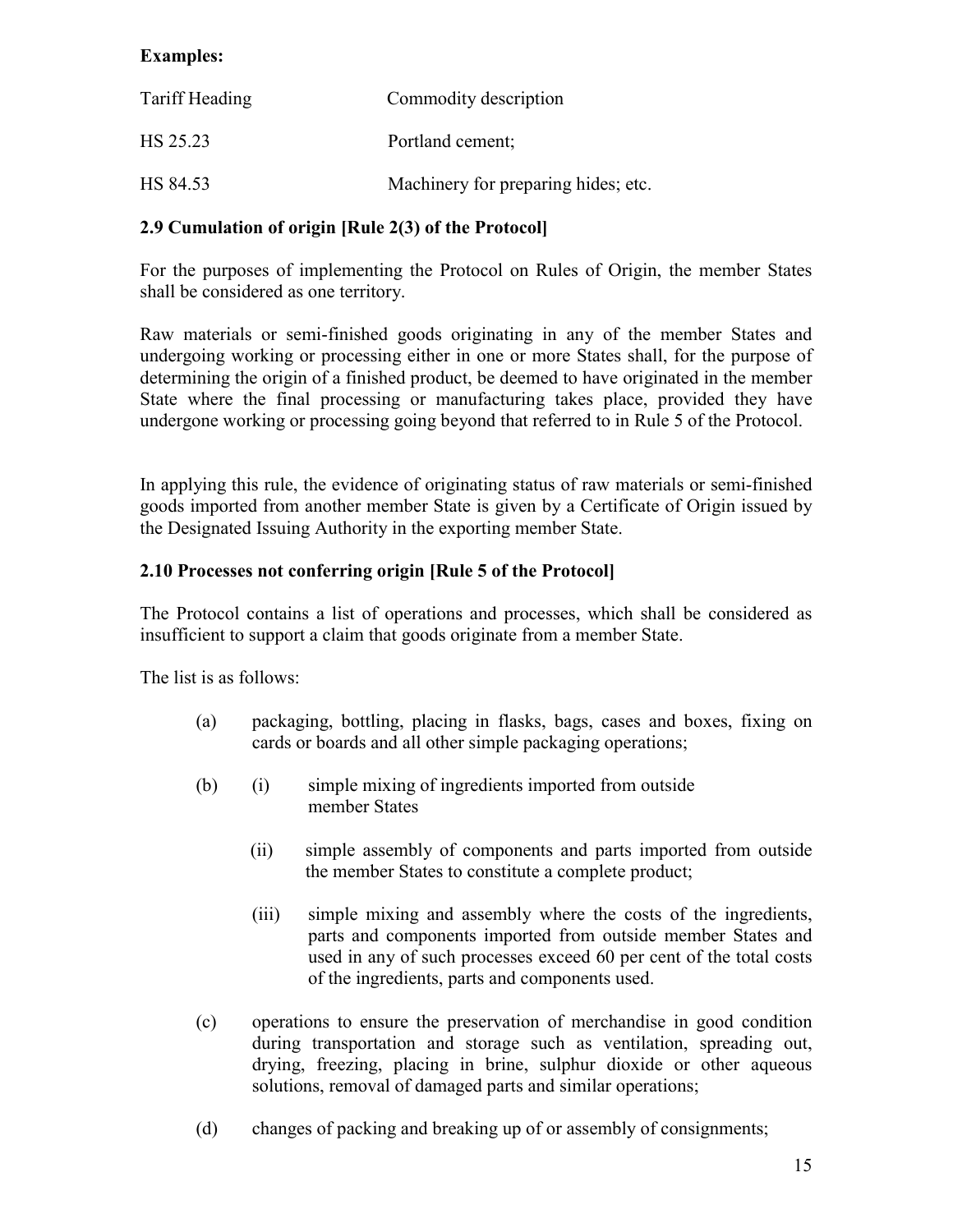- (e) marking, labelling or affixing other like distinguishing signs on products or their packages;
- (f) simple operations consisting of removal of dust, sifting or screening, sorting, classifying and matching, including the making up of sets of goods, washing, painting and cutting up;
- (g) a combination of two or more operations specified in sub-paragraph (a) to (f) of this Rule;
- (h) slaughter of animals.

### **Explanation:**

Products resulting from these operations and processes retain their foreign origin and are thus not entitled to preferential tariff treatment.

# **2.11 Split consignments [Rule 6(3) of the Protocol]**

Unassembled or disassembled articles, which for transport or production reasons may have to be exported at different times shall for purposes of granting preference be treated as one article.

This means that upon importation of the first consignment the importer should agree with the Customs authorities for the goods to be treated as one article and hence a single proof of origin (certificate) should be produced.

# **2.12 Goods produced in Export Processing Zones (EPZs)**

Goods produced in Export Processing Zones within member States shall be granted preferential tariff treatment if they meet the requirements of the COMESA Rules of Origin.

#### **2.13 Goods produced under licence**

Goods produced under licence shall be granted preferential tariff treatment if they meet the requirements of the COMESA Rules of Origin. Companies manufacturing goods under licence of international firms should ensure that the outer package of the product shows the name and address of the company producing the products in the member State. This will enable the goods in question to be considered as goods of COMESA origin.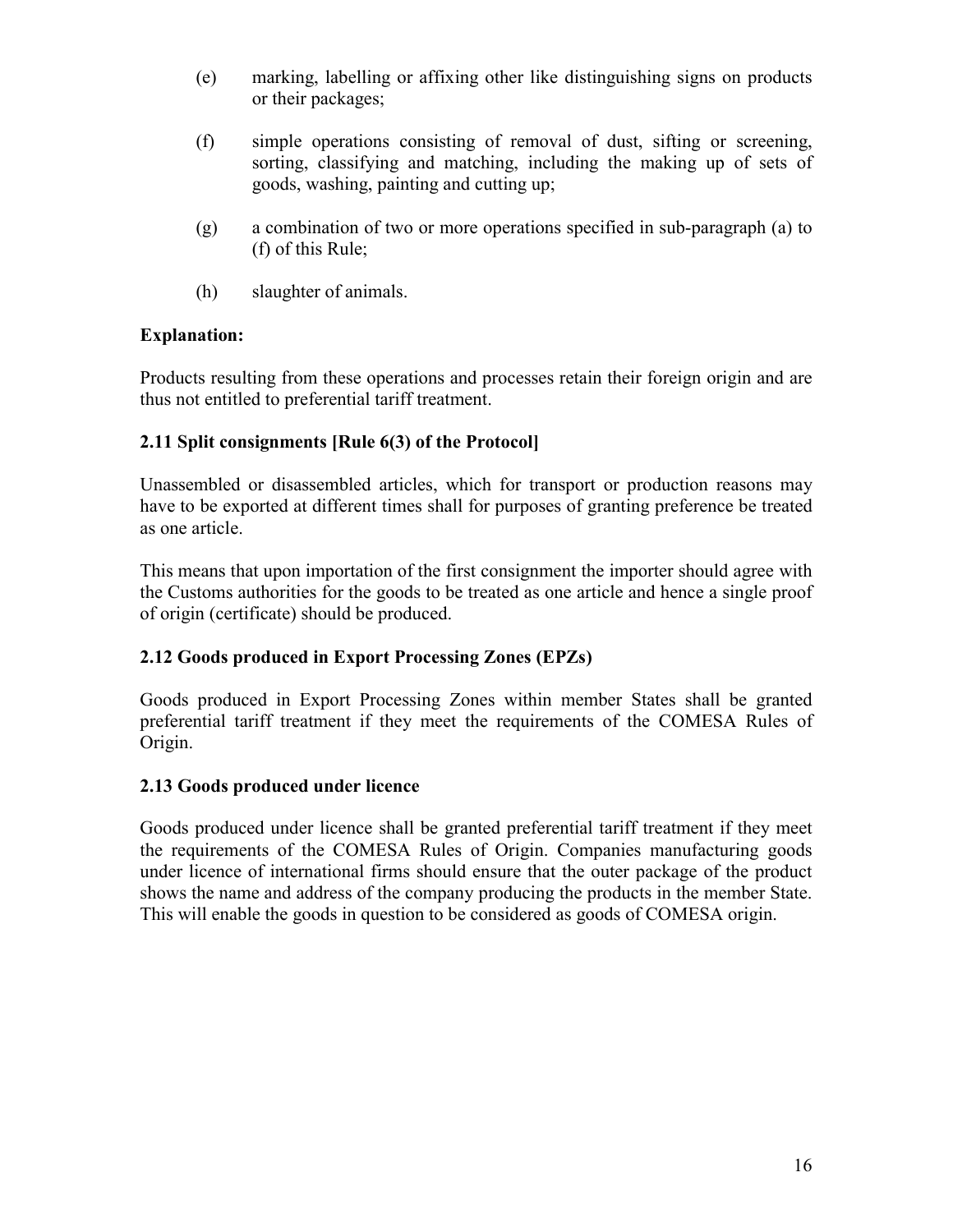### **CHAPTER 3**

#### **ADMINISTRATIVE PROCEDURES**

#### **3.1 Introduction**

The implementation of the Protocol on Rules of Origin requires member States to apply common procedures in determining the eligibility of products to COMESA origin and the granting of preferential tariffs as provided under the COMESA trade regime.

The application of common administrative procedures by the member States will give confidence to fellow member States that the COMESA preferential trade regime is being effectively administered as intended. This will ensure that only goods originating in the COMESA region benefit from preferential tariff treatment.

#### **3.2 Registration of exporters**

Companies wishing to export under the COMESA preference regime should be registered with the relevant designated issuing authority in the member State in accordance with the national legislation. The review of the registration of these companies shall be made periodically.

#### **Minimum Requirements:**

(a) Companies wishing to be registered as exporters should submit a written application to the relevant Designated Issuing Authority (Customs/Revenue Authority, Ministry of Trade and Chambers of Commerce).

(b) Applications should be submitted in advance of any intended export.

(c) The following information should be included in the application letter:

Name of company; Physical address of the company; Contact details: contact person, telephone number, fax number, e-mail address, etc; Supporting evidence; List of products intended for export

(d) A registration number is issued to the exporter

#### **3.3 Procedures for the issuance of COMESA Certificates of Origin**

**3.3.1** The issuing of certificates of origin at the time of export of the goods from one member State to another should not be so burdensome on exporters to the extent that the process of issuing becomes a non-tariff barrier. It is important that the process of issuing the certificates be reliable and predictable at this will assist exporters in planning for their exports.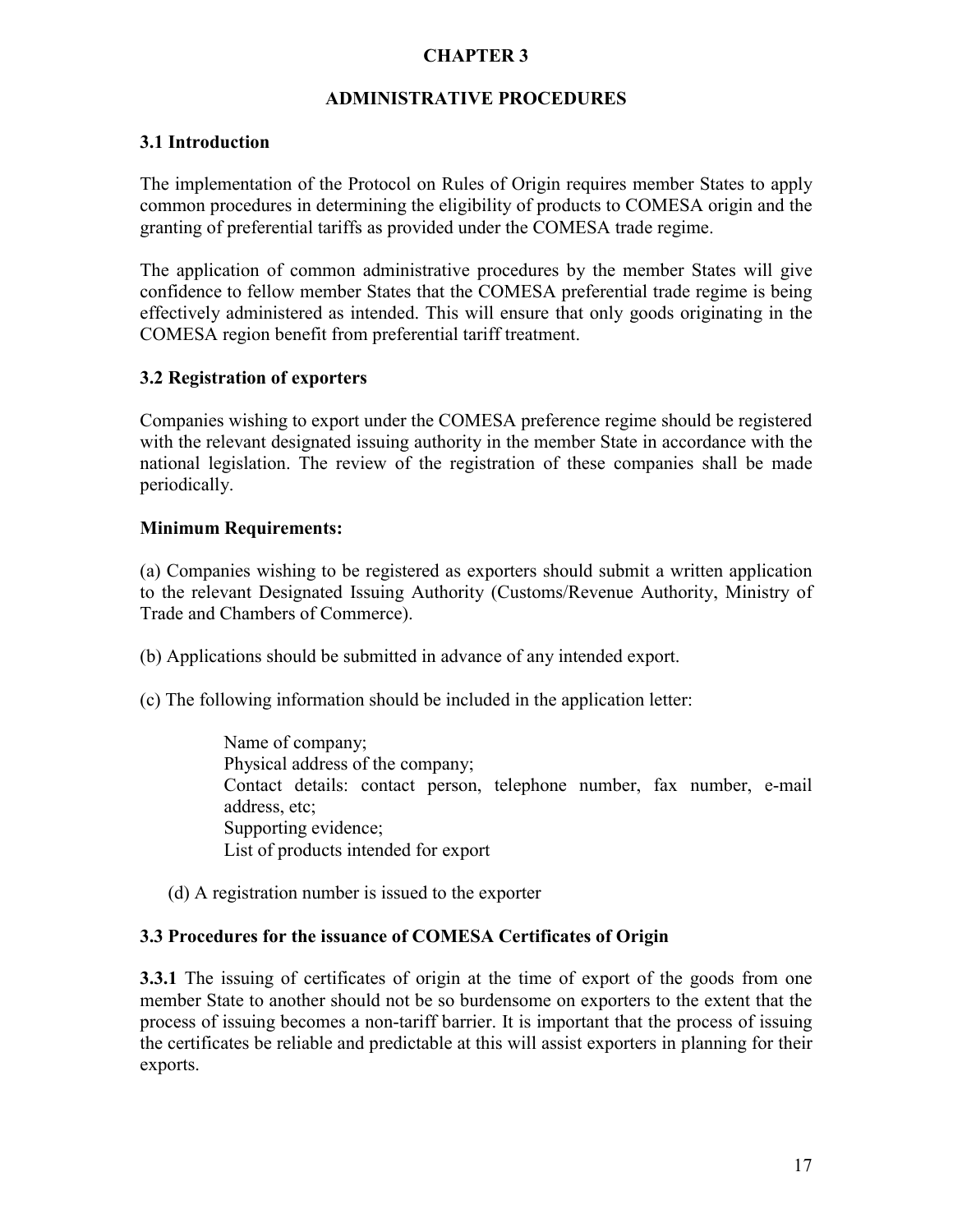### **3.3.2 Proof of Origin**

Goods that have been accepted as meeting all the requirements of the Rules of Origin are entitled to a COMESA Certificate of Origin, a specimen of which appears at Annex I.

The Certificate is issued by the Designated Issuing Authority in the exporting member State. [A list of member States' Designated Authorities is provided at Annex II]

The certificate of origin should be attached to the import goods declaration to enable the Customs authorities of the importing member State to grant preferential tariff treatment to the shipment.

#### **3.4 What an exporter should do to obtain a certificate of origin**

**3.4.1.** An exporter in a COMESA member State intending to export goods to another member State and desiring to have such goods granted preferential tariff treatment in the importing member State must obtain a certificate of origin from the authority in his State who has been designated to issue such certificates.

The certificate, when presented by the importer to the Customs Authorities in the importing member State will serve as evidence of their originating status and hence enable them to be accorded preferential tariff treatment that is being sought.

**3.4.2** An exporter who has been registered by the Designated Issuing Authority of a member State should do the following:

- (i) Ensure that the product(s) for which he is seeking a certificate have been approved, as per his letter of approval.
- (ii) Complete a certificate of Origin for each shipment based on his letter of approval issued by the Designated Issuing Authority.
- (iii) Quote his registration number in the appropriate box of the certificate.
- (iv) Attach the certificate of origin to the export bill of entry.
- (v) The export declaration, together with the certificate of origin and other supporting documents should be submitted to the Designated Issuing Authority for authorisation of the export.

#### **3.5 The COMESA Certificate of Origin**

#### **3.5. 1 Who can fill it in?**

The exporter should complete the Certificate, as he is the person who has the facts about the originating status of the goods to be exported.

#### **3.5.2 Completion of the Certificate of Origin form**

The exporter must enter all the information required in boxes 1 to 11 on the form of the certificate, except Box 5, which is reserved for official use.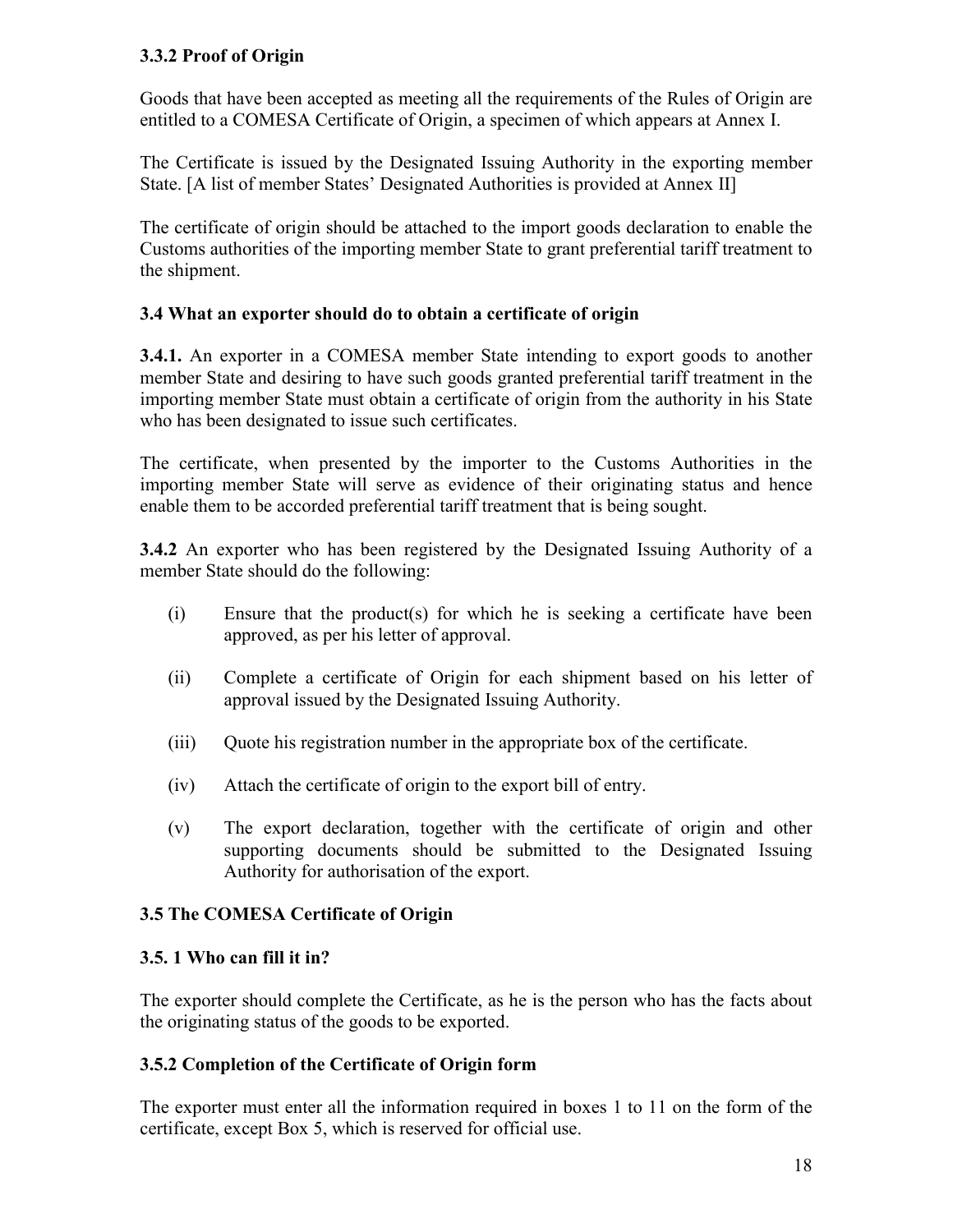The form may be prepared by any process, provided the entries are indelible and legible. Neither erasures nor super-impositions are allowed on the form, and any alterations must be made by striking out the erroneous entries and thereafter making or inserting any required additions. Any such alterations must be initialed by the person who completed the form and endorsed by the authority designated to issue the certificate.

Any unused spaces on the form should be crossed out in such a manner as to prevent any subsequent addition.

#### **Box 1: Exporter**

Details of the registered exporter, who is a registered company operating in the member State must be entered in this box.

#### **Box 2: Consignee**

Details of the consignee in the importing member State must be entered in this box.

#### **Box 3: Country, Group of countries in which the products are considered as originating**

The member State(s) where the goods acquired their originating status must be entered in this box.

#### **Box 4: Particulars of Transport**

Details of transport used to ferry the goods from the exporting member State to the importing member State must be entered in this box. E.g. Truck reg. no. 721 – 505 P.

#### **Box 5: For Official use**

The Designated Issuing Authority can use this box to enter any pertinent information regarding the export shipment. E.g. where COMESA originating goods are re-shipped from one member State to another, the reference number of the Certificate of origin issued by the first exporting member State can be entered in this box.

#### **Box 6: Marks and numbers; number and kind of package; description of goods.**

#### **Marks and numbers**:

Any identifying marks and numbers of the packages should be entered in this box.

If the goods are not numbered in any way, the words "No marks and numbers" should be entered.

#### **Number and kind of package**:

This refers to, for example, boxes, drums, bags, e.t.c.

For goods in bulk, the words "in bulk" should be entered.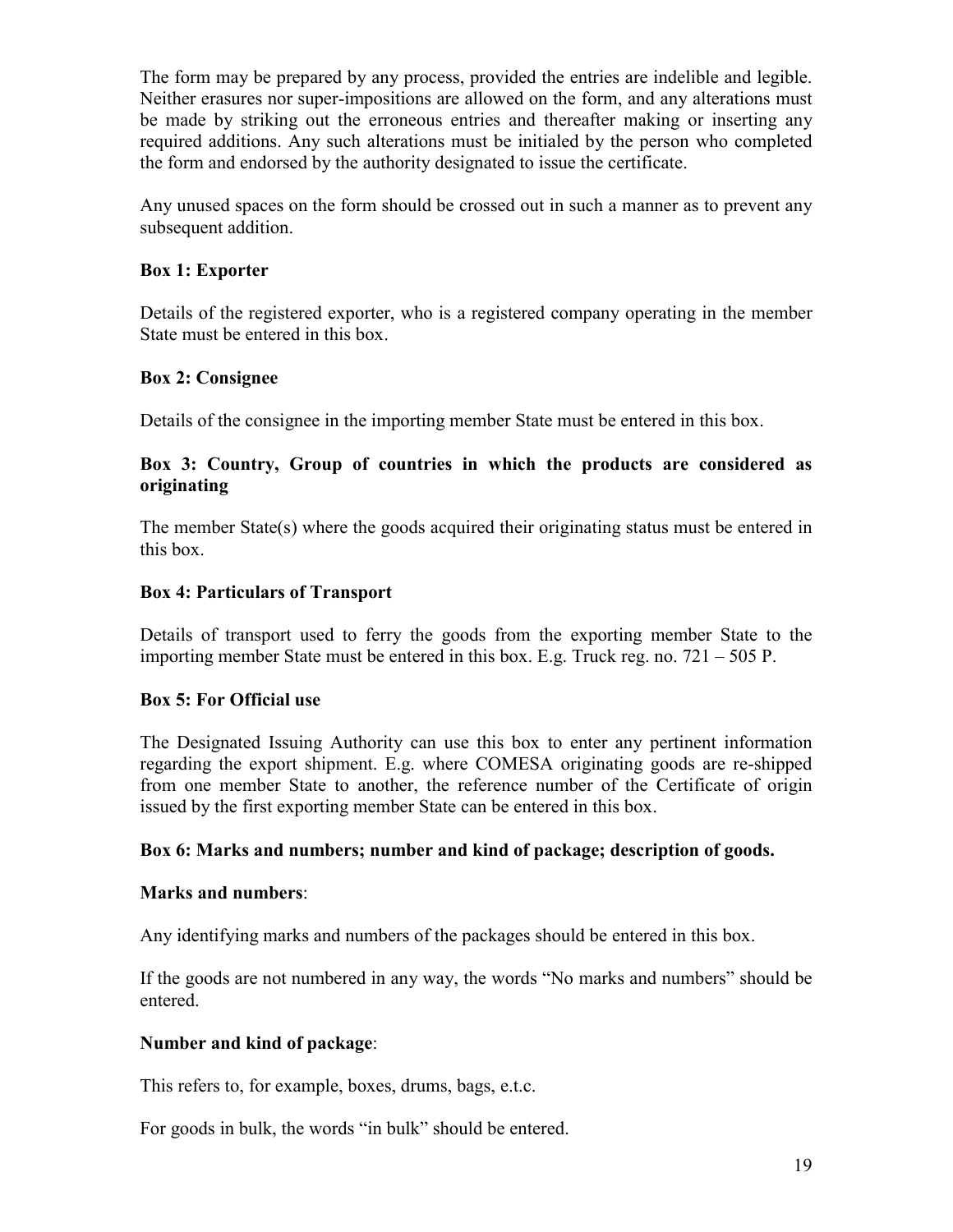#### **Description of goods**:

Goods must be described in accordance with commercial practice and with sufficient detail to enable them to be identified.

### **Box 7: Customs Tariff**

The tariff code as per the member State's national tariff schedule must be entered in this box.

#### **Box 8: Origin Criterion**

The specific qualifying criterion under Rule 2 of the Protocol on Rules of Origin must be entered in this box. For this purpose, the following letters should be used against each item entered in the certificate, as appropriate.

- "P" for goods wholly produced:
- "M" for goods to which material content criterion applies;
- " $V$ " for goods to which the value added criterion applies;
- " $X$ " for goods which are classified or become classifiable under a heading other than that under which the imported materials used in its manufacture fall; and
- "Y" for goods of particular economic importance to the member State.

#### **Box 9: Gross weight or other quantity**

It is recommended that exporters give weights and other measures in metric system.

#### **Box 10: Invoice no.**

State the number(s) and date(s) of the invoice(s) relating to the goods described in box 6.

#### **Box 11: Declaration by Exporter/Producer/Supplier**

Before signing the Declaration, the Exporter should ensure that all the particulars entered by him in the form are correct.

While the exporter is free to decide who will sign declarations on his behalf, it is recommended that the person so authorized be a member of the exporting firm.

Declarations signed by shipping or forwarding agents and the like are not acceptable.

The signature must not be mechanically reproduced or made with a rubber stamp, as by signing the form, the exporter declares that the goods described in Box 6 qualify as COMESA originating products. If this declaration is incorrect, the exporter would have committed can offence under Customs law.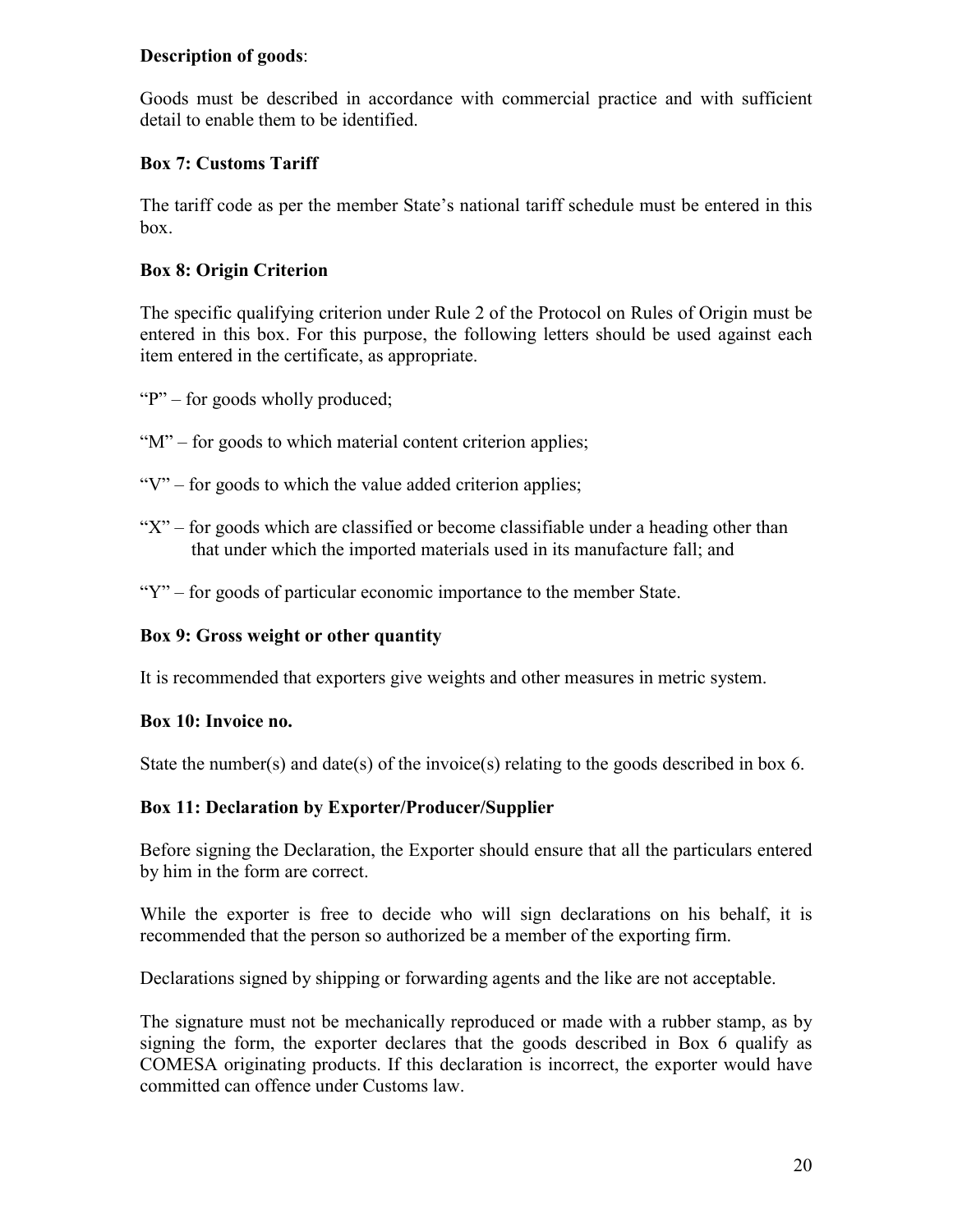#### **Box 12: Certificate of Origin**

This box should be filled in by the Designated Issuing Authority of the exporting member State.

The Authority should endorse its origin verification stamp in this box in the appropriate space. The impression of the stamp should be very clear to avoid raising doubt by authorities of the importing member State as to its authenticity.

#### **3.6 Procedures for processing the COMESA Certificates of Origin**

**3.6.1** The declaration furnished by an exporter claiming that the goods being exported by him are eligible for preferential tariff treatment must be authenticated by the authority designated by the exporting member State, if the goods are to be accepted by the importing member State as originating in a COMESA member State.

Before such authentication (by stamping and signing the certificate) the authority should satisfy itself that the requirements of the Rules of Origin applicable to the goods for which preferential tariff treatment is being claimed have been complied with.

**3.6.2** The Designated Issuing Authority will process the certificate as follows:

- (i) Ensure that the Certificate of Origin form has been completed in triplicate;
- (ii) Ensure that the form is completely and correctly filled out;
- (iii) Confirm that product meets the requirements of the COMESA Rules of Origin;
- (iv) Confirm that the exporter's registration number has been entered in the appropriate box, i.e. on the top right hand corner of the certificate in the space "Ref. No…"
- (v) Compare the particulars entered in the certificate with those in the commercial invoice;
- (vi) If everything is in order, enter country of origin, stamp and sign the certificate in box 12.
- (vii) The stamp to be used is the one whose impression has been circulated to other COMESA member States. Similarly, the official signing the certificate should have had his name and signature circulated to other member States.

**NOTE**: **After the Designated Issuing Authority has signed and issued the certificate, no other body should endorse it.**

#### **3.6 3 Distribution of the Certificate of Origin**

Once the certificate of origin has been certified, it should be distributed as follows: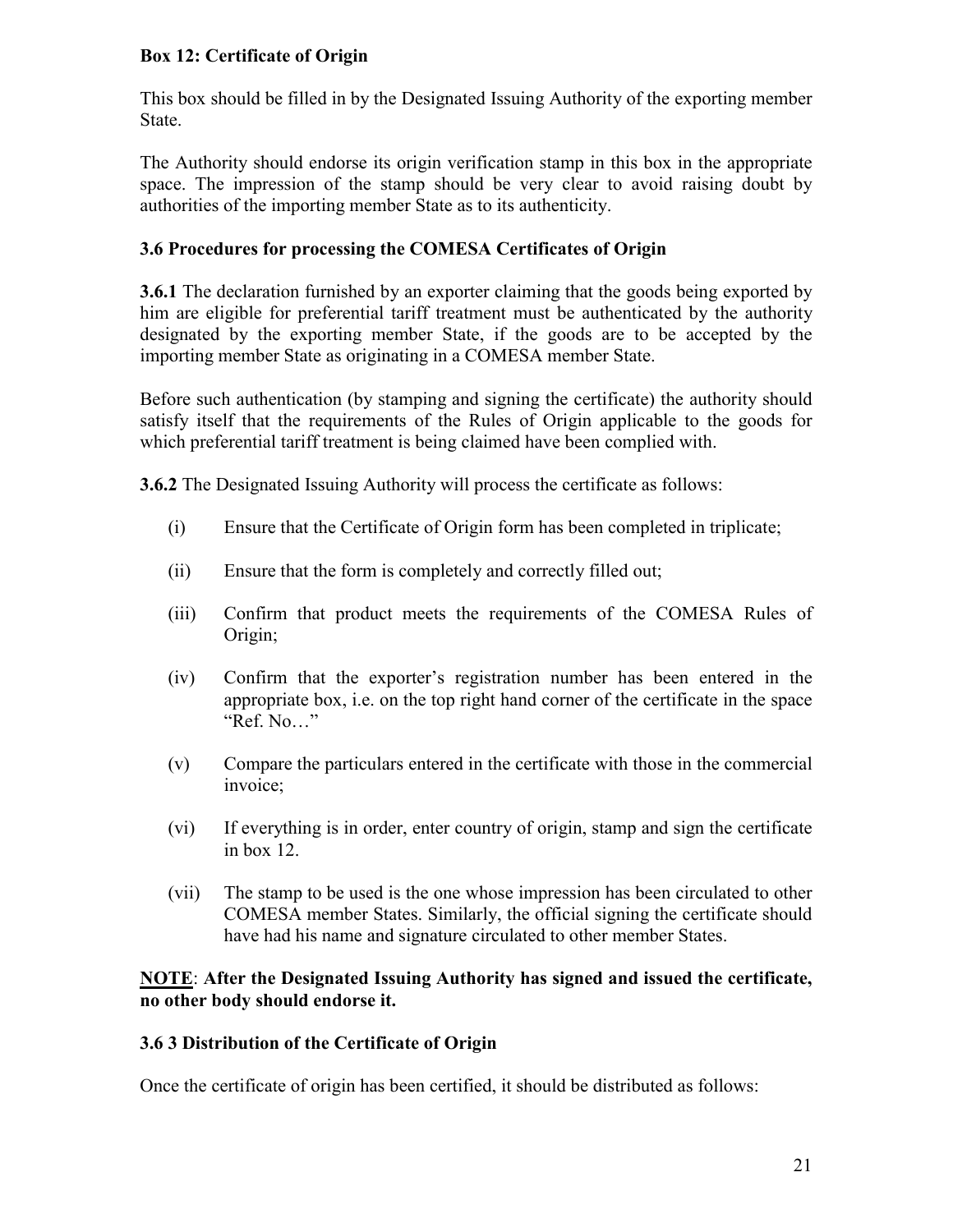# **Original copy**

This copy should be returned to the exporter for onward transmission to the importer in the importing member State to which the goods are consigned to enable the importer to complete the necessary documents for entry of the goods.

# **Duplicate copy**

This copy should be retained by the Designated Issuing Authority.

# **Triplicate copy**

This copy should be returned to the exporter for his records.

# **3.7 Retention of documents**

**3.7.1** Registered exporters should be under legal obligation to keep adequate records of their activities. Such records may include the following, among others:

(i) Copies of import bills of entry and supporting documents, in respect of imported materials used in production;

(ii) Orders received and fulfilled for delivery to customers within COMESA;

(iii) Records of purchases of local materials

(iv) Accounting records to support application of material content and value added origin criteria;

(v) Copies of COMESA Certificates

**3.7.2** The records must be kept for a minimum period of five years (or such other time as stipulated in a member State's national legislation), from the date of the transaction indicated on the certificate of origin to which they relate.

# **3.8 Collaboration with Customs and other Authorities**

Where the responsibility for certifying COMESA certificates of origin is vested in an agency other than the Customs Authorities, an effective collaborative relationship between the two bodies should be developed for the effective performance of the certification and verification function.

The certifying authority should also co-operate with other agencies, which can provide information, which may assist the authority to effectively carry out its mandate.

### **3.9 Re-exportation of COMESA originating goods and issue of new certificate(s) of origin**

Re-exportation of either whole or partial consignments of originating goods from a COMESA country to another COMESA country will be facilitated with the issue of a new Certificate of Origin by the second exporting country provided the goods remained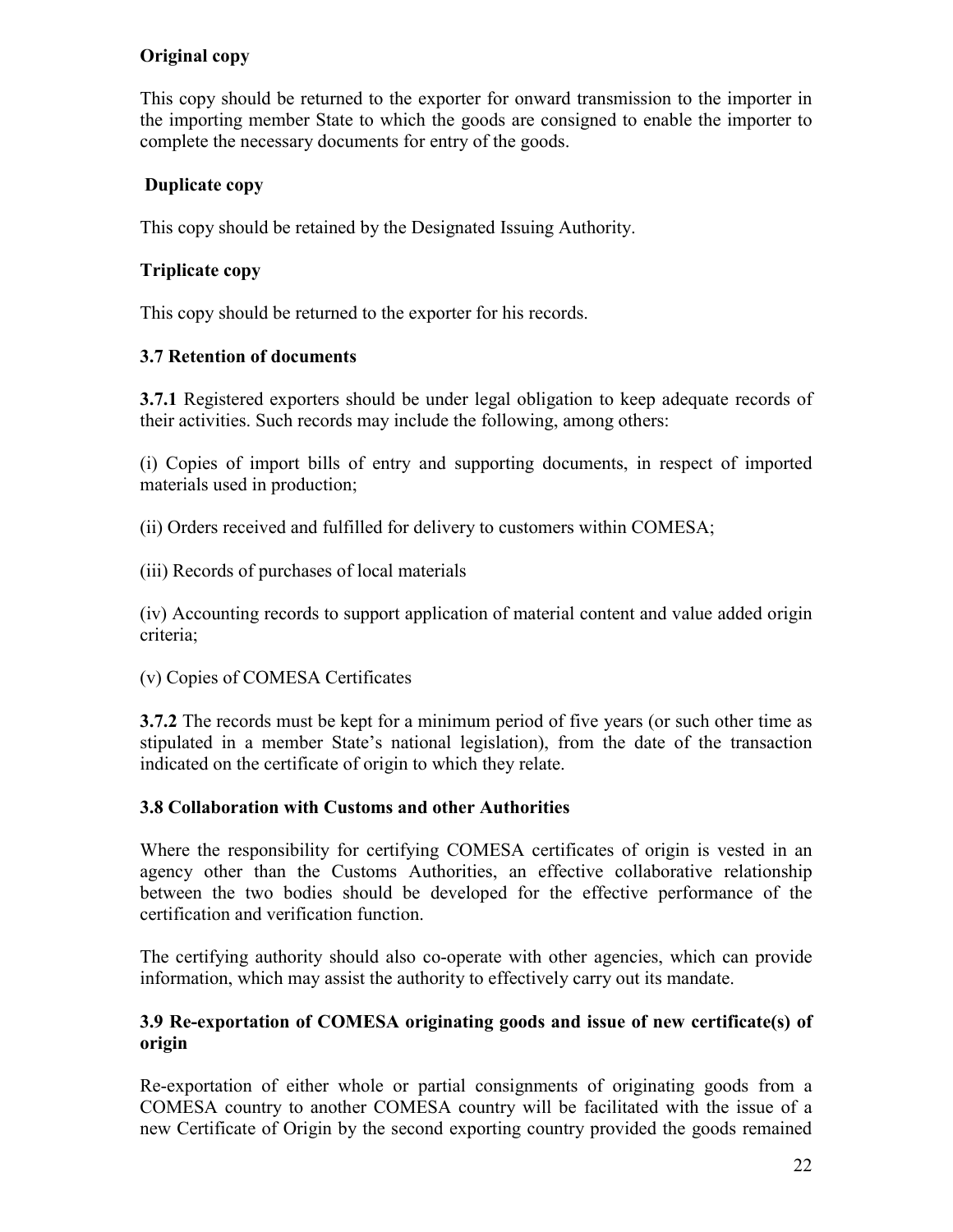at all times under customs control. The new certificate would be attached to a photocopy of the original Certificate of Origin issued by the first exporting country. The second exporting country when issuing the new certificate of origin should indicate in box 5 of the new certificate of origin the reference number of the original certificate of origin issued by the first exporting country.

The new certificate of origin shall be regarded as the definitive certificate of origin for the products to which it refers. The new certificate shall be made out on the basis of a written request by the re-exporter.

Box 5 of the new certificate shall contain the words "EX" before the reference number of the original certificate of origin as well as the country of origin.

The name of the re-exporter shall be entered in Box 1 of the new certificate of origin form.

The name of the final consignee shall be entered in Box 2 of the new certificate of origin form.

All particulars of the re-exported products appearing on the original certificate must be transferred to Boxes 4 to 9 of the new certificate.

References to the re-exporter's invoice must be given in Box 10 of the new certificate.

The designated authority, which issues the new certificate, shall endorse Box 12.

The responsibility of the designated issuing authority is confined to the issue of the new certificate. The particulars in Boxes 11 and 12 concerning the country of origin shall be taken from the original certificate.

The re-exporter shall sign Box 11. A re-exporter who signs this box in good faith shall not be held responsible for the accuracy of the particulars entered on the original certificate.

The authority shall keep the original certificate for at least five years.

This procedure should be followed irrespective of whether the goods in question will be used in further working or processing or not.

#### **3.10 Documentary check**

#### **3.10.1 What the Customs authorities in the importing member State should do**

For goods to be admitted in a COMESA member State as originating in another member State, the importer of the goods concerned must present to the customs authorities, along with the requisite import entry, a certificate of origin issued by the designated issuing authority of that member State.

The customs authorities of the importing member State will do the following: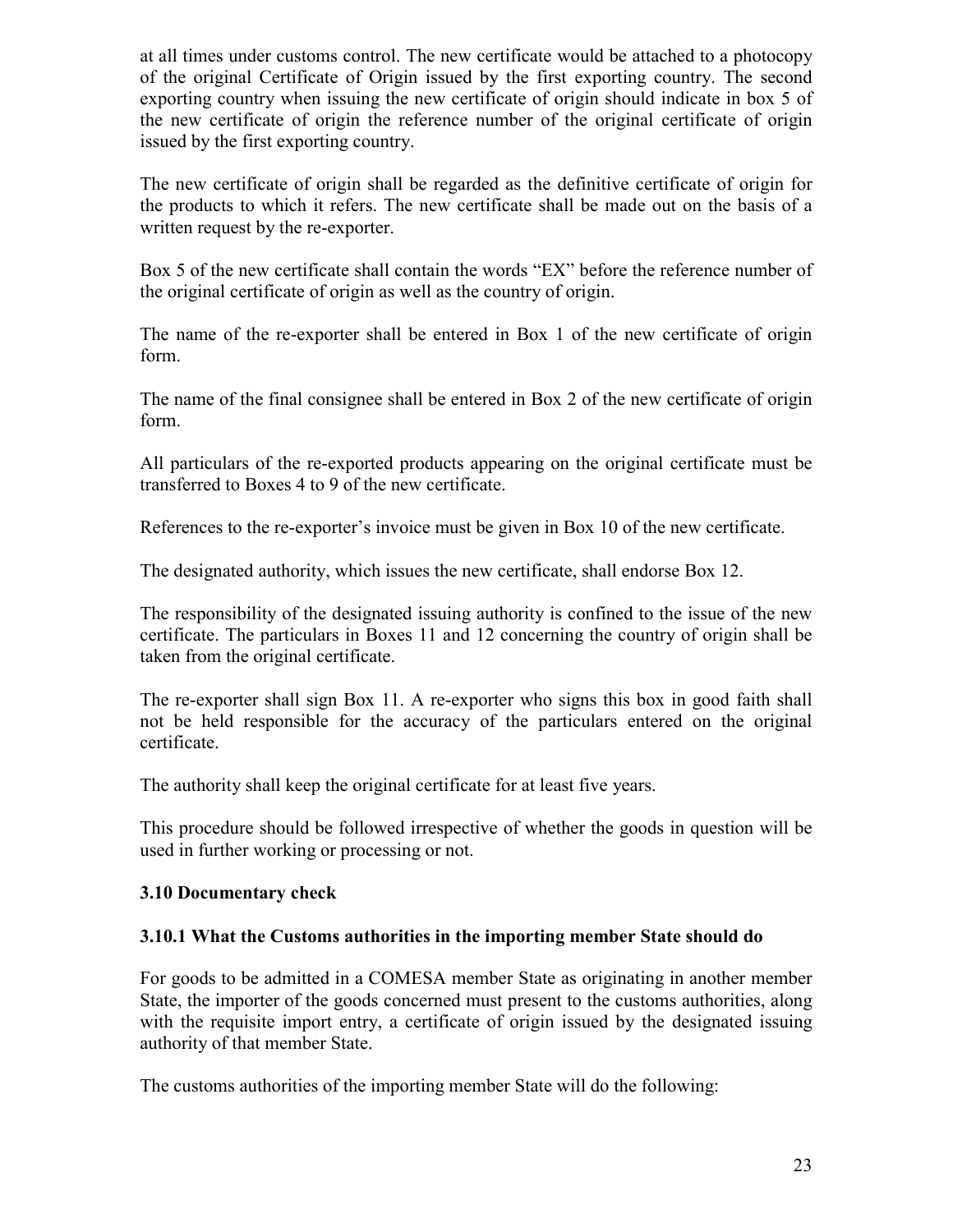(i) Compare the impression of the stamp and signature of the certifying authority appearing in box 12 of the certificate of origin presented by the importer with those notified by the exporting member State.

 (ii) Confirm that the particulars of goods given in the certificate of origin correspond with those shown on the invoice and the customs import entry.

(iii) If the authorities are satisfied that the goods to which the documents relate are eligible for preferential tariff treatment as claimed, they will be so admitted.

#### **3.10.2 What makes a valid COMESA Certificate of Origin at time of importation?**

A valid certificate of origin should satisfy the following conditions**:**

- (i) The certificate should measure 210 by 297mm on a light green paper with a COMESA watermark on paper sized for writing weighing not less than 25g/square metre with a guilloche pattern background to make falsification by chemical or mechanical means apparent to the eye.
- (ii) It should have been issued by a governmental agency designated for that purpose by a member State.
- (iii) It should contain all the particulars necessary for identifying the product(s) to which it relates.
- (iv) It should have been completed in type or legibly handwritten in ink.
- (v) It contains no errors. An authorised signatory of the designated issuing authority of a Member State should initial any alterations.
- (vi) It shall certify unambiguously that the product(s) to which it relates originated in a specific COMESA member State.
- (vii) It should bear the official stamp and an original signature of a signatory of the designated issuing authority.
- (viii) It should bear an original signature of the exporter.
- (ix) It should bear a serial number in the top right hand corner.

# **3.11 Dispute Settlement procedures**

#### **3.11.1 Documentary Check:**

#### **3.11.1.1** Minor queries

The customs authorities of the importing member State may refuse a claim of COMESA tariff treatment if there is reason to doubt the correctness of the particulars declared to them.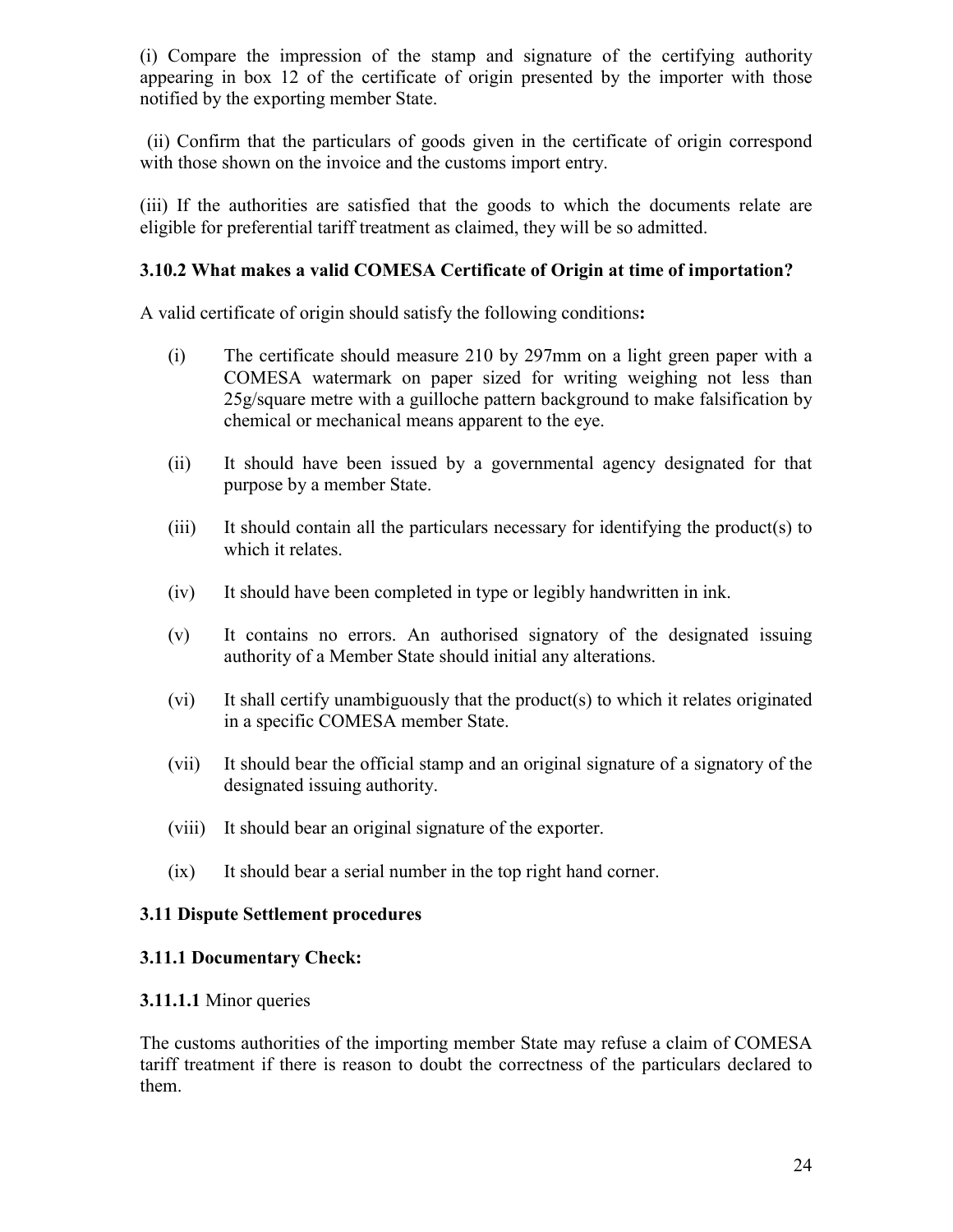Minor inaccuracies or omissions of a clerical nature or similar nature detected on a certificate of origin (e.g. the omission of the weight or other quantity or insertion of an incorrect customs tariff number) may be allowed to be corrected by the importer without rejection of the claim to COMESA tariff treatment.

In some cases, it may be necessary for the goods to be physically examined to dispel any doubt arising in the course of processing the import entry as regards the origin of the goods, without at that stage making a formal query or eligibility for COMESA tariff treatment. Foreign markings on the goods or other physical evidence (e.g. operating instructions in a foreign language) should not be overlooked in the customs examination as this may point to the need for further enquiry into the claim to COMESA tariff treatment.

# **3.11.1.2** More serious queries

Where serious doubts arise about the eligibility of any consignment of goods for COMESA tariff treatment (e.g. claim of "wholly produced" for certain kinds of machinery, description of goods on the invoice different from that appearing in the certificate of origin, indication of dubious transport route, etc), a formal query of the evidence of origin presented may be communicated to the designated issuing authority of the exporting member State.

The procedures governing the raising of queries and the subsequent verification of the evidence of origin is discussed in the next section of this manual.

### **3.11.2 Verification Procedures**

#### **3.11.2.1 Need for verification**

Subsequent verifications of COMESA Certificate of Origin should be carried out at random or whenever the customs authorities of the importing member State have reasonable doubts as to the authenticity of the document or as to the accuracy of the information regarding the originating status of the goods concerned.

A separate form, a specimen of which is provided at Annex V shall be used for this purpose.

#### **3.11.2.2 What the customs authorities of the importing member State should do when requesting for further supporting evidence**

- (i) Where the customs authorities of the importing member State are in doubt about the correctness of the evidence furnished to them by the importer, they may request the submission of further supporting evidence.
- (ii) When requesting for further supporting evidence, the customs authorities of the importing member State should complete the Form for Verification of Origin, provided at Annex V.
- (iii) Any documents and information obtained suggesting that the information given in the certificate of origin is incorrect should be attached to the form and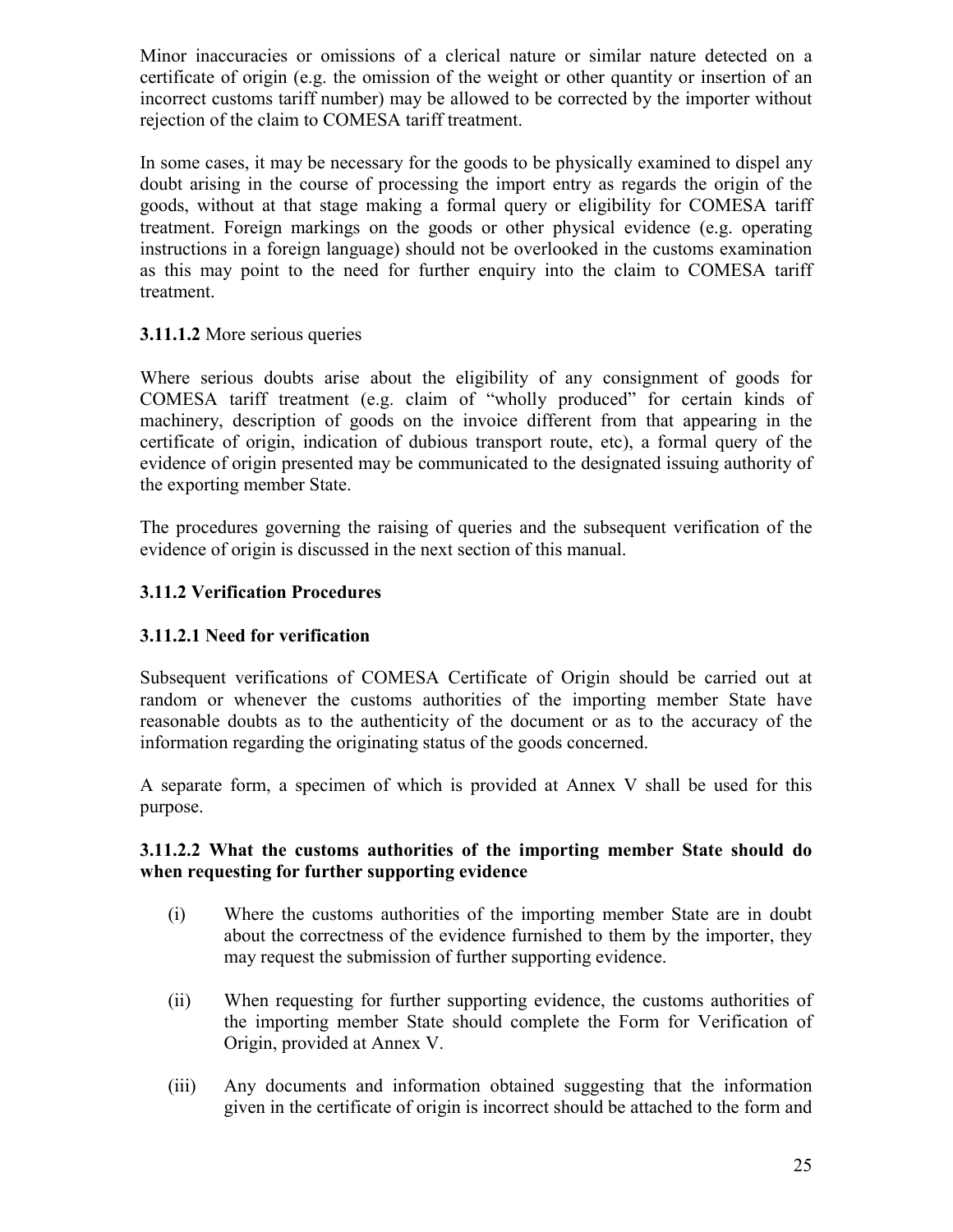forwarded to the designated authority of the exporting member State in support of the request for verification.

- (iv) Requests for verification should be sent to the Designated Authority of the exporting member State within 48 hours of the raising of the query of COMESA origin status. A copy of the "query" form should at the same time be given to the importer.
- (v) Where additional information is required, the customs authorities should clearly specify the nature of the additional information required to resolve the query.
- (vi) Requests for additional information should be made using the form provided at Annex VI, which is in four parts, A to D.
- (vii) The customs authorities requesting additional information should complete Part A of the form

#### **3.11.2.3 Release of goods which are subject to origin verification**

Where the customs authorities of the importing member State decide to suspend the granting of preferential tariff treatment to the goods concerned while awaiting the results of the verification, the importer should be allowed delivery of the goods, provided adequate security has been given for any duty that might be found payable. The security given should be enough to cover the duty at stake only.

However, delivery may be withheld, where goods are subject to any prohibitions.

### **3.11.2.4 What an importer should do if the customs authorities fail to activate the verification process**

Where the customs authorities in an importing member State refuse clearance of any consignment of goods but fail to activate the query/verification procedure, the importer of the goods should contact the Ministry or agency within his government responsible for COMESA matters, and at the same time advising the COMESA Secretariat.

The importer should provide full details of the consignment:

- nature of the goods;
- number and kind of packages;
- value;
- country of origin and exportation;
- name and address of exporter; and
- transport details.

The importer should also indicate the reason for refusal of release of the goods.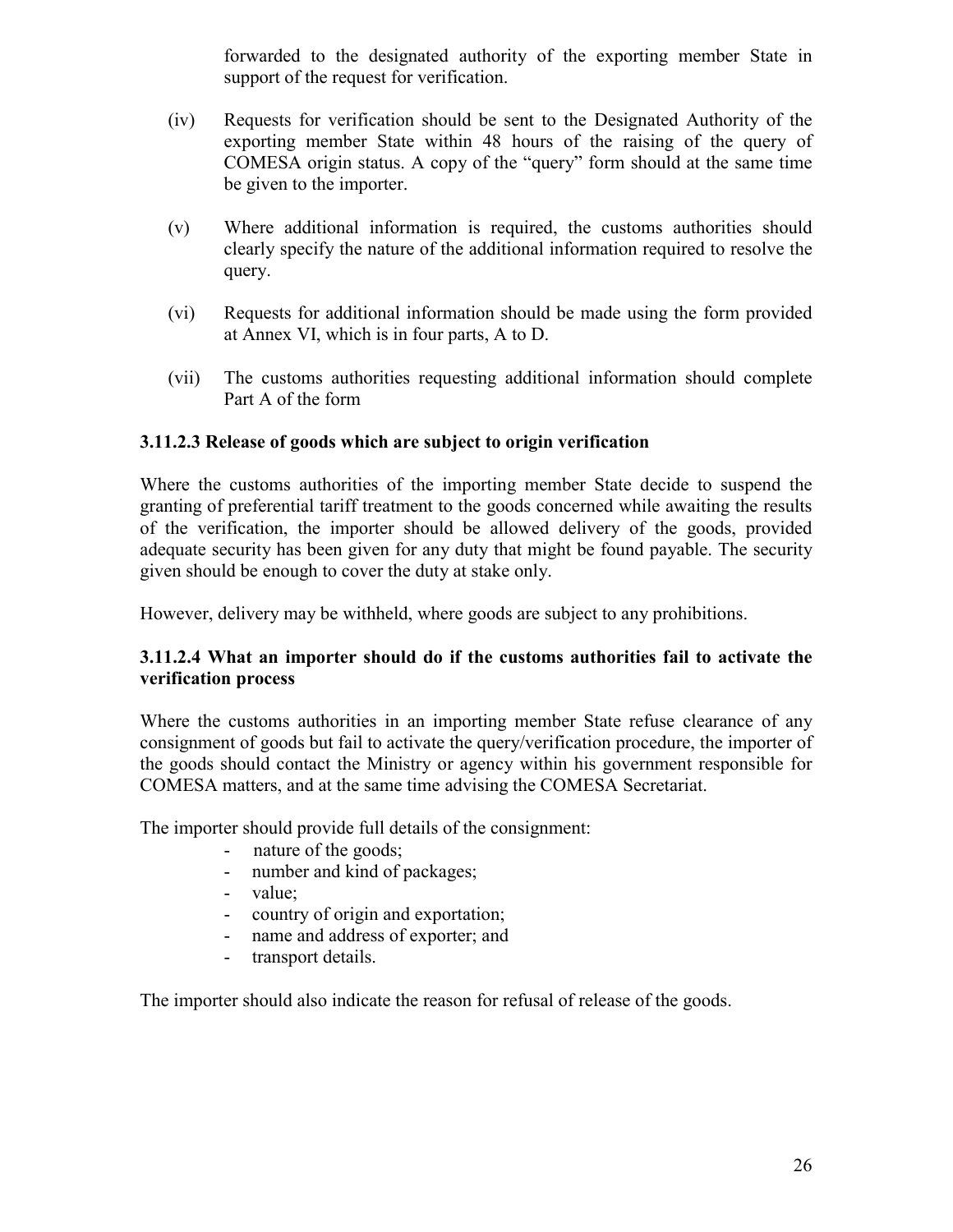### **3.11.2.5 What the Designated Issuing Authority in the exporting member State should do upon receipt of origin verification requests**

### **3.11.2.5.1 Where no additional information is requested**

Upon receipt of the Form for Verification of Origin, the authority should immediately carry out investigations and communicate its findings to the importing member State.

The designated authority should complete Part B, "RESULTS OF VERIFICATION", fill in the appropriate box as to the originating status of the goods under consideration, stamp and sign the form.

#### **3.11.5.2 Where additional information is requested**

Upon receipt of the request for additional information, the designated authority should:

(i) Call upon the exporter to furnish information required in Part B of the request form. Only the relevant sections of Part B need be completed depending on the particular origin criterion in Rule 2.1 under which COMESA origin status is claimed.

(ii) Ensure that the exporter has signed the Declaration in Part C of the form.

(iii) To facilitate the checking of the additional information provided in Part B against the particulars of the goods covered by the certificate of origin under query, the total quantity or the quantity of the goods to which the detailed manufacturing costs being supplied are related, and the period when the manufacture took place should be stated in the response to the query.

(iv) If the authority is satisfied that the form has been properly completed and signed by the exporter, the authority should stamp and sign the certificate in Part D, and return the completed form promptly to the customs authorities of the importing member State.

#### **3.11.2.6 Verification results**

Verification results should be forwarded to the authorities of the importing member State as soon as possible, but not later than twelve weeks. In the case of difficulties of verification, the exporting member State should notify authorities of the importing member State that the enquiry is on-going and the results will be forwarded to them in due course. However, if no response is received within the twelve weeks, the COMESA Secretariat should be notified.

If the further check in the exporting member State establishes that the goods do not meet the requirements of the COMESA Rules of Origin for them to be accepted as originating in a member State, the verification form should be returned to the importing member State under cover of a confidential note explaining the results of the further check and indicating what action, if any is proposed against the exporter. In such a case, preferential tariff treatment is denied by the importing member State.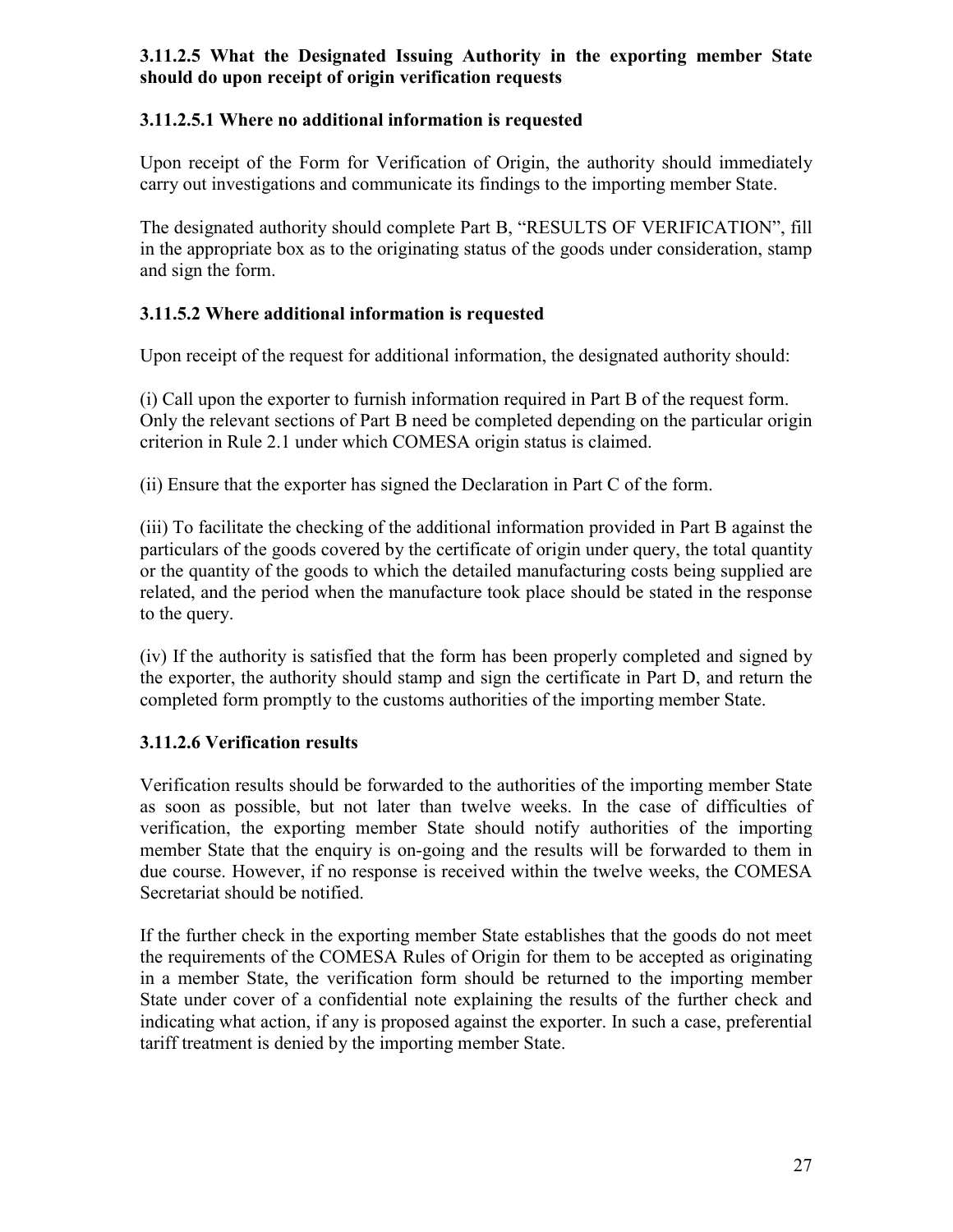#### **3.11.2.7 What to do if doubts persist about the originating status of goods**

Normally, the raising of a query by an importing member State and the provision of a response verifying the evidence of origin should dispose of the matter, either confirming or rejecting the claim of COMESA origin.

#### **3.11.2.8 Joint-on-the-spot investigation**

Where despite the response to a query by an exporting member State affirming the original claim of COMESA origin, doubts persist in the minds of the customs authorities in the importing member State about the validity of the claim, prompt steps should be taken to resolve the matter.

At the initiative of either the importing or the exporting member State, arrangements should be made with the minimum of delay for representatives from both sides to meet in the member State where production is carried out to examine together "on-the-spot" evidence on which the claim of COMESA originating status is based.

#### **3.11.2.9 What the customs authorities of the importing member State and the Designated Issuing Authority of the exporting member State should do.**

The two parties should do the following, among others, before carrying out the joint investigation:

(i) Agree on the dates on which to carry out the joint investigation.

(ii) The customs authorities of the importing member State should provide the Designated Issuing Authority in the exporting member State with the names of the officials who will participate in the investigation so that it can arrange for their transport and accommodation in the exporting member State. However, the visiting delegation should meet its accommodation expenses.

(iii) The Designated Issuing Authority should assist the visiting delegation with visas and any other travel requirements.

(iv) The Designated Issuing Authority should also ensure that the visiting delegation has access to its records pertaining to the registered exporter who is to be investigated.

(v) Depending on the origin criterion that is applicable to the goods under investigation and the nature of the production process involved, the two authorities may agree to co-opt independent technical experts to assist in the investigations. The two authorities will share any costs incurred in co-opting the experts.

#### **3.11.2.10 Preparing for the visit to an exporter's premises**

It is advisable for the registered exporter to be informed of the intended visit. Mutual cooperation and consultation between the Designated Issuing Authority and registered exporter is important for successful verification to be carried out.

Before leaving for the visit, the investigating officials should: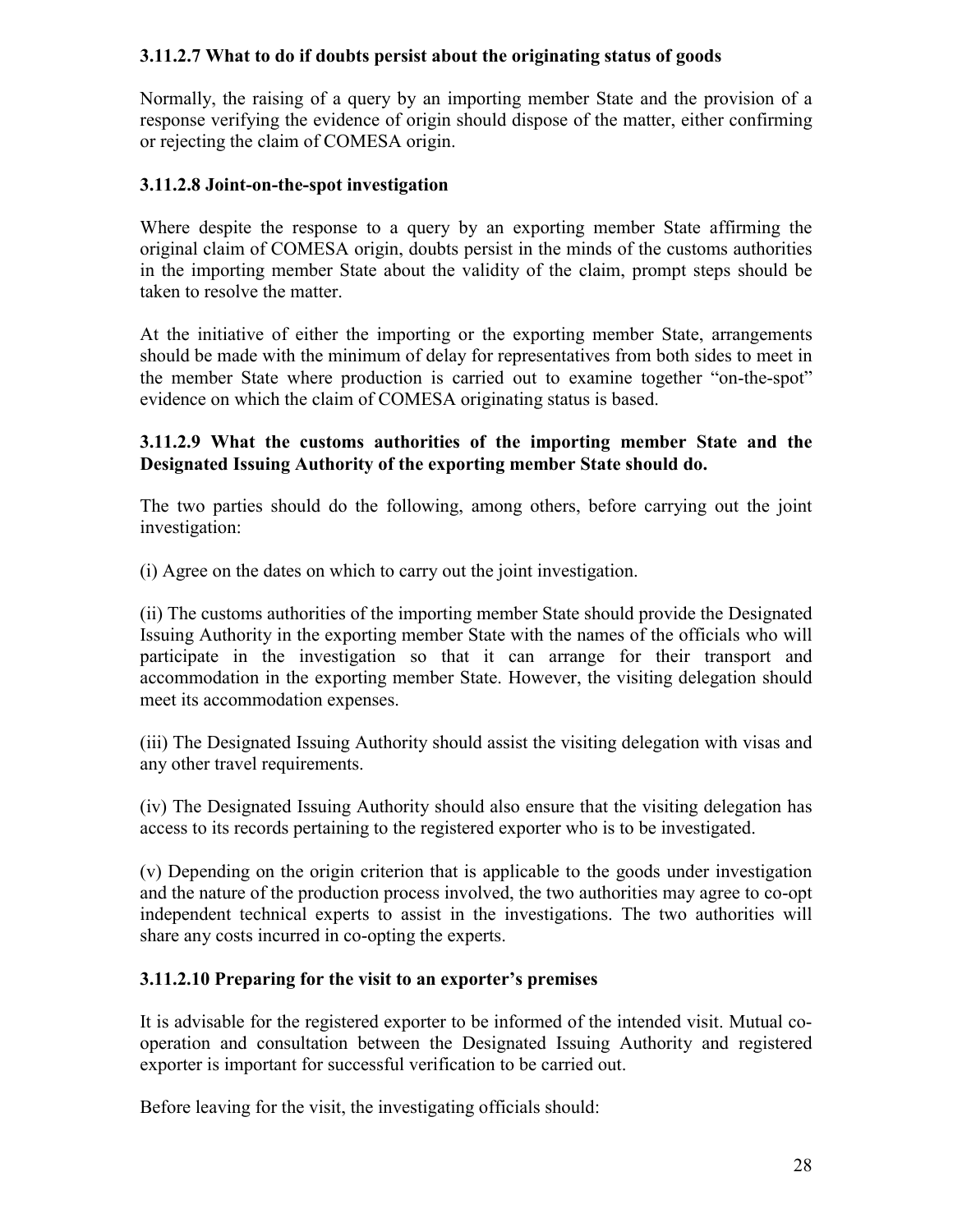(i) note any specific points requiring investigation.

 (ii) study the bills of entry and supporting documents carefully, noting any features that may require further enquiry.

(iii) Obtain the following information regarding the registered exporter:-

- past history of exportation
- Origin Rulings related to the registered exporter and the goods
- previous visit reports (if any) concerning the registered exporter
- information from other sources, e.g. Customs Investigations
- any other relevant information.

#### **3.11.2.11 Report of visit**

The investigating officials should write a report after concluding the investigation.

#### **The report of visit may include the following items:**

(i) Date(s) of visit

- (ii) Name and position in company of person(s) seen.
- (ii) Registered exporter's function, e.g. distributor.

(iv) Confirmation that the signature in box 11 of the Certificate of Origin was made by an officer or authorized representative of the company investigated, and that the signatory was in full possession of the facts and entitled to sign the certificate.

(v) Principal countries to which the goods are exported.

(vi) Main types of goods imported by the registered exporter, e.g. raw materials, finished goods, etc.

(vii) Purposes for which the goods are imported, e.g. own use, further manufacture, resale as imported

(viii) Details of procedures undertaken in auditing records and documents, whether held in computer or not.

(ix) Details of any irregularities found in the course of the investigation.

(x) Any specific action taken against the registered exporter

(xi) Any other relevant information.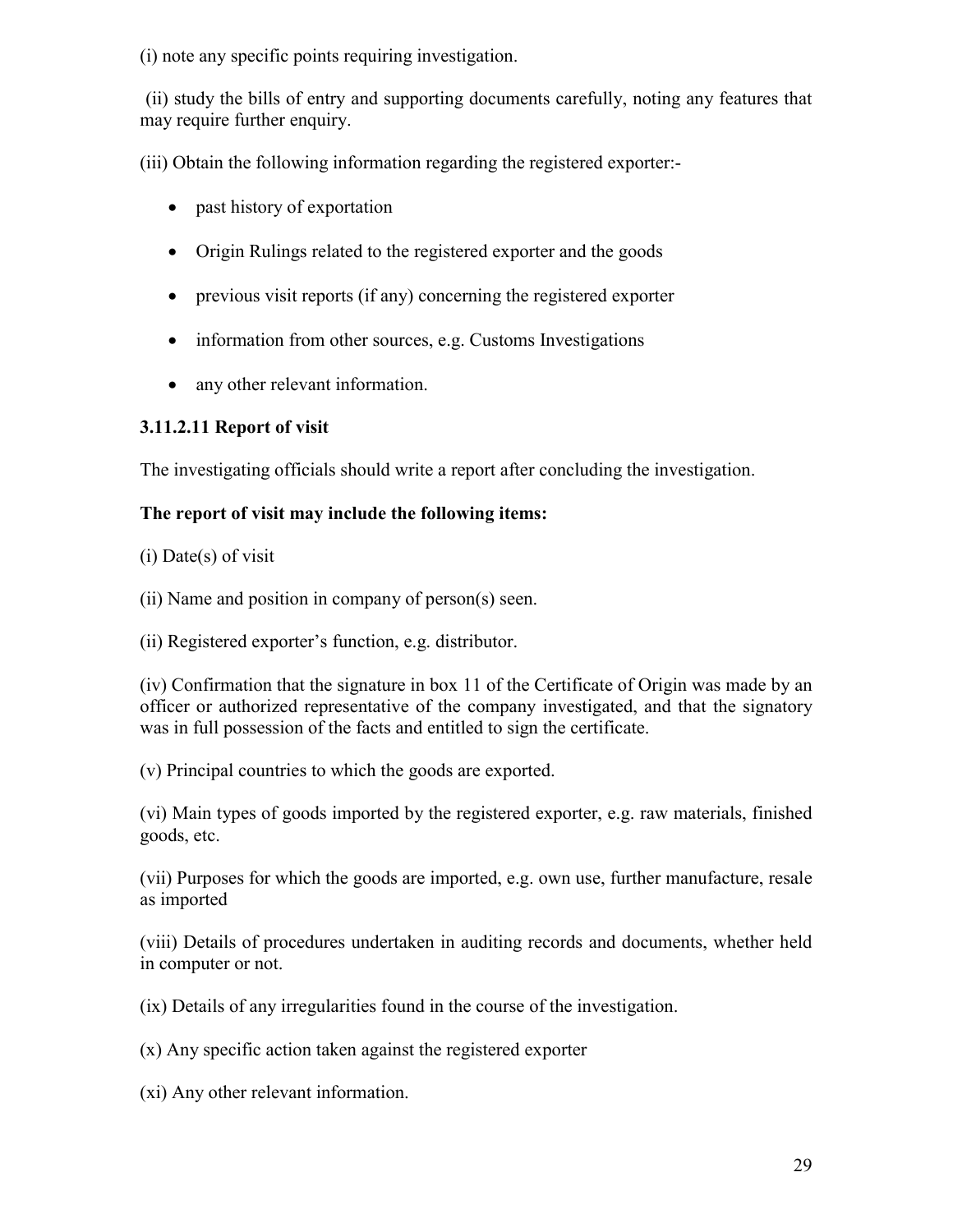#### **3.11.2.12 Results of the joint investigation**

At the conclusion of the investigations, the officials from the two authorities involved in the investigations should discuss and agree on the outcome of the investigation.

The customs authorities of the importing member State should advise the COMESA Secretariat of the outcome of the investigation.

The COMESA secretariat should, in turn, notify the other COMESA member States of the results.

Normally, such joint-on-the-spot investigations should help in resolving the origin query, however, where the two parties fail to agree, member States should follow dispute settlement procedures covered in paragraphs that follow.

#### **3.11.2.13 Arbitration**

Any dispute between member States relating to the application of the provisions of the Protocol on Rules of Origin shall, in so far as is possible, be settled by negotiation between them and member States should desist from taking unilateral action on disputes regarding origin.

However, in all cases, the settlement of disputes between the importer and the customs authorities of the importing member State should be dealt with under the laws of that member State.

A dispute, which has not been settled by negotiation between the parties within three months, shall be referred to an Arbitration Panel comprising three members. Each party to the dispute shall appoint one member to the Panel while the parties to the dispute shall mutually agree upon the third member of the Panel.

The parties to the dispute shall supply all documents and/or information to the Arbitration Panel. The documents and/or information so supplied shall also be supplied, at the same time, to the other party to the dispute and the Secretary General.

The Arbitration Panel shall conduct the arbitration in such manner, as it considers appropriate provided that the parties to the dispute shall be treated with equality and that during the proceedings, each party shall be given a full opportunity of presenting its case.

Upon request by any party to the dispute during the arbitration proceedings, the Panel shall hear evidence, oral or written, from any witness including experts invited by any party to the dispute.

The general terms of reference of the Arbitration Panel shall be: -

" to examine, in the light of the relevant provisions of the Treaty establishing the Common Market for Eastern and Southern Africa and the Protocol on the Rules of Origin, the matter presented to it and to establish findings and make such recommendation(s) as would resolve the dispute in a manner consistent with the overall development objectives of the region and to the satisfaction of the parties to the dispute."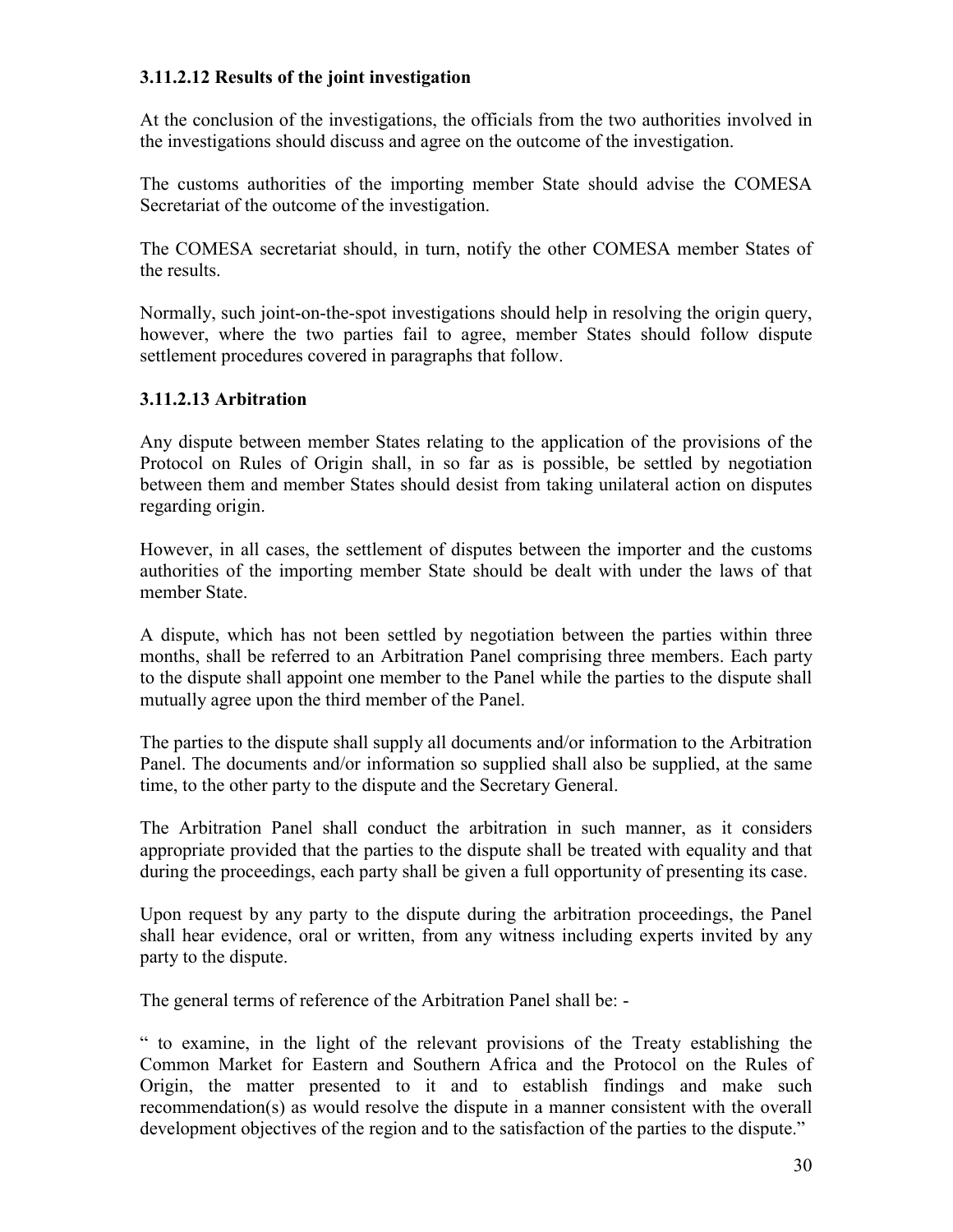The Arbitration Panel shall consider the submissions from the parties to the dispute and any witness (es) and may request additional information or clarification from the parties to the dispute or the Secretary General, and make its recommendations.

In making its recommendations, the Panel shall, in addition refer to any relevant authorities and provisions whether or not cited by the parties to the dispute.

The Arbitration Panel shall hold its first sitting within a period of fourteen (14) days from the date of acceptance to serve on the Panel by the last panelist and shall, unless otherwise constrained, complete its task and submit its findings and recommendation(s) to the parties to the dispute and the Secretary General within a period of thirty (30) days from date of its first sitting.

If the Arbitration Panel is unable, through its findings and recommendation(s) to resolve the dispute in a manner which is consistent with the overall development objectives of the region and to the satisfaction of the parties to the dispute, it shall refer the matter, through the Secretary General, to the Court of Justice for a final ruling which shall be binding on all parties.

Each party to the dispute shall bear the costs attributable to the member it appointed to the Panel while the costs attributable to the third member of the Panel shall be borne in equal part by the parties to the dispute.

### **3.12 Special Regime for small-scale traders**

### **3.12.1 Introduction**

Small-scale traders play an important role to the economic and social development of member States. For a long time, this sector has not been benefiting from preferential tariffs offered under the COMESA trade regime and COMESA members have since put in place measures that will allow the sector to benefit from preferential tariff treatment. COMESA members agreed to facilitate small-scale border traders who import originating goods of a commercial nature valued at US\$200 to benefit from preferential tariffs through the use of a simplified form of certificate of origin and a simplified Customs declaration form.

#### **3.12.2 Common list of approved products**

Member States with common borders should agree on a list of originating goods that are commonly traded by the small-scale border traders.

The goods can either be "wholly produced" or manufactured in the member States.

Originating goods manufactured in the member States should have been produced by a manufacturer who is a registered exporter. The registration number of the registered exporter should be shown against each manufactured product that is listed.

The common list of products should be distributed to all offices of the Designated Issuing Authorities of the concerned member States who will use this information to authenticate the simplified certificate of origin.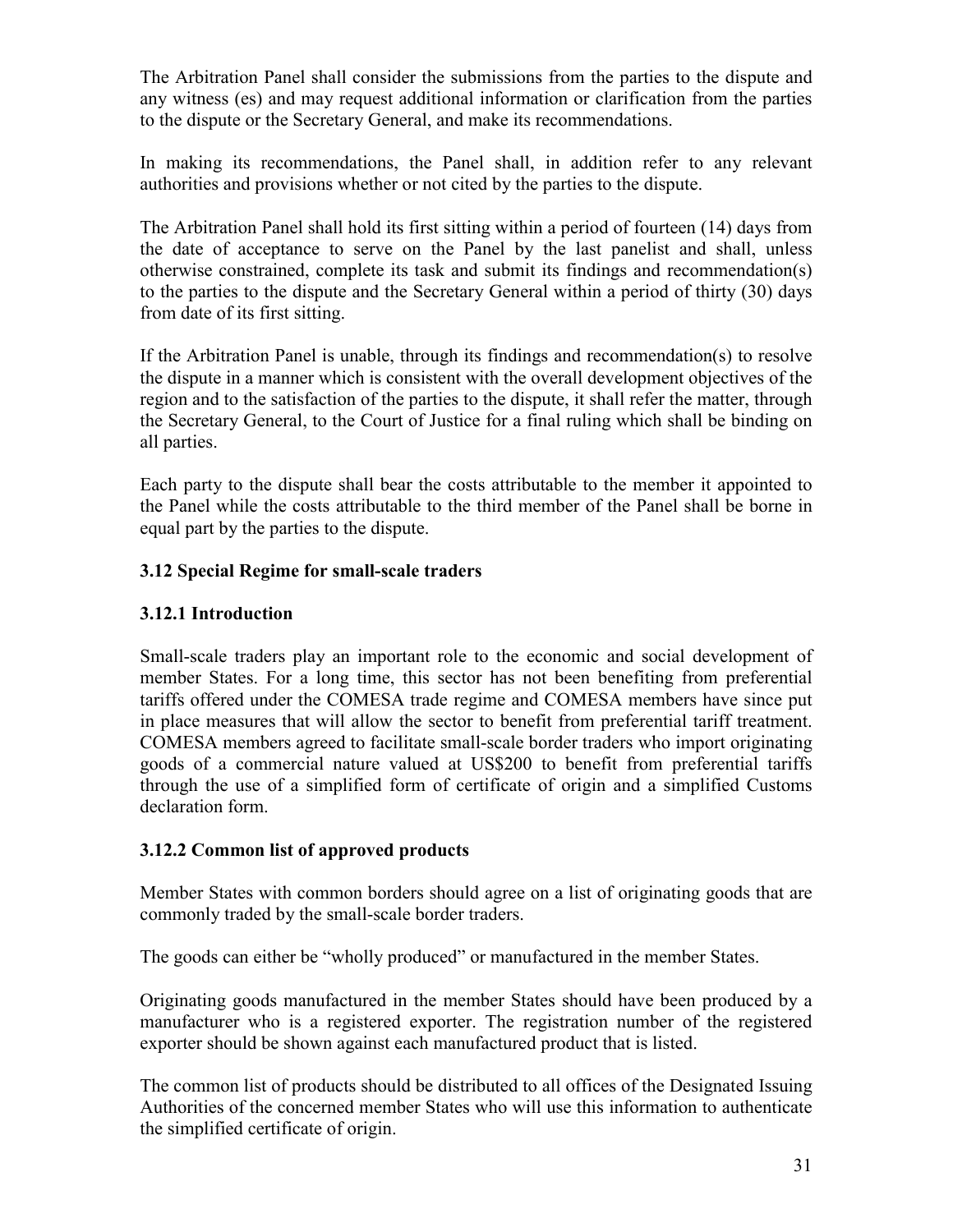The list should also be distributed to the Customs Authorities of the concerned member States to facilitate the granting of preferential tariff treatment when goods appearing on the list are imported into the respective member States.

#### **Sample of Common List**

| Product       | Source                               |
|---------------|--------------------------------------|
| Fresh bananas | Banana Estates, Chirundu, Zimbabwe   |
| Potatoes      | Chirundu Estates, Chirundu, Zimbabwe |

#### **3.12.3 Issuance of the COMESA Simplified Certificate of Origin**

A small-scale border trader whose consignment qualifies should complete the COMESA Simplified Certificate of Origin and the Simplified COMESA Customs Document, provided at Annex VII, attach his invoice and present these documents to the Designated Issuing Authority for authentication.

The Designated issuing Authority should confirm that the goods qualify for the simplified procedures. If satisfied, the Authority should endorse its reference number on the certificate, stamp and sign it.

The certified Simplified Certificate of Origin will entitle the goods to preferential tariff treatment in the importing member State.

#### **3.12.4 What Customs Authorities in the importing member State should do**

The Customs Authorities will:

(i) Check that the goods declared by the trader on the simplified Certificate of Origin appear on the common list of approved products.

(ii) Confirm that the signature and stamp appearing on the certificate are the same as those notified by the Designated Issuing Authority of the exporting member State.

(iii) If everything is in order, the goods will be entitled to preferential tariff treatment in the importing member State.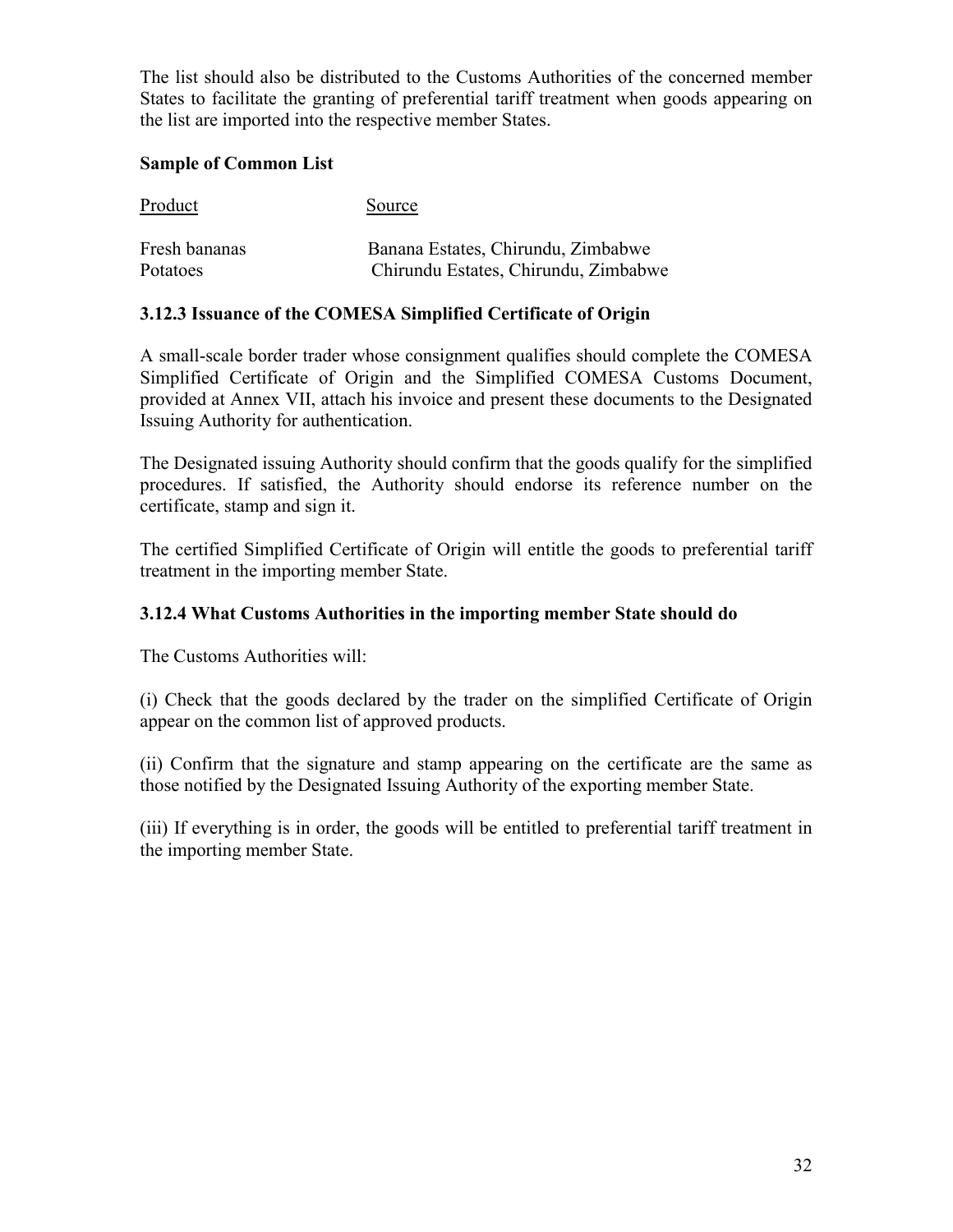#### **CHAPTER 4**

#### **ORGANISATIONAL REQUIREMENTS FOR IMPLEMENTING THE PROTOCOL ON RULES OF ORIGIN**

#### **4.1 Introduction**

The effective implementation of the Protocol on Rules of Origin by the member States requires that the issuing of certificates of origin and the verification of the certificates be recognized as two distinct functions, which should be carried out in the member States by appropriate authorities.

There is therefore need for an efficient national system responsible for the administration of the Protocol on Rules of Origin to be adopted by member States. To achieve this, member States should at least meet the following organisational requirements:

#### **4.2 Organisational structure**

The differences in tradition, legal procedures, volume of trade, national priorities, geography, among others, make the prescription of a uniform organizational structure to be adopted by all member States undesirable.

However, it is desirable for the effective implementation of the Protocol on Rules of Origin for member States to ensure that they at least have the following units in the administrative structures of their Designated Issuing Authorities:

The designated authority should be organized in such a way that there is the Headquarters as well as regional/local offices responsible for the administration of the Protocol on Rules of Origin.

#### **Headquarters**

In all member States, the Headquarters of the designated issuing authority necessarily assumes overall responsibility for the proper implementation of the Protocol on Rules of Origin by a member State.

The size of the unit in Headquarters will vary from one member State to another, depending on national requirements and the degree of centralization.

#### **Main functions of the Headquarters unit:**

(i) Headquarters personnel should actively participate in COMESA meetings, especially, meetings of the Working Group of Experts on COMESA Rules of Origin, Customs and Trade and Council of Ministers meetings. This ensures that national points of view and requirements are taken into account.

(ii) It will prepare national administrative guidelines on the interpretation of the laws and regulations for use by officials of the issuing authority.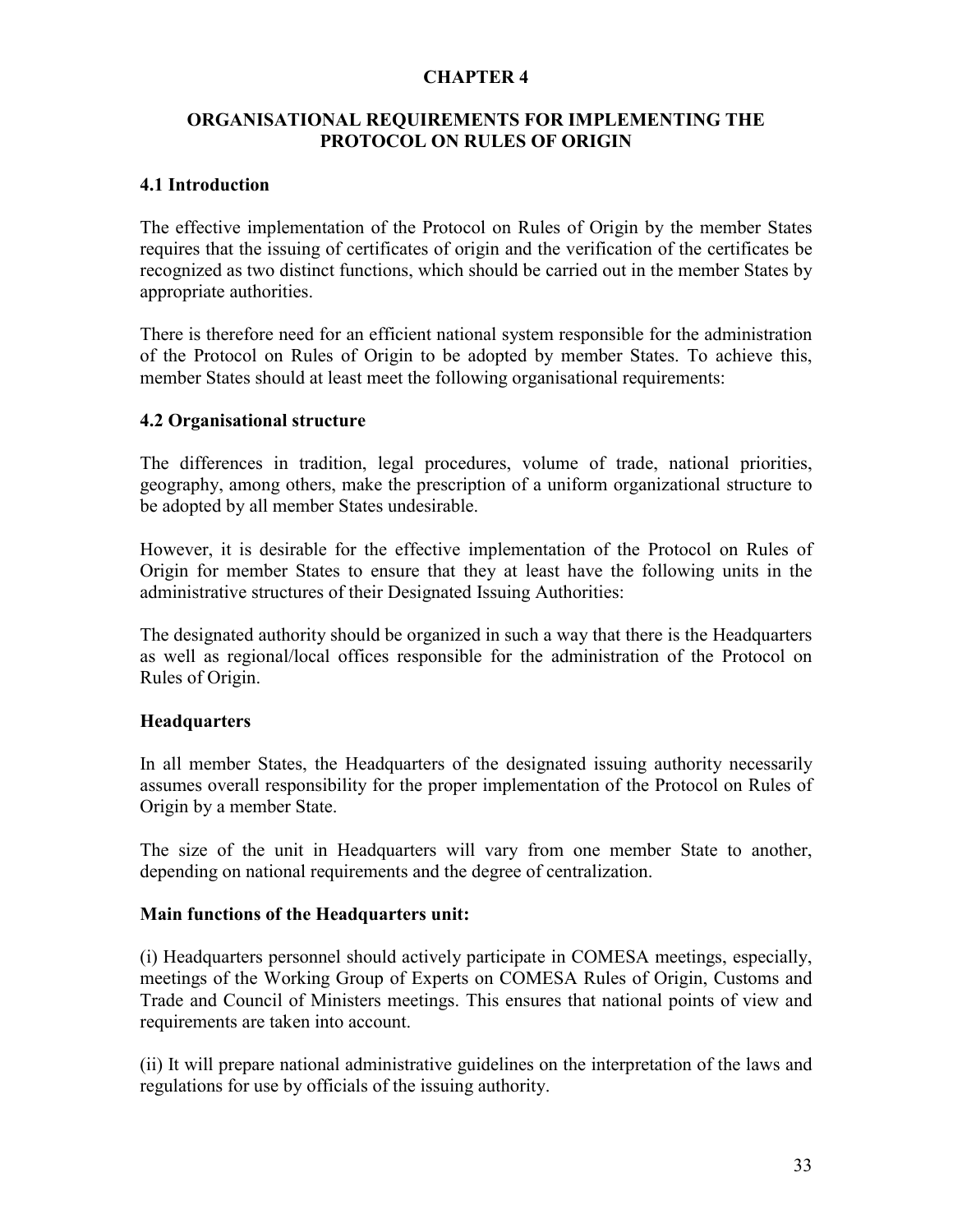(iii) Another task of this unit is to prepare and issue instructions to ensure uniform application of the provisions of the Protocol by the member State.

(iv) The unit will also deal with appeals against decisions taken by regional/local officials and any difficult cases regarding the Protocol.

(v) The unit will also be responsible for the national database of all registered exporters

(vi) It will also be responsible for:

- Sending details of the official stamps (used in certification) to other member States through the Secretariat. Any changes made should also be notified accordingly. This is required in terms of Rule 10 of the Protocol on Rules of Origin.
- Sending the names and signatures of officials authorized to sign COMESA Certificates of Origin on behalf of the Designated Issuing Authority, as required by Rule 10 of the Protocol on Rules of Origin.

(vii) Another task of the unit is to carry out origin verification on requests for verification made by other member States.

(viii) It will also communicate with authorities in other member States and the Secretariat on matters relating to the Protocol on Rules of Origin.

(ix) The unit will also be responsible for providing training to other officials of the designated authority as well as the private sector.

#### **Designated Regional/Local offices**

To facilitate the issuance and verification of certificates of origin, Designated Issuing Authorities should establish offices in the main regions/towns within the member States. This will ensure that exporters wishing to register with the designated authority or those seeking authentication of their certificates of origin do not have to travel long distances for the service, and this assists in reducing the cost of doing business in COMESA.

#### **Main functions of Regional/Local offices:**

(i) These units will be responsible for approving and registering exporters.

(ii) These offices should also deal with enquiries of a simple nature and of purely regional/local character, and where necessary should be able to seek assistance from Headquarters.

(iii) Another task of this unit is to carry out origin verification on requests from other member States. This task is carried out with authority from Headquarters and the results of such investigations should be forwarded to Headquarters for onward transmission to the respective member State.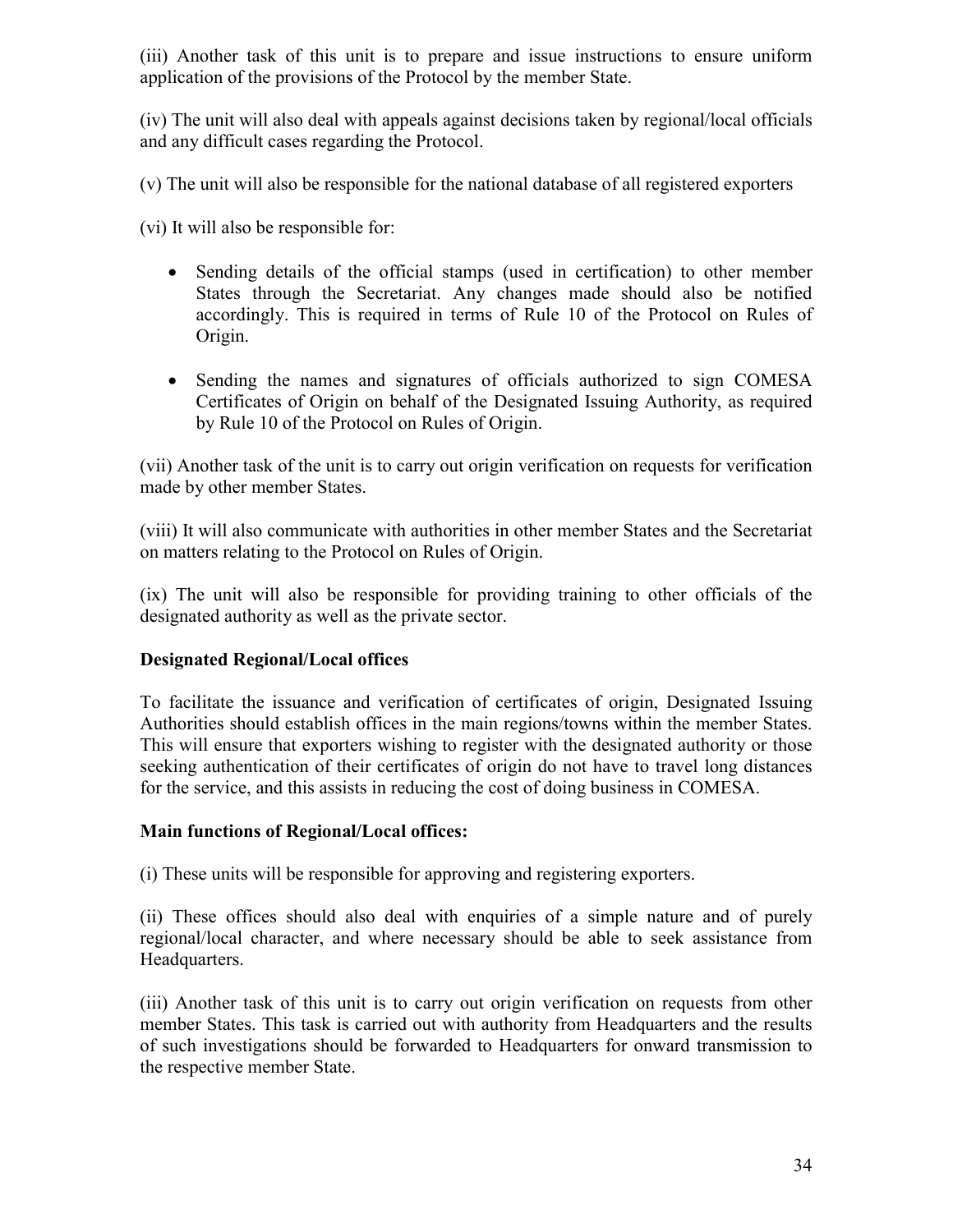#### **4.3 Competences of the Designated Issuing Authority**:

The issuance of the COMESA Certificate of Origin by designated authorities demands that they are competent to implement all the provisions of the protocol on Rules of Origin. In particular, the designated authority must have competency in the following areas:

#### **(i) The Harmonized Commodity Description and Coding System (Harmonised System or HS)**

The HS has been designed to be the international standard commodity classification system for international trade. Developed as a multipurpose nomenclature, it is used by almost all COMESA countries as a basis for Customs tariffs and international trade statistics, areas of Customs controls and procedures, and rules of origin. The HS is also an important instrument in facilitating regional trade. This also means that, for origin determining purposes, designated authorities should be competent in the use of the HS for goods classification. This is an important condition of origin determination as the absence of common understanding of the classification rules of the HS can lead to problems in the determination of origin. In fact, all Member States should take necessary measures to ensure that the most recent version of the HS is applied in their Customs Administrations. The personnel of the designated authorities should therefore have adequate expertise in the HS classification rules and classification of goods.

#### **(ii) Customs Valuation of Goods and the WTO Valuation Agreement**

The WTO Valuation Agreement establishes a Customs valuation system that primarily bases the Customs value on the transaction value of the imported goods when sold for export to the country of importation. The Customs value of imported goods is determined mainly for the purposes of applying customs duties and constitutes the taxable basis for application of taxes levied at importation as well as internal taxes. Rule 2 (b) of the Protocol makes it necessary to understand Customs valuation of goods to determine the portion of imported materials used in the production of goods and the determination of value added. Similar to the expertise required for classification of goods along the HS, personnel of designated authorities should be adequately trained in Customs valuation of goods.

#### **(iii) Technical Information on Manufacturing Processes**

- A large amount of information is required for the implementation of the Protocol on Rules of Origin. Customs officials and other officials of designated authorities as well as economic operators need to know the principles and rules of the Protocol and how they work.
- They need to know where the information required for origin determination of goods can be found. Generally, the economic operator will provide the information but officials also need to have knowledge of materials used, of finished goods as well as the manufacturing processes. This information needs to be consolidated and used as a basis to effect controls in the manufacturing enterprises.

The designated authority should also be empowered to call for any additional supporting evidence like the import declaration relating to the imported foreign materials utilised in the production process. This technical information so collected is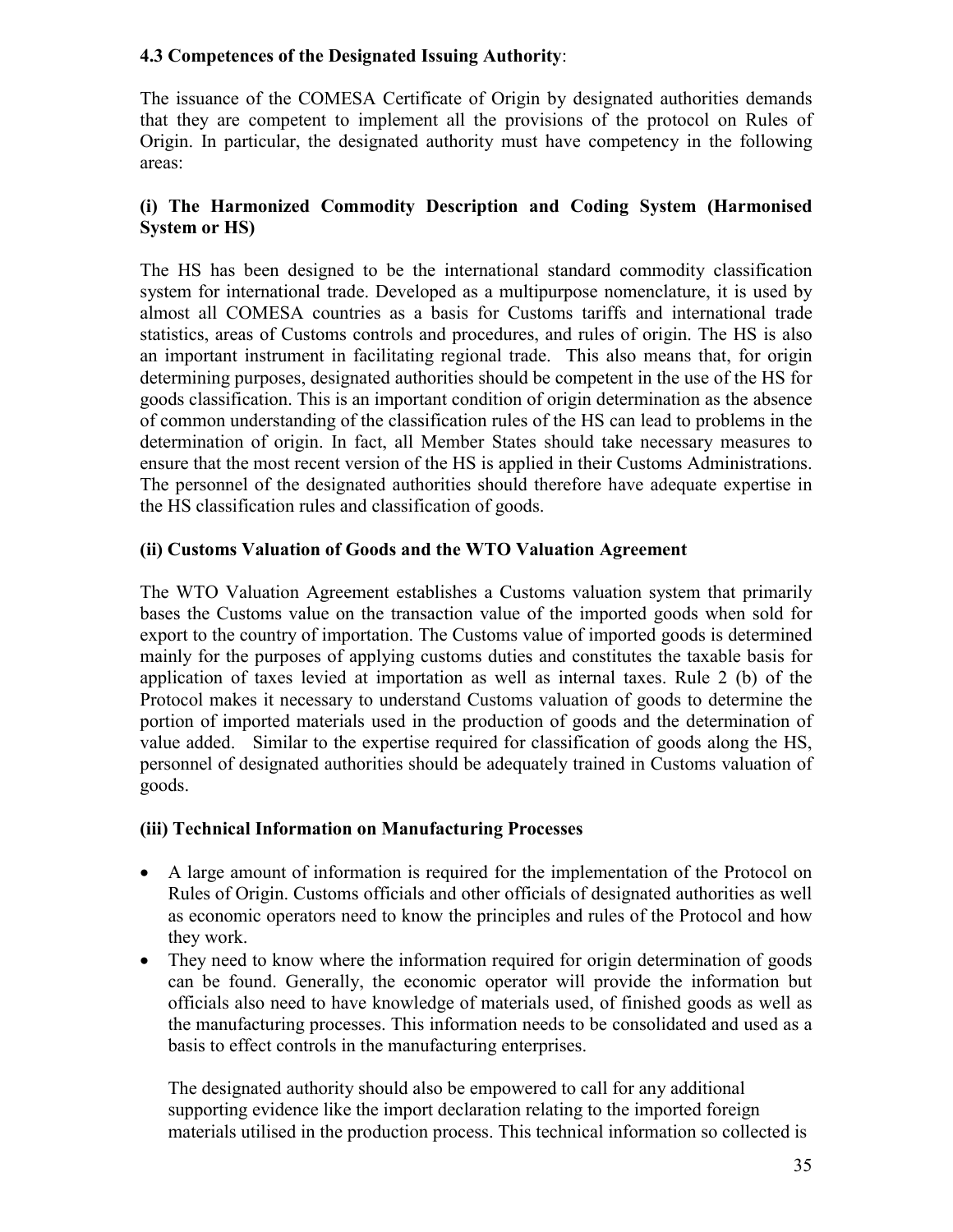used to verify if manufacturers meet the requirements of the Protocol to be eligible exporters under the COMESA regime and is used for annual or other periodical checks of exporting companies.

#### **(iv) Investigation and Control of Export Products**

- Designated Authorities must have the legal authority to call for any document relating to the export of COMESA products. They should also have the legal power to carry out inspection of goods as well as the records and accounts of the exporter to verify the claim that goods shall be accepted as originating in accordance with the provisions of the Protocol. At time of export, they must check the contents and authenticity of supporting documents accompanying the Certificate of Origin.
- In cases of origin verification and other anomalies detected in the origin declared, the designated authorities must have the authority to request for information and exchange of information.
- The designated must also be empowered to establish offences of COMESA origin fraud and pursue legal action.

National legal provisions relating to offences and penalties vary considerably from one member State to another. However, the law in all member States must have adequate penalties in case of serious irregularities or falsification of the originating status of goods in order to discourage such practices by traders.

#### **(v) Accounting knowledge**

Officials of the designated authority should have basic Accounting knowledge, which is necessary for the application of Rule 2.1(b)(i) and (ii) of the Protocol on Rules of Origin. Officials of the designated issuing authority will be required to verify the eligibility of products to COMESA origin. The application of both the material and value added criteria require the officials to be conversant with basic principles of Accounting so that they are able to distinguish those cost elements that should form part of the imported material content or value added. For example, as far as materials used in production are concerned, one is supposed to be able to distinguish between direct and indirect materials. In the determination of value added, one is required to know, for example, the way manufacturing overheads are allocated to different products.

It is therefore important for the officials of designated issuing authorities to have Accounting knowledge, as it is useful in determining the eligibility of manufactured products to COMESA origin.

#### **(vi) Technical Knowledge of the Protocol on Rules of Origin**

They should have adequate technical working knowledge of the principles and rules of the Protocol on Rules of Origin.

COMESA rules of origin are the cornerstone of the COMESA trade regime, and officials of designated issuing authority should have a good understanding of the application of the rules and principles of the Protocol. These officials will be required to, among other things, give advice to traders regarding the practical application of the various aspects of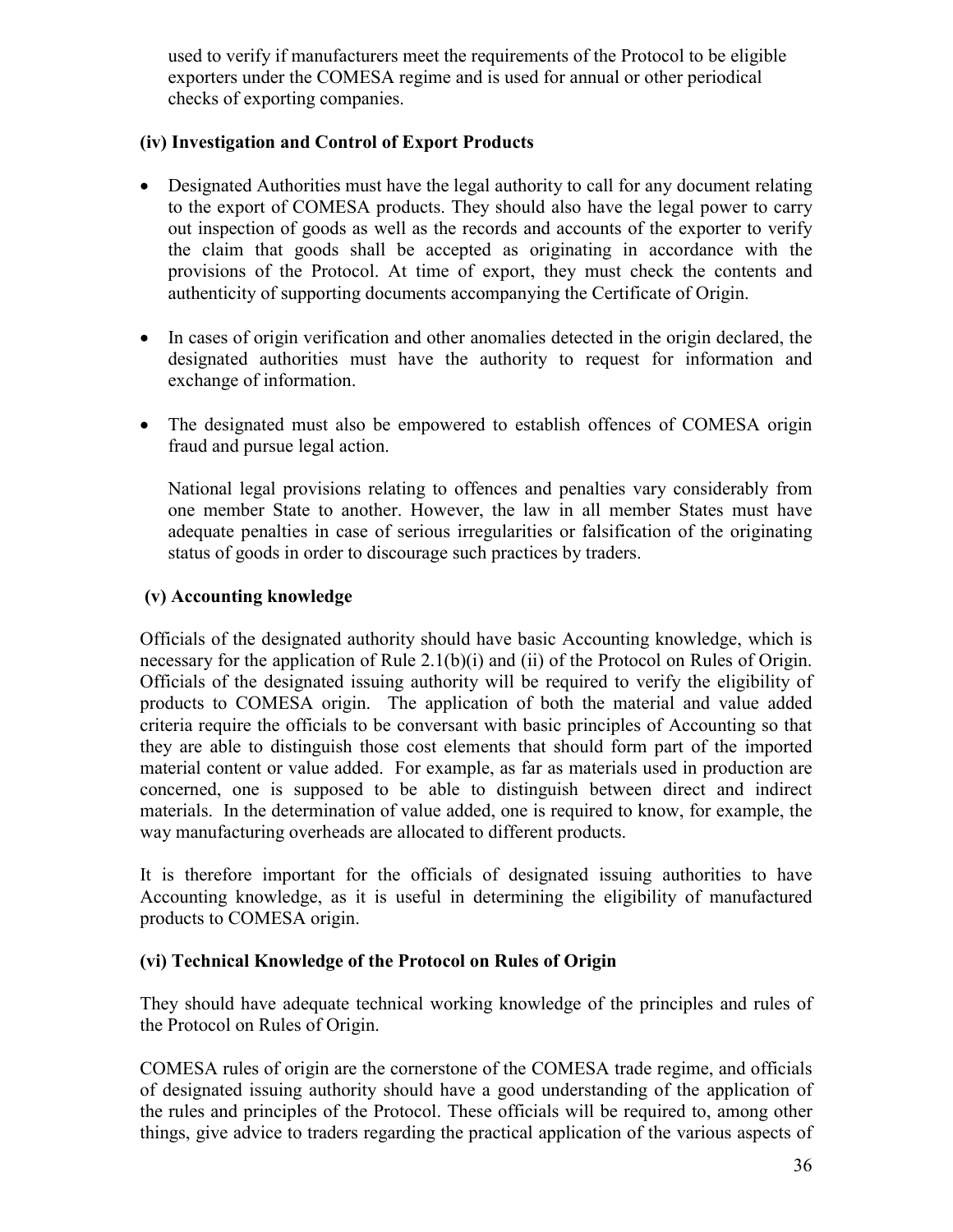the Protocol, and hence they can only do so if they have adequate knowledge of the Protocol.

#### **(vii) Co-operation with other agencies**

The designated authority should co-operate with other agencies that may render assistance in the implementation of the Protocol on Rules of Origin. Such agencies include, among others, Registrars of companies, Export Processing Zones Authorities, Trade Promotion Bodies, Clearing Agents Associations and Importers and Exporters Associations.

#### **4.4 Customs Co-operation at common border crossings**

 Delays in the clearance of goods at borders increase the landed costs of imported goods, and the cost consequences of these delays to individual traders and to the economies of the member States are enormous.

Subject to approval at national level, Customs Administrations at common border crossings shall, wherever possible, operate joint controls. These operations can become a one-stop Customs control where Customs offices are located at common land or waterway borders and the Customs Administrations of the juxtaposed offices will arrange joint hours of business to assist both travellers and trade.

#### **4.5 Post-clearance control**

In view of the pressure of trade and to obviate delays, Customs administrations will authorize their local offices to clear a considerable part of all imports after a summary check only.

It is particularly in respect of such clearance that the need for post-clearance control arises. Post clearance control consists of carefully checking whether the information made available at the time of clearance was accurate as far as the originating status of goods is concerned, basing on the documents presented.

In exercising such controls, over the flow of trade between member States under the COMESA trade regime, Customs Administrations must strike a balance between promoting intra-COMESA trade, on one hand and, on the other, the need to guard against customs fraud.

Checks are to be carried out as follows:

After goods accepted as of COMESA origin have been cleared, the Customs authorities in the importing member States can select a small percentage of the COMESA documents processed by them and subject these to thorough checks (including going all the way through the normal query and verification process) to test the adequacy of their controls and the extent to which, in seeking to facilitate the flow of intra-COMESA trade, fraudulent or irregular transactions may escape detection.

In making these random post-verification checks, selection of the transactions to be investigated can be by the sensitivity of certain kinds of goods where there may be a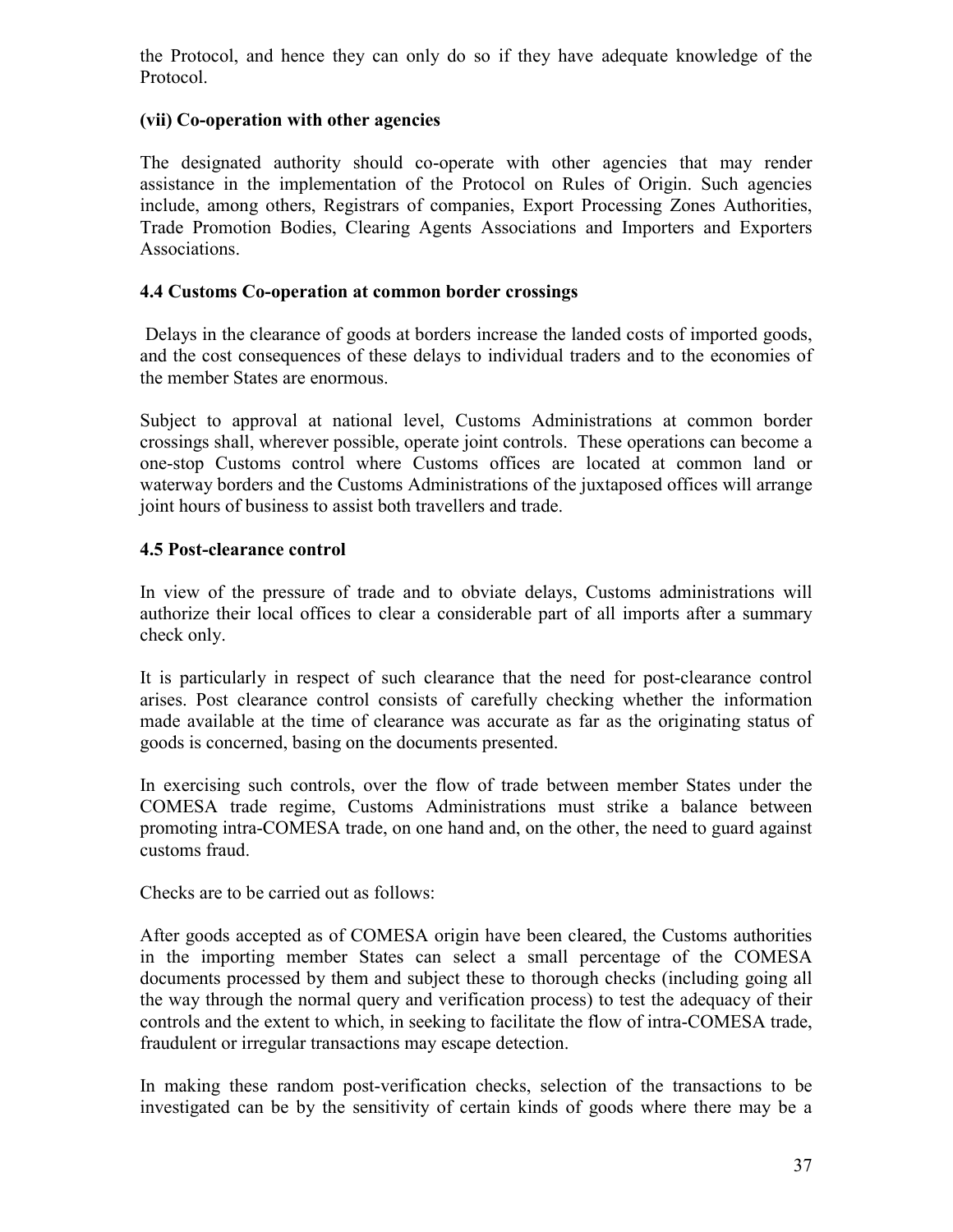greater inducement to evade customs controls, or by the known past record of suspect traders.

#### **4.6 Record maintenance**

Authorities in the exporting and importing member States should retain copies of certificates of origin and other related documents issued and accepted in respect of goods traded under the COMESA trade regime for a minimum of five years or such time as stipulated in the national laws of a member State.

#### **4.7 Exchange of information**

Member States should regularly exchange information on fraudulent or improper claims of COMESA origin status. Such information, which is detected by any Customs Administration, should be circulated on a confidential basis through the COMESA Secretariat for the information of the other COMESA member Administrations.

#### **4.8 Role of the COMESA Secretariat**

The COMESA Secretariat should provide adequate technical support or advice regarding the interpretation and implementation of the Protocol on Rules of Origin where this is required by a member State.

The Secretariat should also be kept aware of the instances of the query and subsequent verification of evidence of COMESA origin by being provided with copies of all query forms that are sent by the authorities in the member States, as well as copies of the verification responses by the exporting member States. This information will be circulated to other member States by the Secretariat.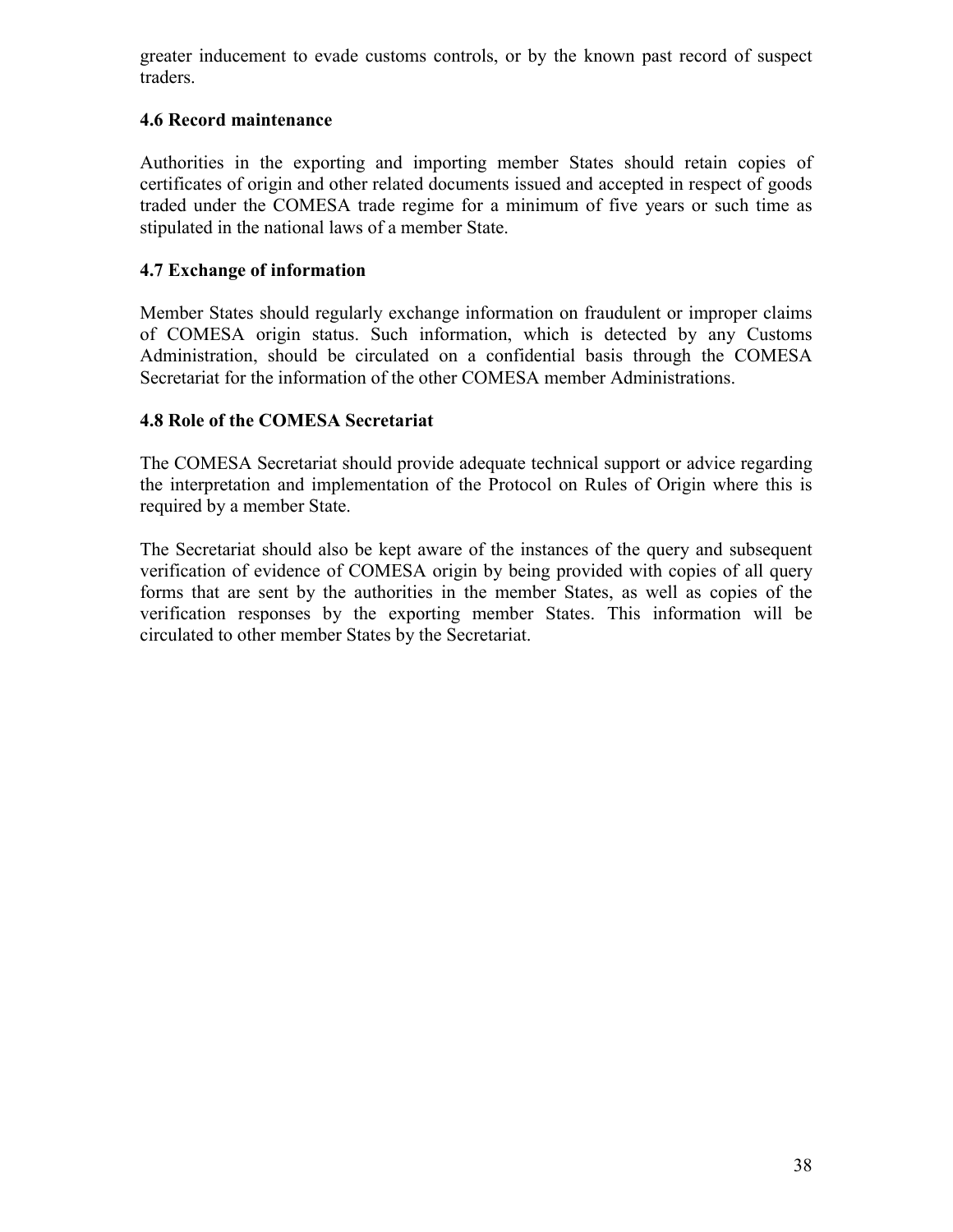#### **Annex 1: DECLARATION BY THE PRODUCER**

(referred to in Rule 10 of the Protocol)

#### **APPENDIX II - DECLARATION BY THE PRODUCER**

#### TO WHOM IT MAY CONCERN

For the purpose of claiming preferential treatment under the provisions of Rule 2 of the Protocol on the Rules of Origin for products to be traded between member States of the Common Market for Eastern and Southern Africa;

#### **I HEREBY DECLARE:**

- (a) that the goods listed here in quantities as specified below have been produced by this company/enterprise/workshop/supplier\*;
- (b) that evidence is available that the goods listed below comply with the origin criteria as specified by the Protocol on the Rules of Origin for the Common Market for Eastern and Southern Africa.

#### **APPENDICE II - DECLARATION DU PRODUCTEUR**

#### A QUI DE DROIT

En vue de beneficier du traitement preferentiel en vertu des dispositions de l'Article 2 du Protocole sur les regles d'origine des produits echanges entre les Etats members du Marche commun de l'Afrique de l'Est et de l'Afrique australe,

#### JE DECLARE PAR LA PRESENTE:

- (a) que les marchandises enumerees dans la presente declaration et dont les quantites sont precises ci-dessous ont ete produites par le(la) present(e) societe/entreprise/atelier/fournisseur\*
- (b) qu'il est possible de prouver que les marchandises enumerees ci-dessous sont conformes aux critere d'origine indiques dans le Protocole sur les regles d'origine du Marche commun de l'Afrique de l'Est et de l'Afrique australe.

#### **APENDICE II - DECLARACAO DO PRODUTOR**

#### A TODOS OS INTERESSADOS

Para efeitos de pedido de aplicacao de um tratamento preferencial em virtue das disposicoes da Regra 2 do Protocolo relativo as regras de origem dos produtos objecto de comercio entre os Estados membros do Mercado Comum sa Africa Oriental et Austral;

#### **DECLARO PELA PRESENTE:**

- (a) que os produtos enumerados na presente declaracao e cujas quantidades sao aqui especificadas foram produzidos por/pela este/a companhia/empresa/oficina/fornecedor\*
- (b) que e possivel provar que os produtos aqui enumerados sao conformes aos cruterios de origem indicados no Protocolo relativo as regras de origem sa Zona de Comercio Preferencial para os Estados da Africa Oriental e Austral.

\*Please delete the description not applicable Biffer les mentions inutiles Riscar o que nao interessar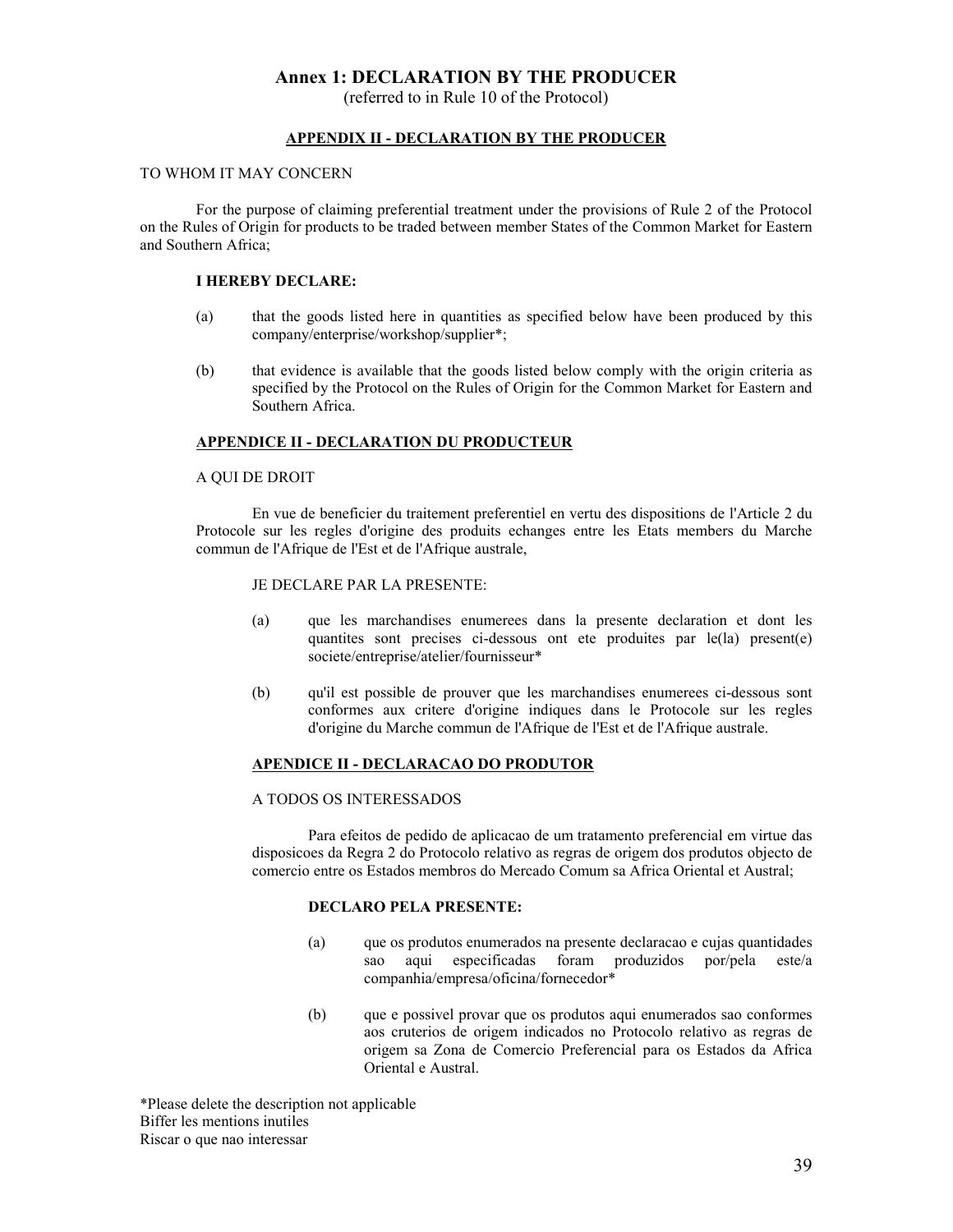### **List of goods Liste des marchandises Lista de mercadorias**

| <b>Commercial description</b><br><b>Designation commerciale</b><br>Designacao comercial | Quantity<br>Quantite<br>Quantidade | <b>Criterion to be claimed</b><br><b>Critere considere</b><br>Criterio aplicavel |
|-----------------------------------------------------------------------------------------|------------------------------------|----------------------------------------------------------------------------------|
|                                                                                         |                                    |                                                                                  |
|                                                                                         |                                    |                                                                                  |
|                                                                                         |                                    |                                                                                  |

**……………………………….. Signature of the PRODUCER STAMP - SCEAU - CARIMBO Signature de PRODUCTEUR Assinatura do PRODUTOR**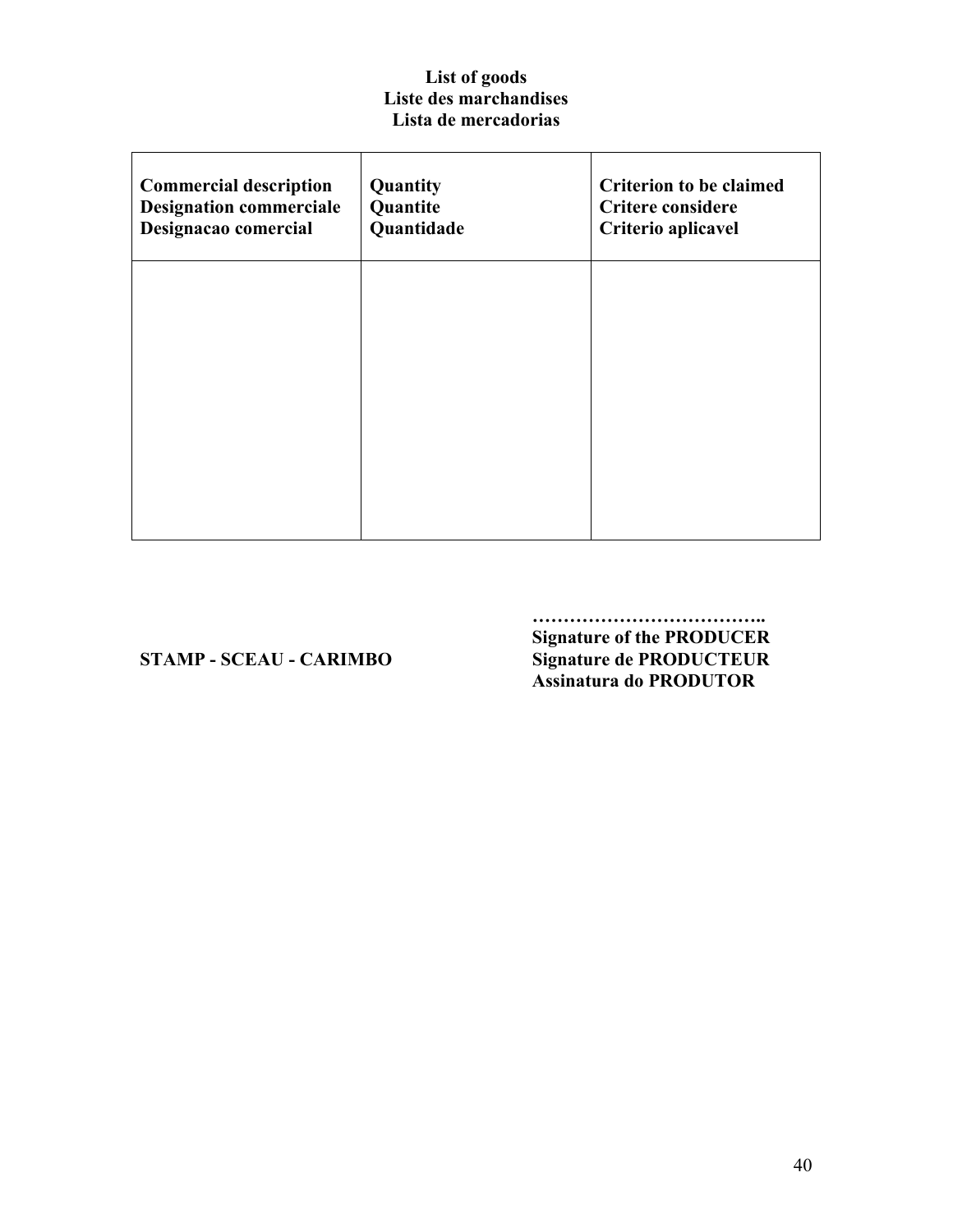# **Annex II: COMESA CERTIFICATE OF ORIGIN**

(referred to in Chapter 3, paragraph 3.3.2)

# **COMESA CERTIFICATE OF ORIGIN**

| 1.  | Exporter (Name & office address)<br>Exportateur (nom et adresse commerciale)<br>Exportador (nome e endereco comercial)                                                                                                                       |                                                                                                                                                                                                                                                                                                                                                                                                                            |  |
|-----|----------------------------------------------------------------------------------------------------------------------------------------------------------------------------------------------------------------------------------------------|----------------------------------------------------------------------------------------------------------------------------------------------------------------------------------------------------------------------------------------------------------------------------------------------------------------------------------------------------------------------------------------------------------------------------|--|
| 2.  | Consignee (Name & office address)<br>Destinataire (nom et adresse commerciale)<br>Destinatario (nome e endereco comercial)                                                                                                                   |                                                                                                                                                                                                                                                                                                                                                                                                                            |  |
| 3.  | Country, Group of countries in which the products are<br>originating from                                                                                                                                                                    | <b>COMMON</b><br><b>MARKET</b><br><b>FOR</b><br><b>EASTERN</b><br><b>AND</b><br><b>SOUTHERN AFRICA</b>                                                                                                                                                                                                                                                                                                                     |  |
|     | Pay ou groupe de pays dont les produits sont originaires                                                                                                                                                                                     | MARCHE COMMUN DE L'AFRIQUE DE L'EST ET DE<br><b>L'AFRIQUE AUSTRALE</b><br>MERCADO COMUM DA AFRICA ORIENTALE E                                                                                                                                                                                                                                                                                                              |  |
|     | Pais, ou Grupo de paises origàrio do produto                                                                                                                                                                                                 | <b>AUSTRAL</b><br><b>CERTIFICATE OF ORIGIN</b><br><b>CERTIFICAT D'ORIGINE</b><br><b>CERTIFICADO DE ORIGEM</b>                                                                                                                                                                                                                                                                                                              |  |
| 4.  | Particulars of Transport<br>Renseignements concernant le transport<br>Informacoes relatives ao transporte                                                                                                                                    | 5.<br>For official use - Reserve a l'usage<br>officiel - Reservado para uso oficial                                                                                                                                                                                                                                                                                                                                        |  |
| 6.  | Marks and Numbers; number and kind of<br>package, description of goods; Marques et<br>numero et types d'emballages; designation<br>des marchandises:<br>Marcas e numeros; quantidas e natureza das<br>Embalagens; designacao das mercadorias | 10. Invoice<br>7.<br>Customs<br>8.Origin<br>9.Gross<br>Tariff No.<br>criterion (see<br>No.<br>weight or<br>overleaf);<br>other<br>No. de<br>Tariff<br>quantity;<br>douanier No.<br>Critere<br>Facture;<br>d'origine<br>Poids brut<br>(voir<br>Direito<br>ou autre<br>Factura<br>au<br>aduaneiro<br>verso);<br>quantite;<br>no.<br>no.<br>Peso<br>Criterio<br>de<br>bruto<br>origem (ver<br>no verso)<br>ou outra<br>medida |  |
| 11. | EXPORTER/ PRODUCER/<br>DECLARATION<br>BY<br>SUPPLIER*<br>DECLARATION<br>DE<br>L'EXPORTATEUR/<br>PRODUCTEUR/ FOURNISSEUR*                                                                                                                     | 12.<br><b>CERTIFICATE OF ORIGIN</b><br><b>CERTIFICAT D'ORIGINE</b><br><b>CERTIFICADO DE ORIGEM</b>                                                                                                                                                                                                                                                                                                                         |  |
|     | DECLARACAO DO EXPORTADOR/ PRODUCTOR/<br>FORNECEDOR*                                                                                                                                                                                          | It is hereby certified that the above-mentioned goods are of                                                                                                                                                                                                                                                                                                                                                               |  |
|     | I, the undersigned, hereby declare that the above details<br>and statements are correct, that all goods are produced in                                                                                                                      | Nous certifions que les marchandises susmentionees sont                                                                                                                                                                                                                                                                                                                                                                    |  |
|     | Je soussigne, declare que les elements et declarations ci-<br>dessus sont corrects, et que les marchandises sont<br>produites                                                                                                                | Certica-se que os productos acima referidas sao originarios de                                                                                                                                                                                                                                                                                                                                                             |  |
|     | Eu, abaixo assinado, declaro que as informacoes e<br>declaracoes acima prestadas sao correctas e que todos os<br>produtos sao produzidos em                                                                                                  | Certificate of Customs or other Designated authority<br>Certificat des douanes ou autres autorites designees<br>Certificado da alfandega ou de outra autoridade designada                                                                                                                                                                                                                                                  |  |
|     | Place, date, signature of declarant<br>Lieu, date et signature du declarant<br>Local, data e assinatura do declarante                                                                                                                        | STAMP - SCEAU - CARIMBO                                                                                                                                                                                                                                                                                                                                                                                                    |  |

\*Please delete the description not applicable – Rayer les mentions inutiles – Riscar o que nao interessar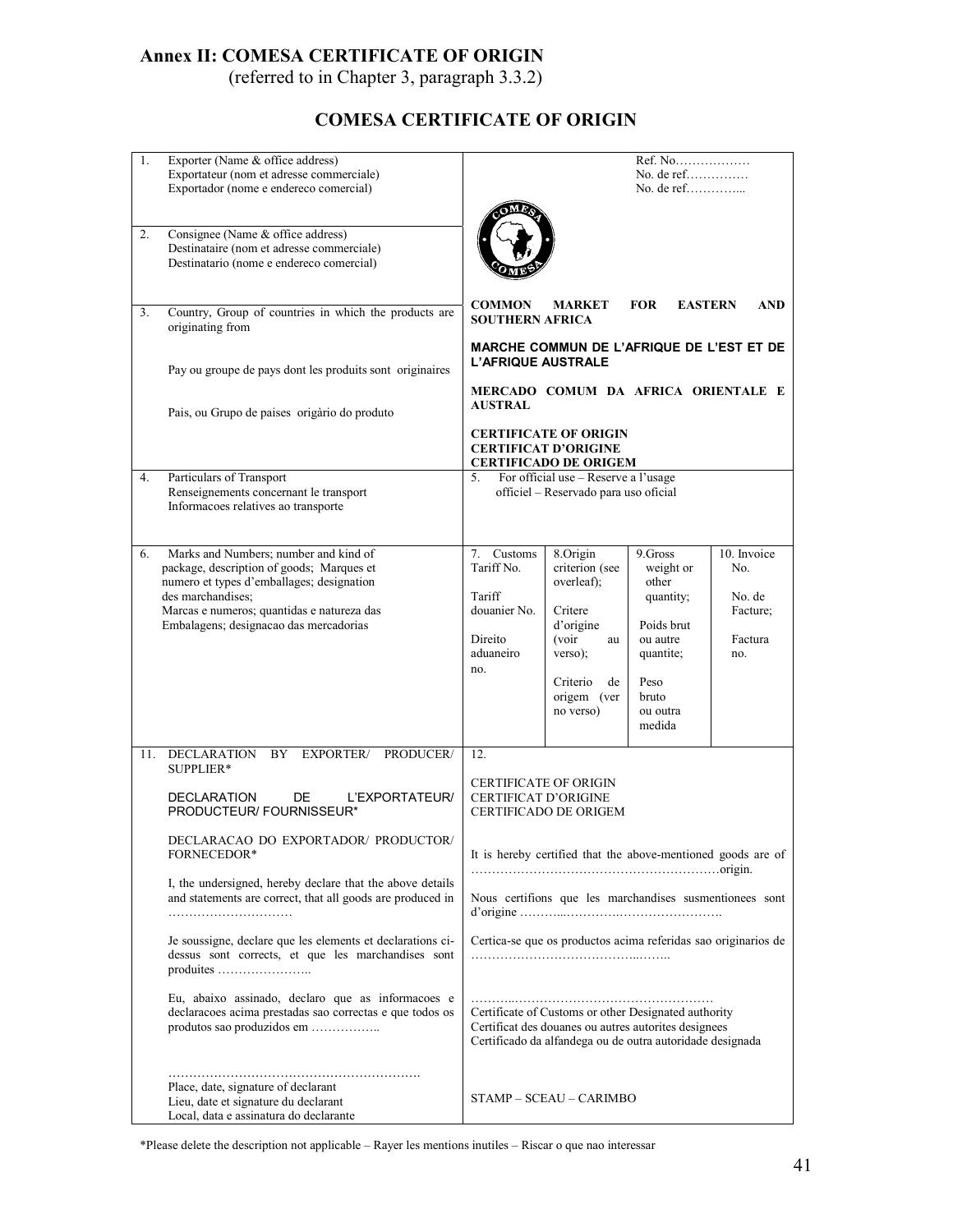#### **INSTRUCTIONS FOR COMPLETING THE CERTIFICATE OF ORIGIN FORM**

- i) The forms may be completed by any process provided that the entities are legible and indelible.
- ii) Erasures and super-impositions are not allowed on the certificate. Any alterations should be made by striking out the erroneous entry(ies) and making any additions required.
- iii) Any unused spaces should be crossed out to prevent any subsequent addition.
- iv) If warranted by export trade requirements, one or more copies may be drawn up in addition to the original.
- v) The following letters should be used when completing a certificate in the appropriate place:

**"P"** for goods satisfying the wholly produced criterion [Rule 2.1 (a).].

[Rule 2.1 (b) (i)]. "**V"** for goods satisfying the value-added content of the substantial transformation

- "**X"** for goods satisfying the change of tariff heading of the substantial transformation
	- criterion [Rule 2.1 (b) (iii)].
- "**Y"** for goods satisfying the criterion of particular economic importance to the member States [Rule 2.1(c)].

#### **INSTRUCTIONS POUR REMPLIR LE FORMULAIRE DU CERTIFICAT D'ORIGINE**

- i) Les formules peuvent etre remplis par n'importe quel procede a condition que le mentions soient lisibles et indelebiles.
- ii) Les ratures et les surcharges ne sont pas permises sur les certificats. Toute modification doit etre faite en rayant les mentions erronees et en ajoutant les corrections necessaires.
- iii) Tout espace non utilise doit etre barre pour eviter des adjonctions ulterieurs.
- iv) Si cela est justifie par les conditions d'exportation, une ou plusiers copies peuvent etre etablies en plus de l'original.
- v) Les lettres suivantes doivent etre utilisees aux endroits appropries pour remplir un certificat:
	- "**P**" pour les marchandises entierement produites [Regle 2.1 (a)]
		- "M" pour les marchandises auxquelles s'applique le critere de la proportion de materiaux utilises [Regle 2.1 (b) (i)].
		- "**V"** pour les marchandises auxquelles s'applique le critere de la valeur ajoutee [Regle 2.1 (b) (ii)].
	- "**X**" pour les marchandises auxquelles s'applique le critere du changement du numero de tariff douanier [Regle 2.1 (b) (iii)].

"**Y"** pour les marchandises auxquelles sápplique le criterie de límportance economique particuliere aux Etats membres (Regle 2.1c).

#### **INSTRUCOES PARA O PREENCHIMENTO DO FORMULARIO DO CERTIFICADO DE ORIGEM**

- i) O formulario pode ser preenchido por qualquer processo, desde que as entradas sejam indeleveis e legiveis.<br>ii) Nao sao permitidas emendas ou rasuras no certificado. As modificoes que lhe forem introduzidas dever
- Nao sao permitidas emendas ou rasuras no certificado. As modificoes que lhe forem introduzidas devem ser efectuadas riscando as indicacoes erradas e acrescentando, se for caso disso, as indicacoes pretendidas.
- iii) Todos os espacos nao utilizados devem ser trancados de forma a impossibiliter qualquer inscricao ulterior.
- iv) Se tal se justificar, devido a necessidades do comercio de exportacao, podem ser feitas, para alem do original, uma ou mais copias.
- v) As seguintes letras devem ser utilizadas no local apropriado, aquando do preenchimento do formulario:
	- "**P"** para os produtos inteiramente produzidos [Regra 2.1 (a)]
		- "M" para os produtos aos quais e applicavel o criterio da proporcao dos materiais
			- utilizados [Regra 2.1 (b) (i)].
		- "**V"** para os produtos aos quais e applicavel o criterio do valor acrescentado [Regra 2.1 (b) (ii)].

"**X**" para os produtos aos quais e applicavel o criterio do transformacao substancial da posicao da tarifa [Regla 2.1 (b)  $(iii)$ ].

"**Y"** para os produtos aos quais e aplicavel o criterio da importancia economica particular aos Estados membros (Regla 2.1 (b) (iii)].

**N.B.** Any person who knowingly furnishes or causes to be furnished a document which is untrue in any material particular for the purpose of obtaining a Certificate of Origin or during the course of any subsequent verification of such certificate, will be guilty of an offence and be liable to penalties.

Toute personne qui presente ou fait presenter sciemment un document sur lequel figure une quelconque information fausse dans le but d'obtenir un certificat d'origine ou au cours de verifications ulterieures d'un tel certificat se rend coupable d'une infraction et encourt des sanctions.

Qualquer pessoa que, com conhecimento de causa, apresentar ou faca apresentar um documento no qual figura qualquer informacao falsa com o objectivo de obter um certificado de origem ou no curso de uma verificacao ulterior desse certificado e culpavel de uma infraccao e incorre em sancoes.

<sup>&</sup>quot;M" for goods satisfying the material content of the substantial transformation criterion

criterion [Rule 2.1 (b) (ii)].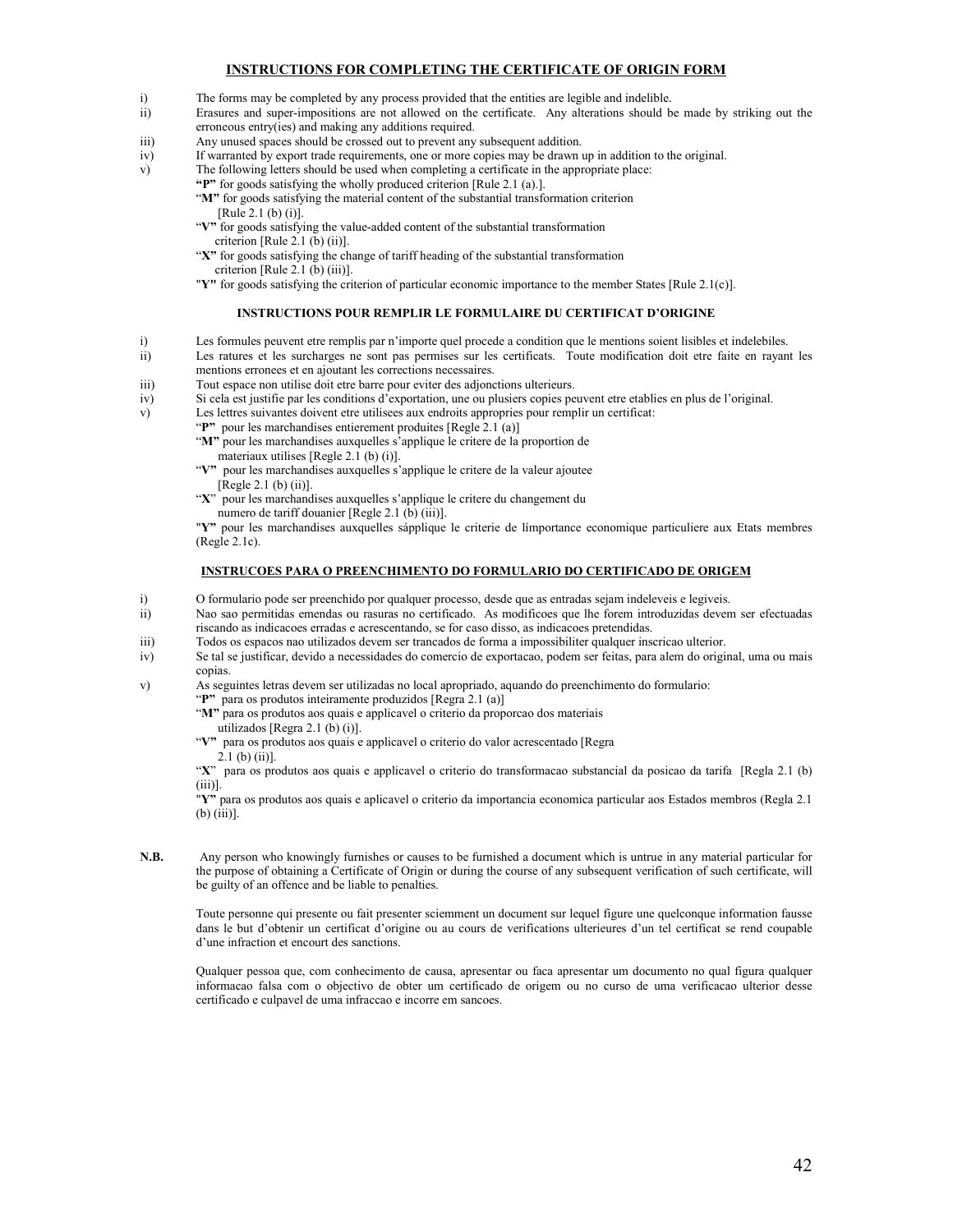| Member State       | Ministry of Trade | Customs/Revenue | of<br>Chamber   |
|--------------------|-------------------|-----------------|-----------------|
|                    |                   | Authority       | Commerce<br>and |
|                    |                   |                 | Industry        |
| Angola             |                   |                 |                 |
| <b>Burundi</b>     | $\bullet$         |                 |                 |
| Comoros            |                   |                 |                 |
| Congo (DRC)        | $\bullet$         |                 |                 |
| Djibouti           | $\bullet$         | $\bullet$       |                 |
| Egypt              |                   |                 |                 |
| Eritrea            |                   |                 |                 |
| Ethiopia           |                   |                 |                 |
| Kenya              | $\bullet$         |                 |                 |
| Madagascar         |                   | $\bullet$       |                 |
| Malawi             |                   |                 | $\bullet$       |
| Mauritius          | $\bullet$         |                 |                 |
| Namibia            |                   | $\bullet$       |                 |
| Rwanda             |                   |                 |                 |
| Seychelles         |                   | $\bullet$       | $\bullet$       |
| Sudan <sup>2</sup> | $\bullet$         |                 |                 |
| Swaziland          | $\bullet$         |                 |                 |
| Uganda             | $\bullet$         |                 |                 |
| Zambia             |                   | $\bullet$       |                 |
| Zimbabwe           |                   |                 |                 |

# <span id="page-42-0"></span>**Annex III: DESIGNATED ISSUING AUTHORITIES OF MEMBER STATES**

(referred to in Chapter 3, paragraph 3.3.2)

<sup>1</sup> with offices at all border posts

 $\overline{a}$ 

 2 Certificate issued by the Chamber of Commerce and endorsed by the Ministry of Trade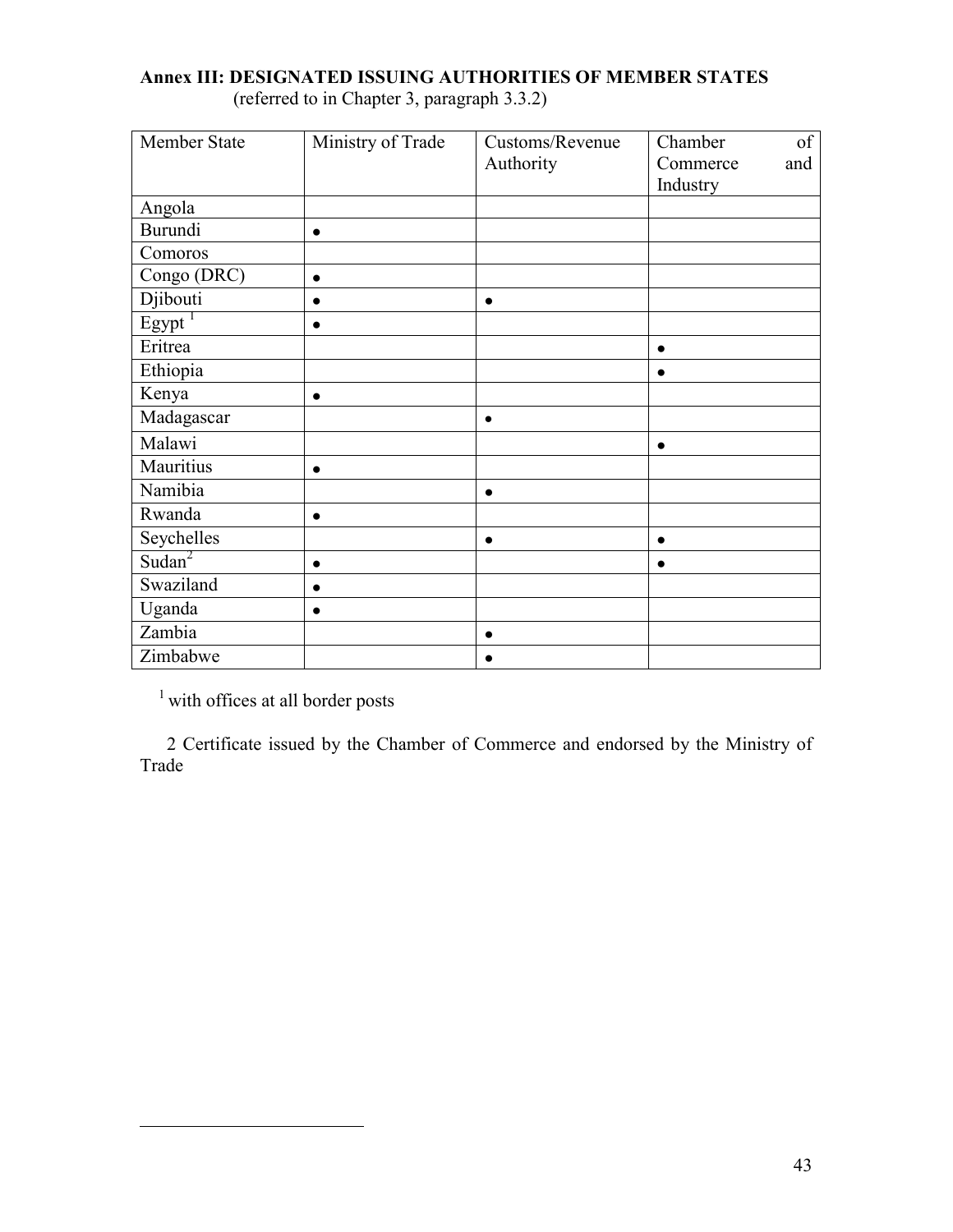#### **Annex IV: FORM FOR VERIFICATION OF ORIGIN**

(referred to in Chapter 3, paragraph 3.11.2.2)

#### **FORM FOR VERIFICATION OF ORIGIN FORMULAIRE DE VERIFICATION DE L'ORIGINE FORMULARIO PARA A VERIFICAÇAO DA ORIGEM**

 $\mathcal{L}_\mathcal{L} = \mathcal{L}_\mathcal{L} - \mathcal{L}_\mathcal{L}$ 

 $\mathcal{L}_\text{max}$  , and the contribution of the contribution of the contribution of the contribution of the contribution of the contribution of the contribution of the contribution of the contribution of the contribution of t

#### A. REQUEST FOR VERIFICATION, to DEMANDE DE VERIFICATION addressée à PEDIDO DE VERIFICAÇAO, dirigico a

Verification of the authenticity and accuracy of this certificate is requested La vérificaiton de l'authenticité et de l'exactitude du présent certificat a été demandee

Foi requerida a verificaçao da autenticidade e da exactidao do presente certificado

(Place and date) (Lieu et date) (Local e data)

---------------------------------------------------------------------

STAMP **SCEAU** CARIMBO

--------------------------------------------------------------------- (Signature) (Assinatura)

B. RESULTS OF VERIFICATION RESULTATS DE LA VERIFICATION RESULTADO DA VERIFICAÇAO

Verification carried out shows that this certificate\* La verification effectuée montre que le présent certificat (\*) A verificaçao efectuada demonstra que a presente certificado\*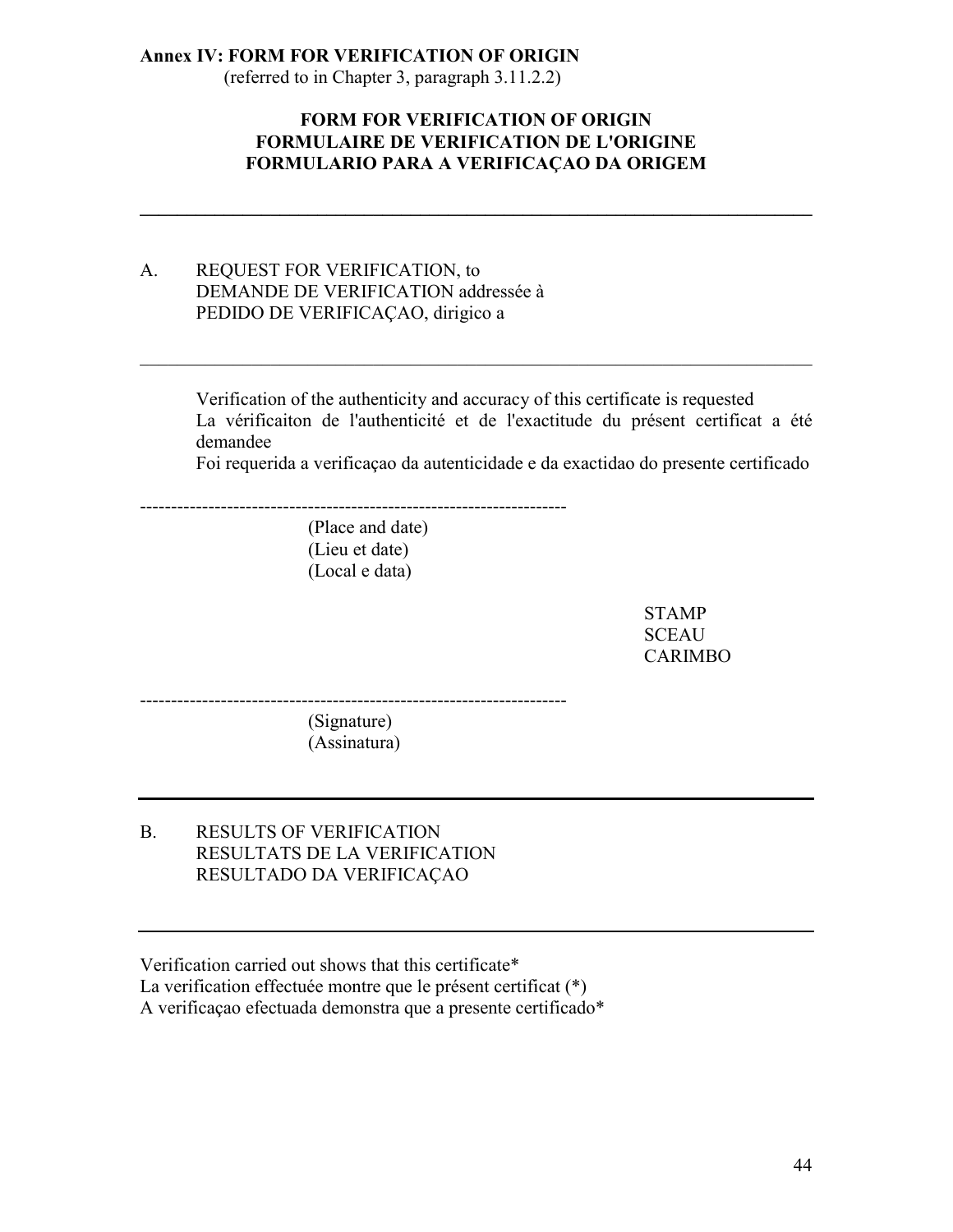

was issued by the Customs Office or designated authority indicated and that the information contained therein is accurate. a été délivré par le bureau des douanes ou par les instances désignées indiqués et que les informations qu'il contient sont exactes. foi emitido pelo posto aduaneiro ou pela autoridade designada indicada e as informaçoes que contem sao correctas.

does not meet the requirements as to authenticity and accuracy ne correspond pas aux critéres dáuthenticité et déxactitude. nao corresponde aos criterios de autenticidade e de exactidao.

> (Place and date) (Lieu et date) (Local e data)

---------------------------------------------------------------------

STAMP **SCEAU** CARIMBO

(Signature) (Assinatura)

---------------------------------------------------------------------

\*Insert X in the appropriate box Marquer dúne croix case appropriée Assinalar com uma cruz

 $\mathcal{L}_\text{max}$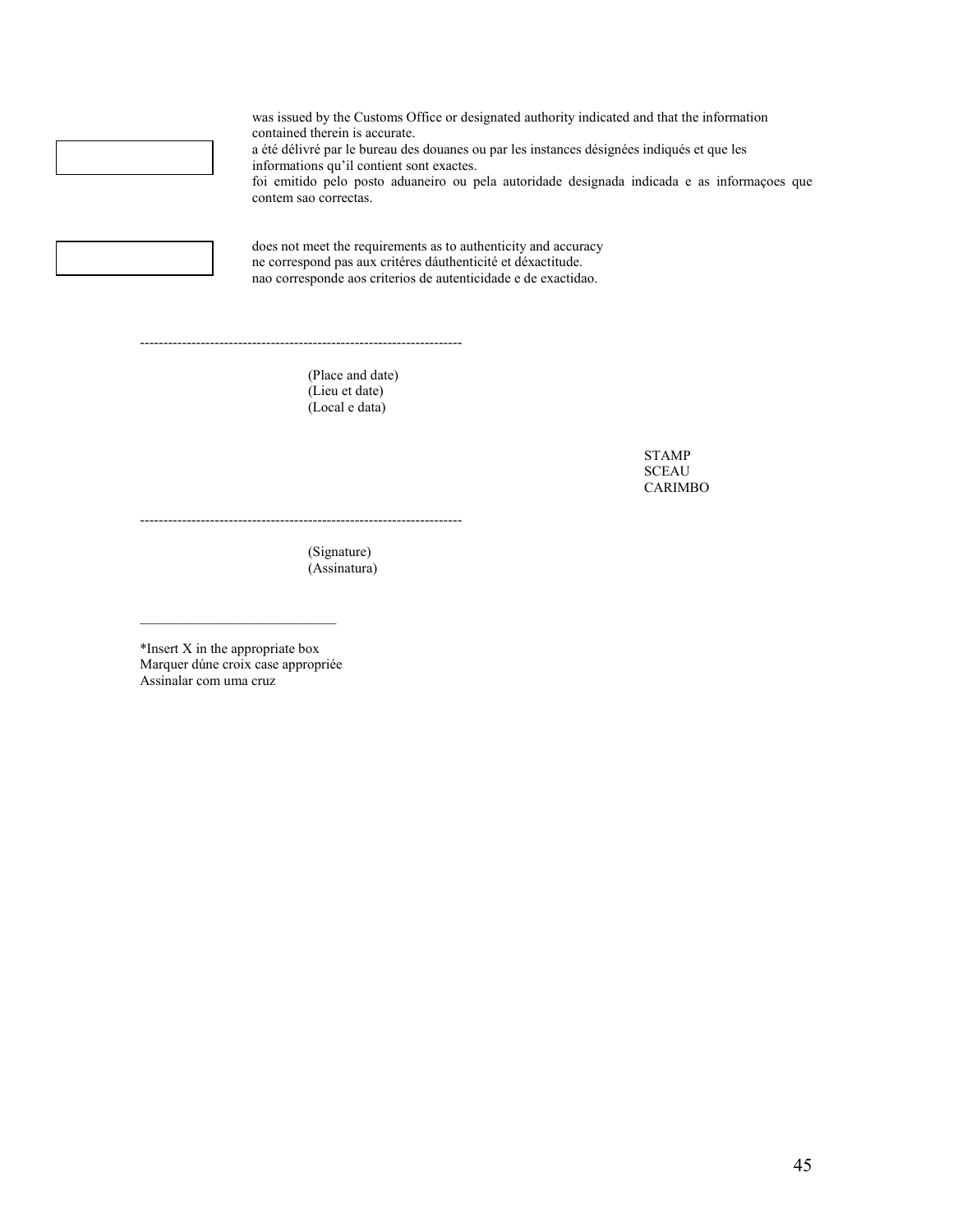### **Annex V: REQUEST FOR ADDITIONAL INFORMATION**

(referred to in Chapter 3, paragraph 3.11.2)

#### **COMMON MARKET FOR EASTERN AND SOUTHERN AFRICA**

#### **REQUEST FOR ADDITIONAL INFORMATION IN VERIFICATION OF DOCUMENTARY EVIDENCE OF ORIGIN**

#### **PART A**

**Particulars of the Goods in respect of which additional evidence of origin is required**

| 1. Marks and number(s) of package(s)                                                                        |  |
|-------------------------------------------------------------------------------------------------------------|--|
| 2. Number and kind of package(s)<br>Description of goods together with the<br><b>Customs Tariff heading</b> |  |
| 3. Consignee's name, address and<br>Country                                                                 |  |
|                                                                                                             |  |
|                                                                                                             |  |
|                                                                                                             |  |
| 4. Consignor's name, address and<br>Country                                                                 |  |
| 5. Reference number and date of export<br>invoice                                                           |  |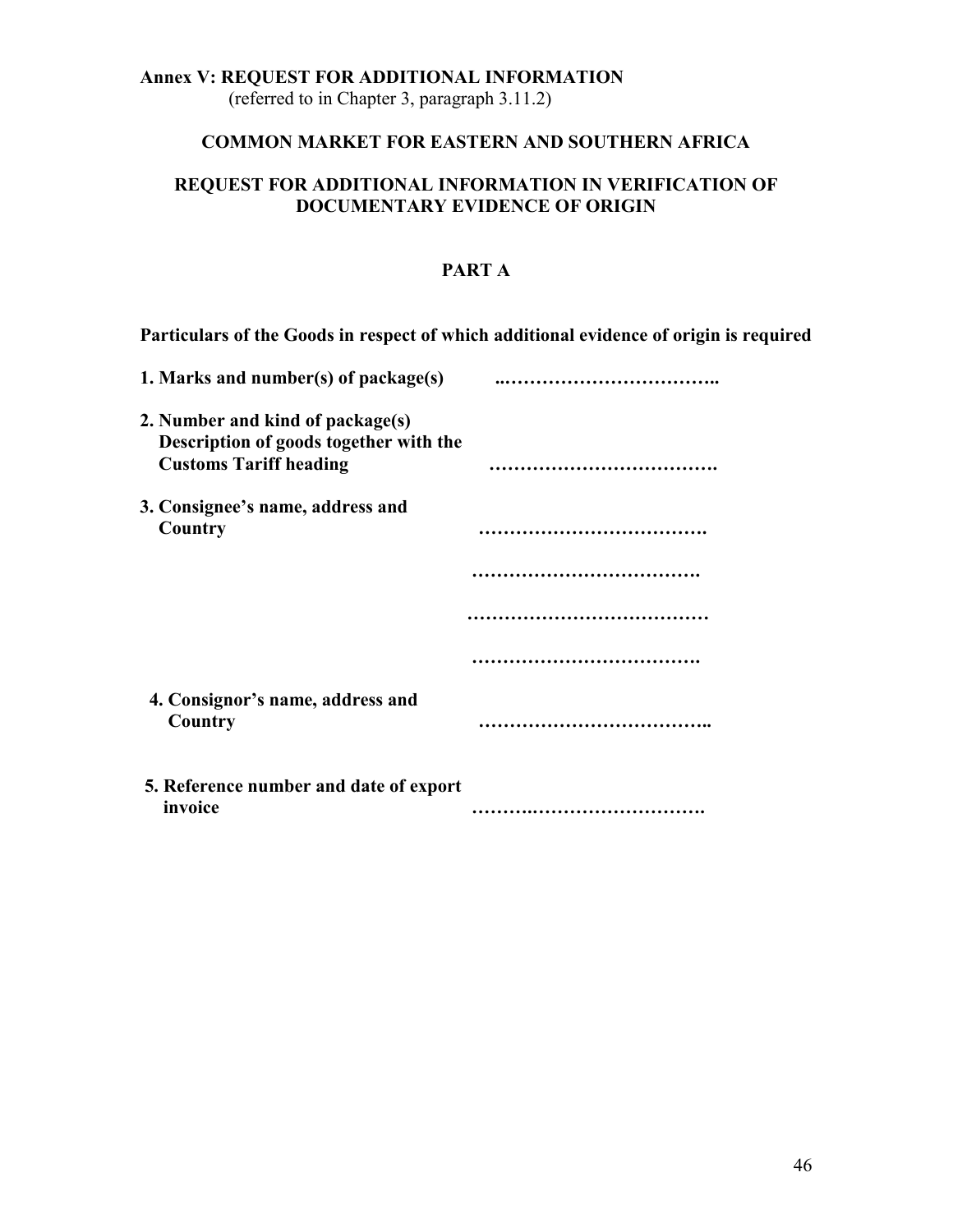# **PART B**

**Production processes carried out, materials used, particulars of costing, etc**

| 6. Production processes carried out             |  |
|-------------------------------------------------|--|
| in producing the goods                          |  |
| 7. Materials imported from outside the          |  |
| member States used in the                       |  |
| manufacture of the goods at 2 above,            |  |
| their respective c.i.f. values and their        |  |
| <b>Customs tariff heading</b>                   |  |
| 8. Materials of COMESA origin used in           |  |
| the manufacture of the goods described          |  |
| at 2 above, their respective values and         |  |
| <b>Customs tariff heading</b>                   |  |
| 9. Retail containers or other forms of interior |  |
| packing ordinarily sold with the goods          |  |
| when they are sold by retail or the materials   |  |
| used in their manufacture, their origin,        |  |
|                                                 |  |
| 10. Import duty, if any, paid on the            |  |
| importation of the items at $7 & 9$             |  |
|                                                 |  |
|                                                 |  |
| 13. The cost of exterior packing                |  |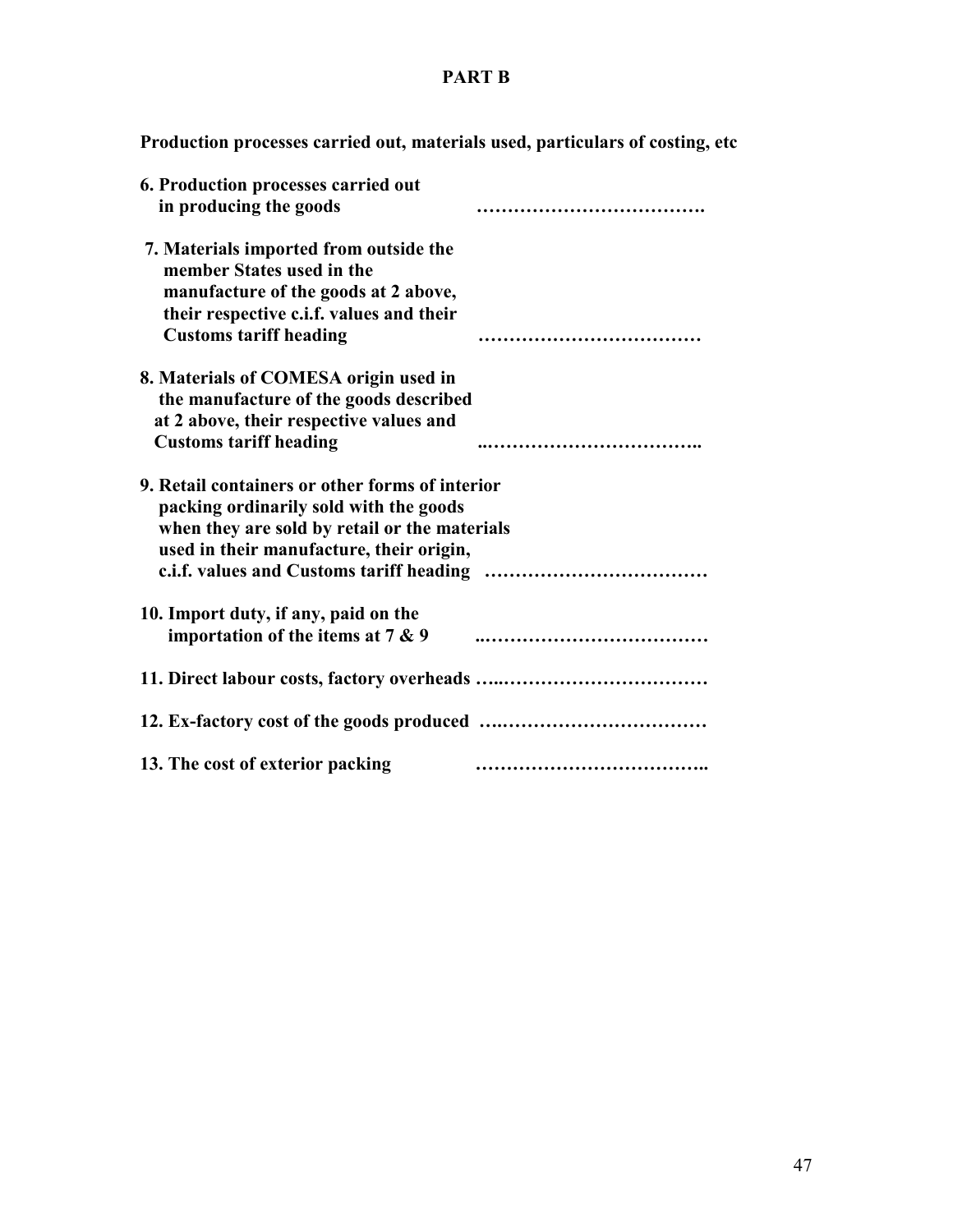#### **PART C**

**Declaration**

**I,…………………………………………………………………………………….. (State name and capacity in which signing)**

**of:…………………………………………………………………………………… (Name of company/enterprise/workshop and address)** 

**declare that the above details and statements are correct, and, that they are furnished in cognisance of the requirements of Rule 2 of the Protocol on the Rules of Origin for products to be traded between the member States of the Common Market.**

> **………………………… Signature**

 **………………………..** *Date*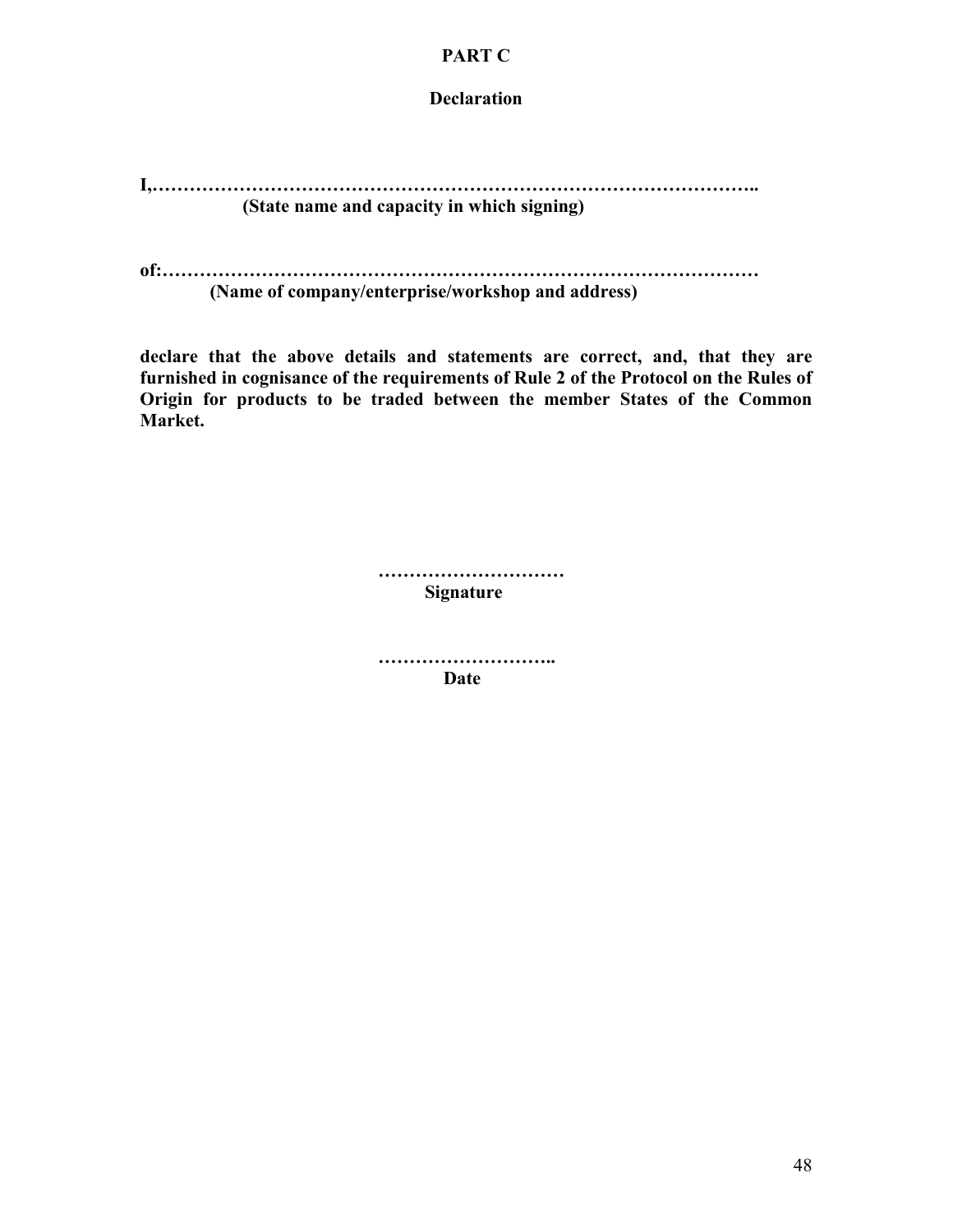#### **PART D**

#### **Certification**

**It is hereby certified, on the basis of control carried out, that the declaration by the exporter is correct.**

**……………………………………………………………………………………. ……………………………………………………………………………………. ……………………………………………………………………………………. ………………………………. (Place and Date) ………………………………………………………………………………………**

 **Signature and stamp of Designated Authority**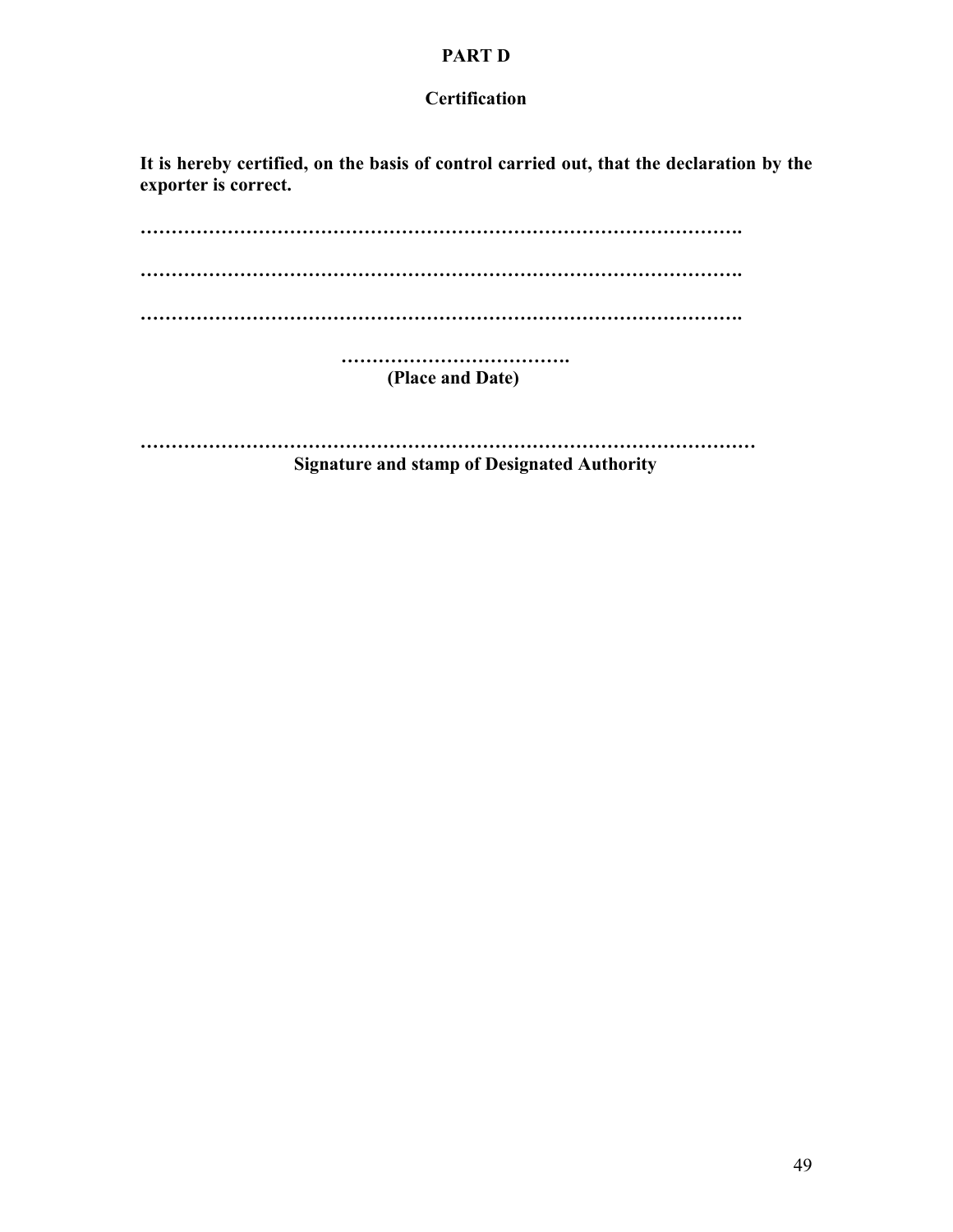#### **NOTES**

**Only the relevant sections of Part B need be completed.**

**The unit of quantity to which the manufacturing costs apply should be stated.**

**The period during which manufacture took place should be given.**

**If the value of any materials imported from outside the member States cannot be determined, then the value to be inserted in Part B (7) is the earliest ascertainable price paid for them in the member State where they were used in a process of production.**

**"Direct labour costs" refers to that portion of the production costs representing wages, salaries and emoluments allocated in respect of persons involved in the actual production of the goods.**

**"Factory overheads" covers costs attributable to energy, fuel, plant, machinery and tools used in the production, as well as materials used in the maintenance of such plant, machinery and tools.**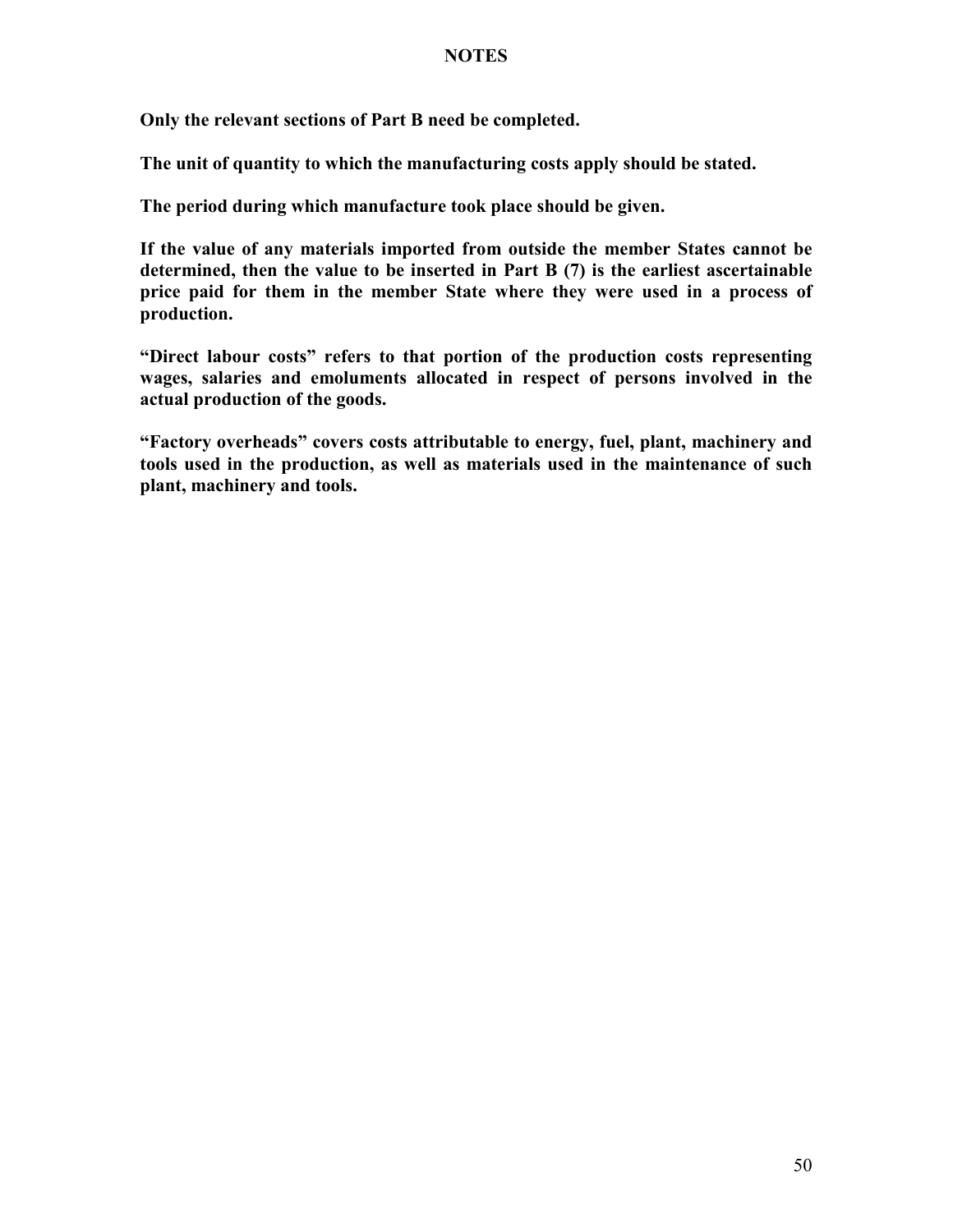## **Annex VI (a): COMESA Simplified Certificate of Origin**

(referred to in Chapter 3, paragraph 3.12.3)

## **COMESA SIMPLIFIED CERTIFICATE OF ORIGIN/CERTIFICAT SIMPLIFIE D'ORIGINE DU COMESA**

(For goods of a value not exceeding US\$200/Pour les Marchandises dont la Valeur en Douane ne Dépasse pas US\$200)

| Exporter (name, full address, country                                               | Reference Number                                                                                                  |        |  |  |
|-------------------------------------------------------------------------------------|-------------------------------------------------------------------------------------------------------------------|--------|--|--|
| Exportateur (nom, adresse complète, pays)                                           | Numero de Référence                                                                                               |        |  |  |
|                                                                                     |                                                                                                                   |        |  |  |
|                                                                                     |                                                                                                                   |        |  |  |
|                                                                                     |                                                                                                                   |        |  |  |
| Importer (name, full addresse, country<br>Importateur (nom, address complète, pays) | Country in which the products are originating<br>Pays d"origine de la marchandise                                 |        |  |  |
|                                                                                     |                                                                                                                   |        |  |  |
|                                                                                     |                                                                                                                   |        |  |  |
|                                                                                     |                                                                                                                   |        |  |  |
| Description of goods                                                                | No. and type of packages                                                                                          | Value  |  |  |
| Description des marchandises                                                        | Quantité et nombre de colis                                                                                       | Valeur |  |  |
|                                                                                     |                                                                                                                   |        |  |  |
|                                                                                     |                                                                                                                   |        |  |  |
|                                                                                     |                                                                                                                   |        |  |  |
|                                                                                     |                                                                                                                   |        |  |  |
|                                                                                     |                                                                                                                   |        |  |  |
| <b>Declaration by Exporter</b>                                                      | <b>Customs Endorsement</b>                                                                                        |        |  |  |
| Déclaration de l'exportateur                                                        | Approbation par les services de Douane                                                                            |        |  |  |
|                                                                                     |                                                                                                                   |        |  |  |
|                                                                                     | I, the undersigned, hereby endorse the exporter's                                                                 |        |  |  |
| I, the undersigned Mr/Mrs/Ms<br>Je, soussigné, M/Mme/MIIIe                          | declaration and certify that the goods qualify under the<br>COMESA Rules of Origin/Je, soussigné, approuve par le |        |  |  |
|                                                                                     | présent la déclaration de l'exportateur et certifie que les                                                       |        |  |  |
| Declare that the goods described above have been                                    | marchandises se conforment aux règles d'origine du                                                                |        |  |  |
| produced in accordance with the COMESA Rules of                                     | <b>COMESA</b>                                                                                                     |        |  |  |
| Origin in/Déclare que les marchandises décrites ci-haut                             |                                                                                                                   |        |  |  |
| sont produites en conformité avec les règles d'origine                              |                                                                                                                   |        |  |  |
| du COMESA                                                                           |                                                                                                                   |        |  |  |
|                                                                                     |                                                                                                                   |        |  |  |
|                                                                                     | Name of Customs Officer/                                                                                          |        |  |  |
|                                                                                     |                                                                                                                   |        |  |  |
|                                                                                     |                                                                                                                   |        |  |  |
|                                                                                     |                                                                                                                   |        |  |  |
|                                                                                     |                                                                                                                   |        |  |  |
|                                                                                     | Customs Office and Official Stamp                                                                                 |        |  |  |
|                                                                                     | Bureau de Douane et Sceau Officiel                                                                                |        |  |  |
| Official Stamp/Sceau Officiel                                                       |                                                                                                                   |        |  |  |
|                                                                                     |                                                                                                                   |        |  |  |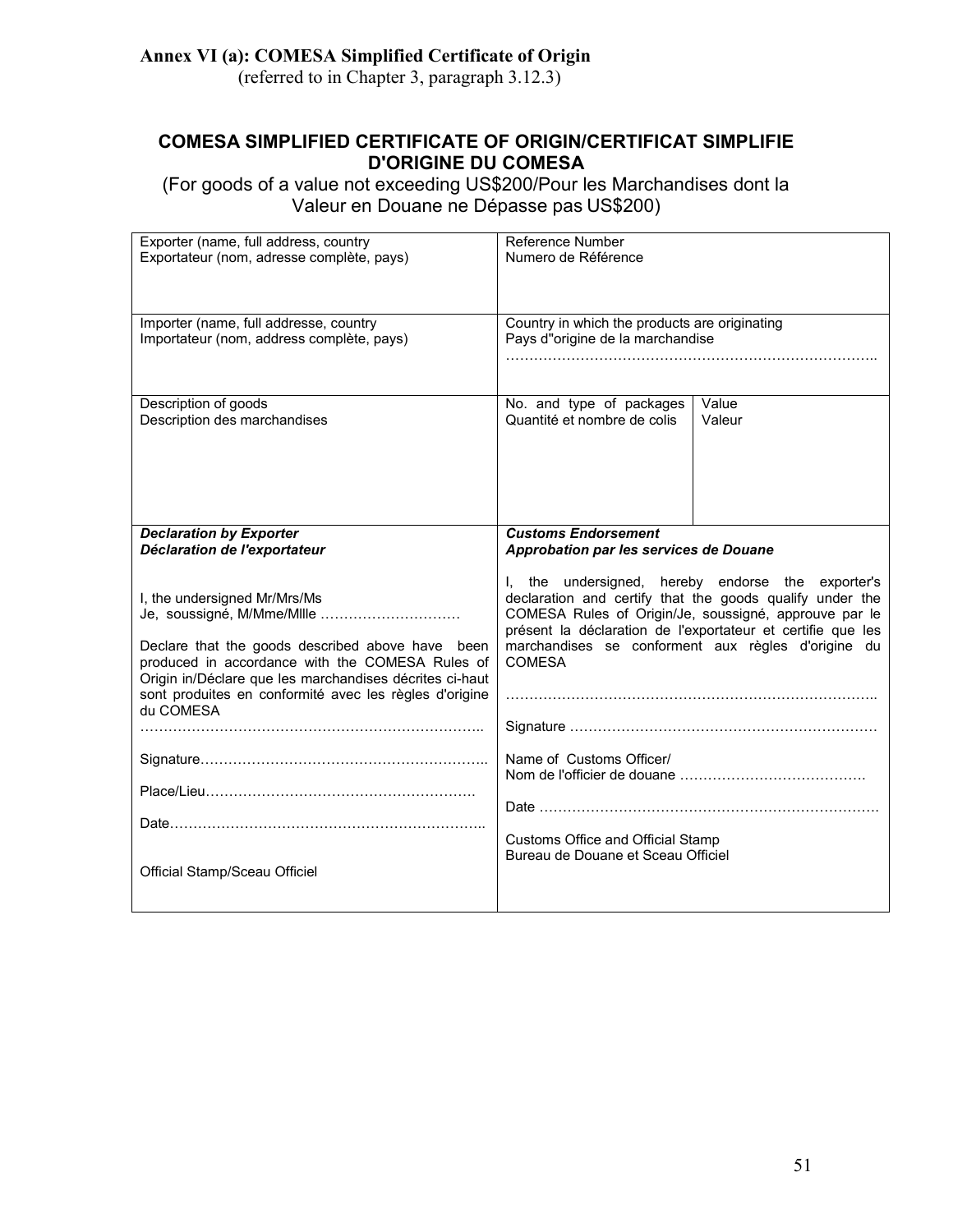# **Annex VI (b): COMESA Customs Document**

(referred to in Chapter 3, paragraph 3.12.3)

#### COUNTRY…….

# SIMPLIFIED COMESA CUSTOMS DOCUMENT

# For goods of a value not exceeding US\$ 200

| Exporter/Consignor |                            |      | Port of clearance |                                      | Regime Code           | Frontier<br>code/Port of Exit | office           | FOR OFFICIAL USE<br><b>DECLARATION NO &amp;</b> |                 |
|--------------------|----------------------------|------|-------------------|--------------------------------------|-----------------------|-------------------------------|------------------|-------------------------------------------------|-----------------|
|                    |                            |      |                   | Identification of means of transport |                       |                               |                  | <b>DATE</b>                                     |                 |
| Importer           |                            |      |                   |                                      |                       |                               |                  |                                                 |                 |
|                    |                            |      |                   |                                      |                       |                               |                  |                                                 |                 |
| Consignee          |                            |      |                   |                                      |                       |                               |                  |                                                 |                 |
|                    | Declarant/Agent            |      |                   | Terms of Delivery                    |                       |                               |                  |                                                 |                 |
|                    | Goods Description          |      | CPC               |                                      | <b>Commodity Code</b> |                               |                  | Net weight Kg                                   |                 |
|                    |                            |      |                   | 1 <sup>st</sup> suppl. Quantity      |                       | $2nd$ suppl. Quantity         |                  |                                                 | Customs value   |
|                    |                            |      |                   |                                      |                       | Country<br>of<br>Origin       |                  |                                                 | Gross weight Kg |
|                    |                            |      | Freight           |                                      |                       | Insurance                     | Other Costs      |                                                 |                 |
|                    | <b>REVENUE INFORMATION</b> |      |                   |                                      |                       |                               |                  |                                                 |                 |
| Duty/<br>Tax Type  | duty/Tax base              | Rate |                   | value for Duty/Tax<br>Duty/Tax Due   |                       | Total Duty/tax due            |                  |                                                 |                 |
| i.                 |                            |      |                   |                                      |                       |                               |                  |                                                 |                 |
| Ii.                |                            |      |                   |                                      |                       |                               |                  |                                                 |                 |
| Iii.               |                            |      |                   |                                      |                       |                               |                  |                                                 |                 |
| Iv.                |                            |      |                   |                                      |                       |                               |                  |                                                 |                 |
| Totals             |                            |      |                   |                                      |                       |                               |                  |                                                 |                 |
|                    |                            |      |                   |                                      |                       |                               | FOR OFFICIAL USE |                                                 |                 |
| <b>DECLARATION</b> |                            |      |                   |                                      |                       |                               |                  |                                                 |                 |
| and complete.      |                            |      |                   |                                      |                       |                               |                  |                                                 |                 |
|                    |                            |      |                   |                                      |                       |                               |                  |                                                 |                 |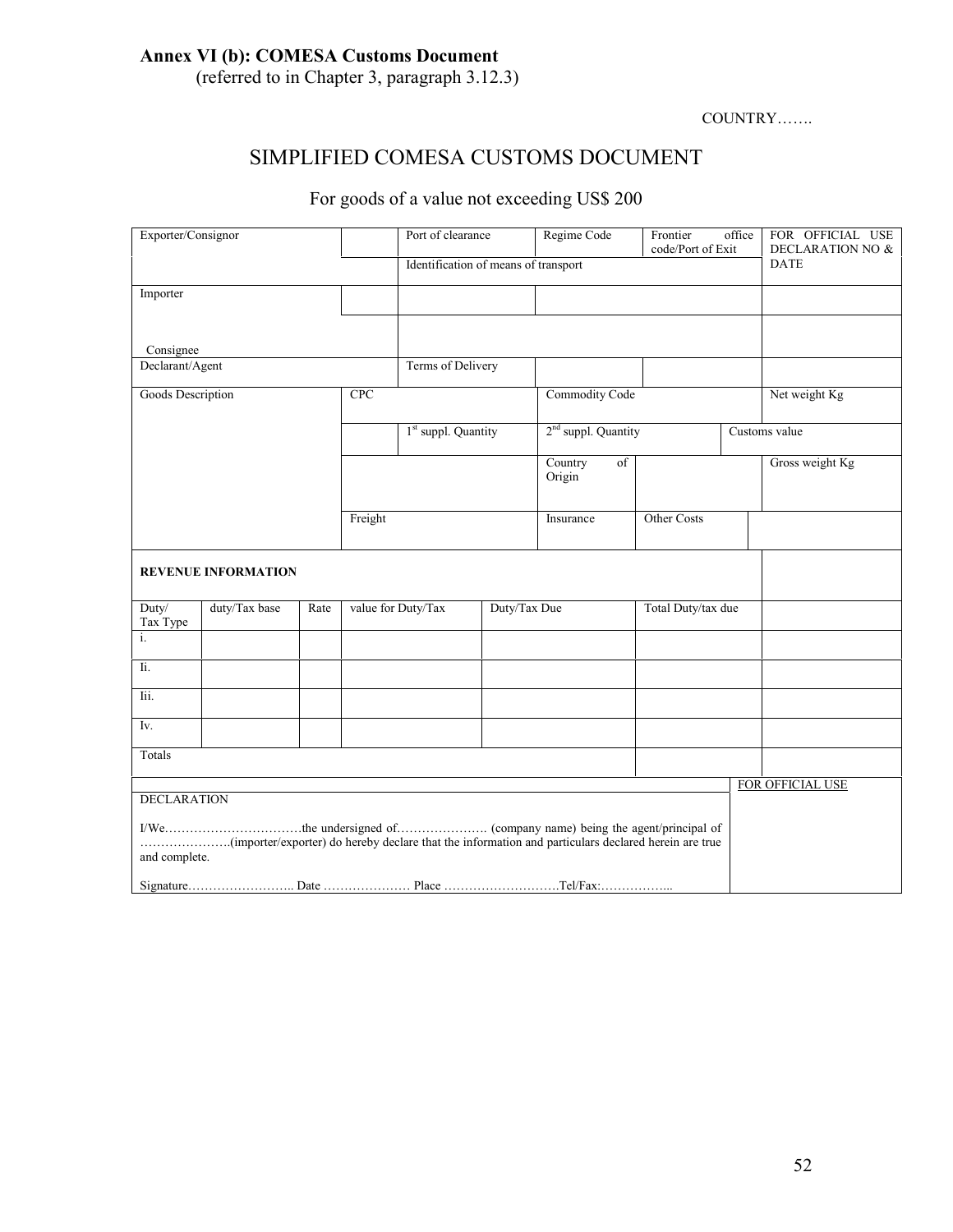#### **Annex VII: GLOSSARY**

**"Certificate of Origin"** means the COMESA form identifying goods, in which the Designated Issuing Authority expressly certifies that the goods to which the certificate relates originate in a specific member State; the Certificate also includes a declaration by the exporter/producer/supplier;

 **"C.I.F"**means cost, insurance and freight;

 **"Clearance"**means the accomplishment of the Customs formalities necessary to allow goods to enter home use, to be exported or to be placed under another Customs procedure;

**"COMESA"**means the Common Market for Eastern and Southern Africa;

**"Customs law"**means the statutory and regulatory provisions relating to the importation, exportation, movement or storage of goods, the administration and enforcement of which

are specifically charged to the Customs Authorities of the member States, and any regulations made by such Authorities under their statutory powers;

"**Designated Issuing Authority"** means the governmental agency in a member State

authorised to issue COMESA Certificates of Origin;

**"Designated Regional/Local office"** means an office other than the Headquarters that is designated to issue COMESA Certificates of Origin within the territory of a member State;

**"Member State"** means a member State of the Common Market for Eastern and Southern Africa;

**"Non-originating materials"** means materials imported from outside COMESA;

**"Originating materials"** means materials which have been produced in a member State

and meet the requirements of the COMESA Rules of Origin;

**"Security"** means the deposit or guarantee of funds, e.g. cash, bond security etc., with Customs, which ensures to the satisfaction of Customs that an obligation will be fulfilled;

**"Substantial transformation"** means substantial manufacturing or processing of materials which is deemed sufficient to give the finished product its essential character.

The operations and processes listed in Rule 5 of the Protocol on Rules of Origin shall not be regarded as substantial transformation;

**"Treaty"** means the Treaty Establishing the Common Market for Eastern and Southern Africa;

**"WCO"** means the World Customs Organisation; and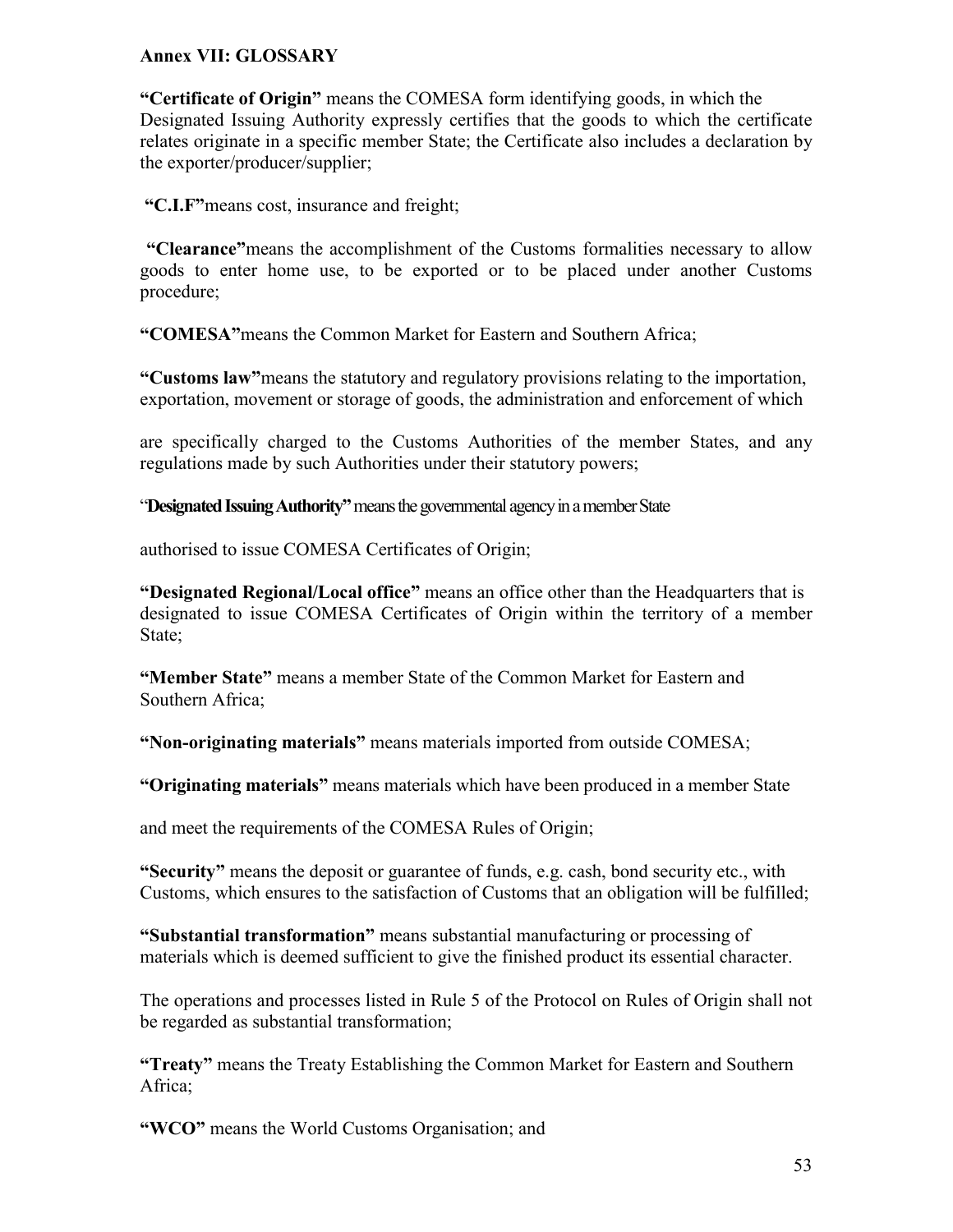**"WTO"** means the World Trade Organisation.

**Annex VIII: Protocol on the Rules of Origin for Products to be traded between the member States of the Common Market for Eastern and Southern Africa**

# **PROTOCOL ON THE RULES OF ORIGIN FOR PRODUCTS TO BE TRADED BETWEEN THE MEMBER STATES OF THE COMMON MARKET FOR EASTERN AND SOUTHERN AFRICA**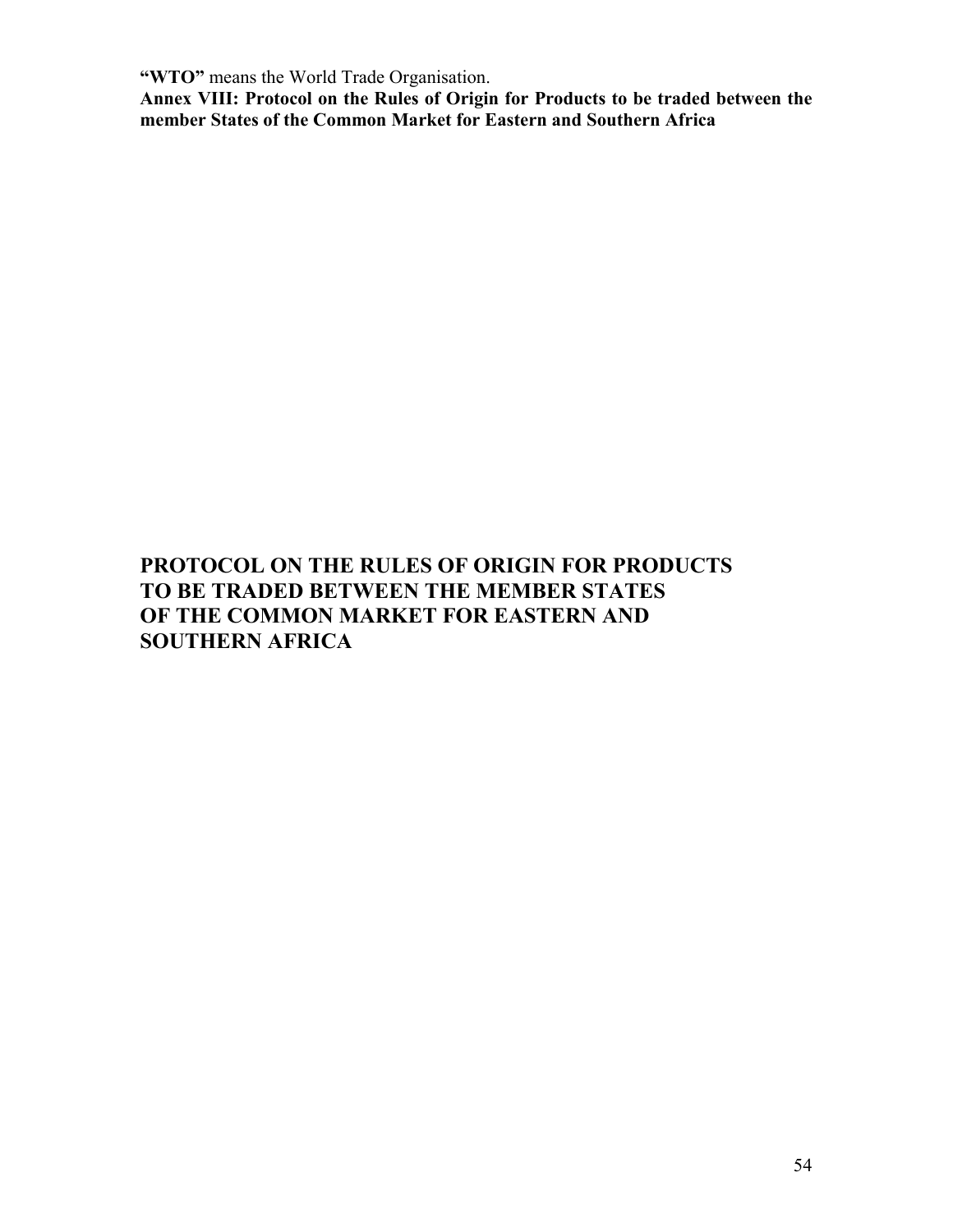#### **PREAMBLE**

#### **THE HIGH CONTRACTING PARTIES**

**AWARE** that the have undertaken to progressively establish a Common Market within which customs duties and other charges of equivalent effect imposed on imports shall be eliminated and non-tariff barriers to trade among member States shall be removed, a common external tariff shall be adopted and all trade documents and procedures shall be harmonised;

**HAVING REGARD** to the provisions of Article 46 of the Treaty which requires member States to reduce and ultimately eliminate, by the year 2000 in accordance with the programme adopted by the PTA Authority, customs duties and other charges of equivalent effect imposed on or in connection with the importation of goods which are eligible for Common Market tariff treatment;

**CONSIDERING** the provisions of Article 48 of the COMESA Treaty providing that only goods originating in the member States shall be eligible for Common Market tariff treatment; and

**TAKING INTO ACCOUNT** the provisions of paragraph 2 of Article 48 of the COMESA Treaty which requires that the rules of origin for products that shall be eligible for Common Market treatment shall be set out only in a Protocol to be annexed to the Treaty:

#### **NOW THEREFORE**

It is **HEREBY AGREED** as follows:

#### **RULE 1**

#### **Interpretation**

In this Protocol:

"Authority" means the Authority of the Common Market established by Article 7 of the Treaty;

"Bureau of Council" means the Chairman, Vice Chairman and Rapporteur elected in accordance with the Rules of Procedure of the Council;

"Committee" means the Committee on Trade and Customs established by Article 7 of the Treaty;

"Common Market" means the Common Market for Eastern and Southern Africa established by Article 1 of the Treaty;

"Council" means the Council of the Common Market established by Article 7 of the Treaty;

"Court" means the Common Market Court of Justice established by Article 7 of the Treaty;

"ex-factory cost" means the value of the total inputs required to produce a given product;

"IC" means the Intergovernmental Committee established by Article 7 of the Treaty;

"Member State" means a Member State of the Common Market;

"materials" means raw materials, semi-finished products, products, ingredients, parts and components used in the production of goods;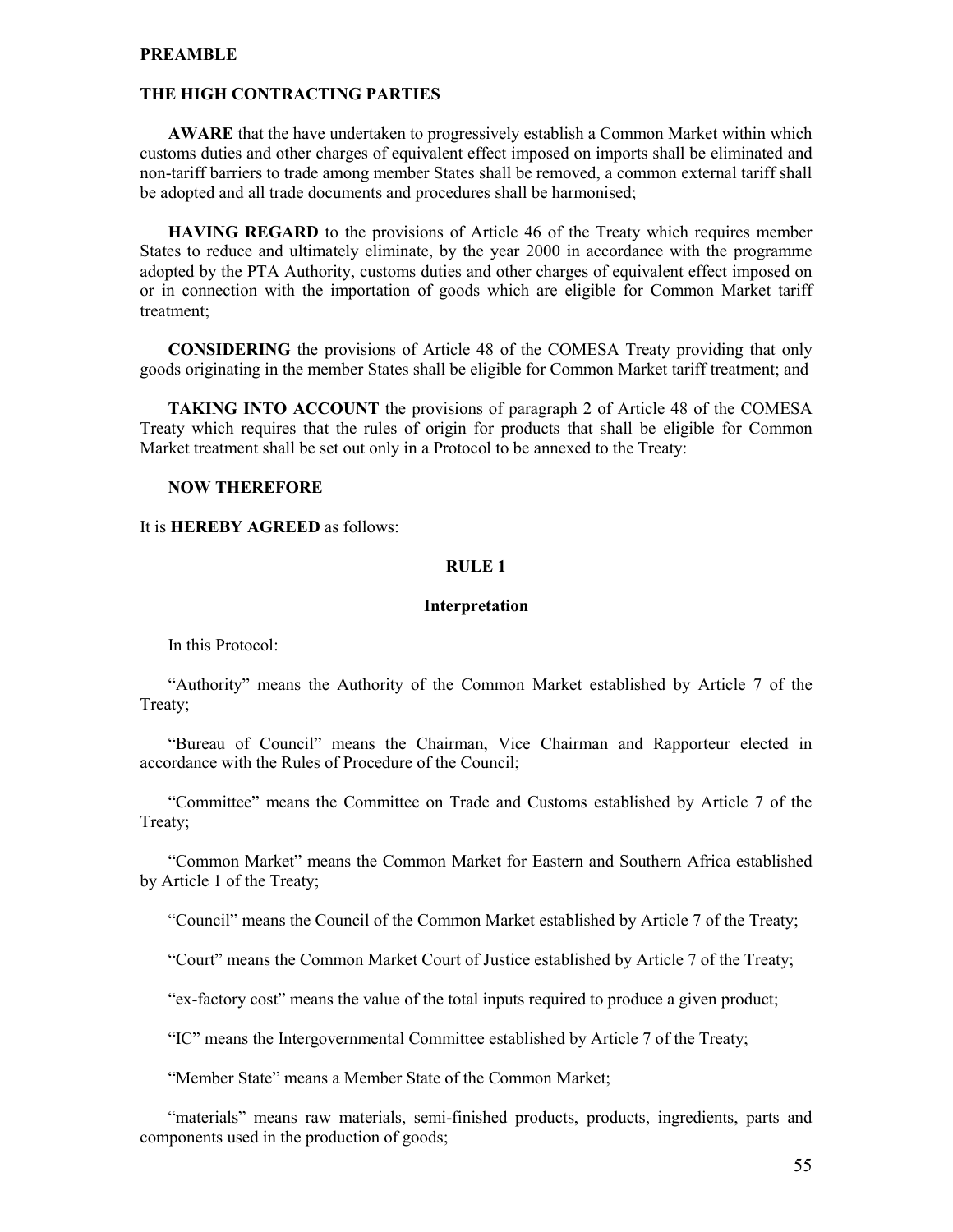"produced" and "a process of production" include the application of any operation or process with the exception of any operation or process as set out in Rule 5 of this Protocol;

"producer" includes a mining manufacturing or agricultural enterprise or any other individual grower or craftsman who supplies goods for export;

"Protocol" means the Protocol on Rules of Origin for Products to be Traded between the Member States of the Common Market;

"Secretariat" means the Secretariat of the Common Market established by Article 7 of the Treaty;

"Treaty" means the Treaty Establishing the Common Market for Eastern and Southern Africa;

"value-added" means the difference between the ex-factory cost of the finished product and the c.i.f. value of the materials imported from outside the Member States and used in the production;

"Vessel of a Member State" means vessel of a Member State if it is registered in a Member State and satisfies one of the following conditions:

- (a) at least 75 per cent of the officers of the vessel are nationals of a Member State; or
- (b) at least 75 per cent of the crew of the vessel are nationals of a Member State; or
- (c) at least the majority control and equity holding in respect of the vessel are held by nationals of a Member State or institution, agency, enterprise or corporation of the Government of such Member State.

#### **RULE 2**

#### **Rules of Origin of the Common Market for Eastern and Southern Africa**

1. Goods shall be accepted as originating in a member State if they are consigned directly from a member State to a consignee in another member State and:

- (a) they have been wholly produced as provided for in Rule 3 of this Protocol; or
- (b) they have been produced in the member States wholly or partially from materials imported from outside the member States or of undetermined origin by a process of production which effects a substantial transformation of those materials such that:
	- ( i ) The c.i.f. value of those materials does not exceed 60 per cent of the total cost of the materials used in the production of the goods; or
	- (ii) The value added resulting from the process of production accounts for at least 35 per cent of the ex-factory cost of the goods; or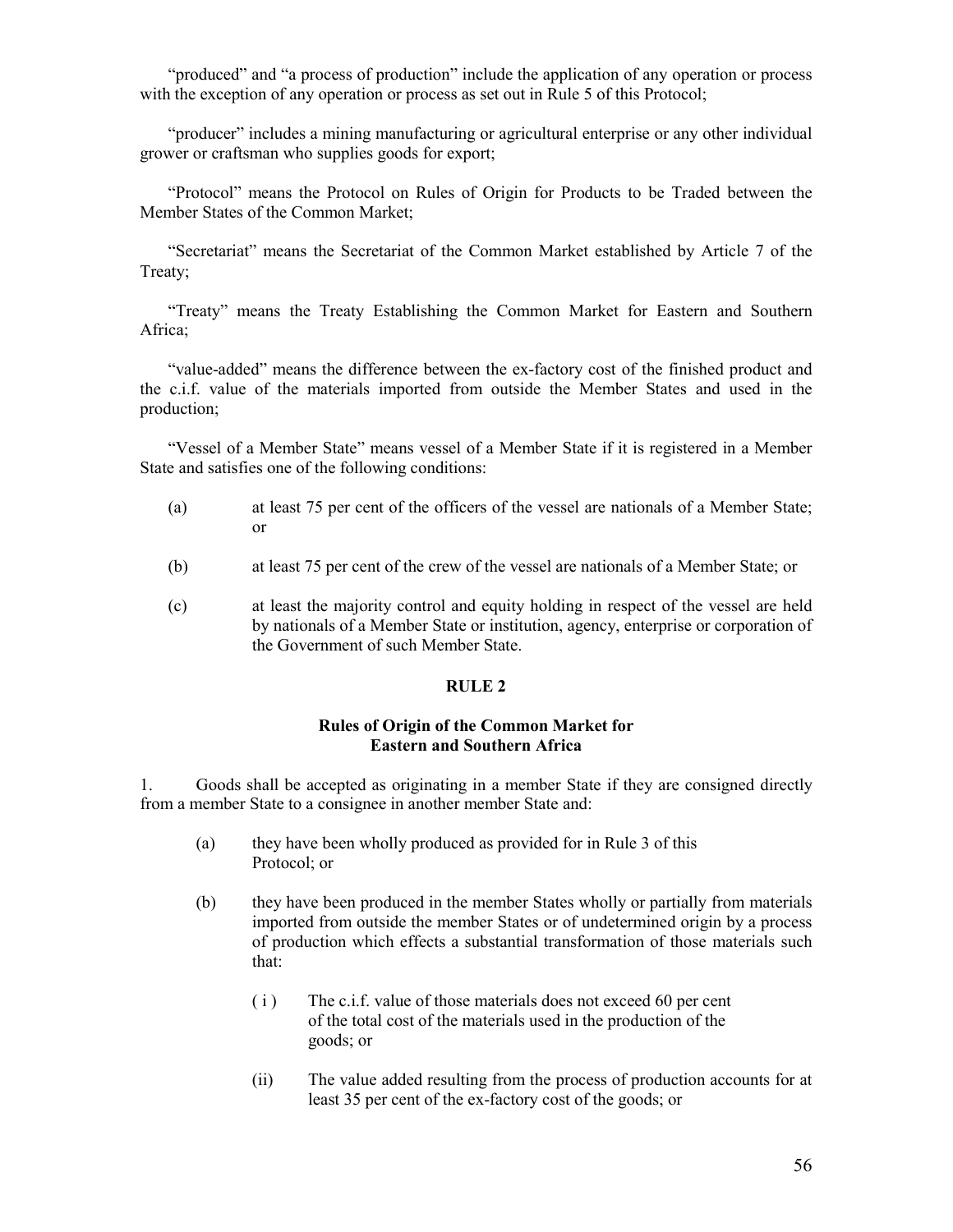- (iii) The goods are classified or become classifiable under a tariff heading other than the tariff heading under which they were imported; or
- (c) produced in the member State and designated in a list by the Council upon the recommendation of the Committee through the IC to be goods of particular importance to the economic development of the member States, and containing not less than 25 per cent of value added notwithstanding the provisions of subparagraph (b) (ii) of paragraph 1 of this Rule.
- 2. The Council may:
	- (a) determine how long the goods contained in the list referred to in sub-paragraph (c) of paragraph 1 of this Rule shall remain on such list and may, from time to time, amend it as may be necessary; and
	- (b) amend any of the percentage values and value added specified in sub-paragraph (b) (i) and (ii) of paragraph 1 of the Rule, from time to time, as may be necessary.

3. Raw materials or semi-finished goods originating in accordance with the provisions of this Protocol in any of the member States and undergoing working or processing either in one or two or in more States shall, for the purpose of determining the origin of a finished product, be deemed to have originated in the member State where the final processing or manufacturing takes place.

4. In determining the place of production of marine, river or lake products and goods in relation to a member State, a vessel of a member State shall be regarded as part of the territory of that member State. In determining the place from which goods originated, marine, river or lake products taken from the sea, river or lake or goods produced therefrom at sea or on a river or lake shall be regarded as having their origin in the territory of a member State if they were taken by or produced in a vessel of that member State and have been brought directly to the territory of the member State.

#### **RULE 3**

#### **Goods Wholly Produced in the Member States**

1. For the purposes of subparagraph (a) paragraph 1 of Rule 2 of this Protocol, the following are among the products which shall be regarded as wholly produced in the member States.

- (a) mineral products extracted from the ground or sea-bed of the member States;
- (b) vegetable products harvested within the member States;
- (c) live animals born and raised within the member States;
- (d) products obtained from live animals within the member States;
- (e) products obtained by hunting or fishing conducted within the member States;
- (f) products obtained from the sea and from rivers and lakes within the member States by a vessel of a member State;
- (g) products manufactured in a factory of a member State exclusively from the products referred to in sub-paragraph (f) of paragraph 1 of this Rule;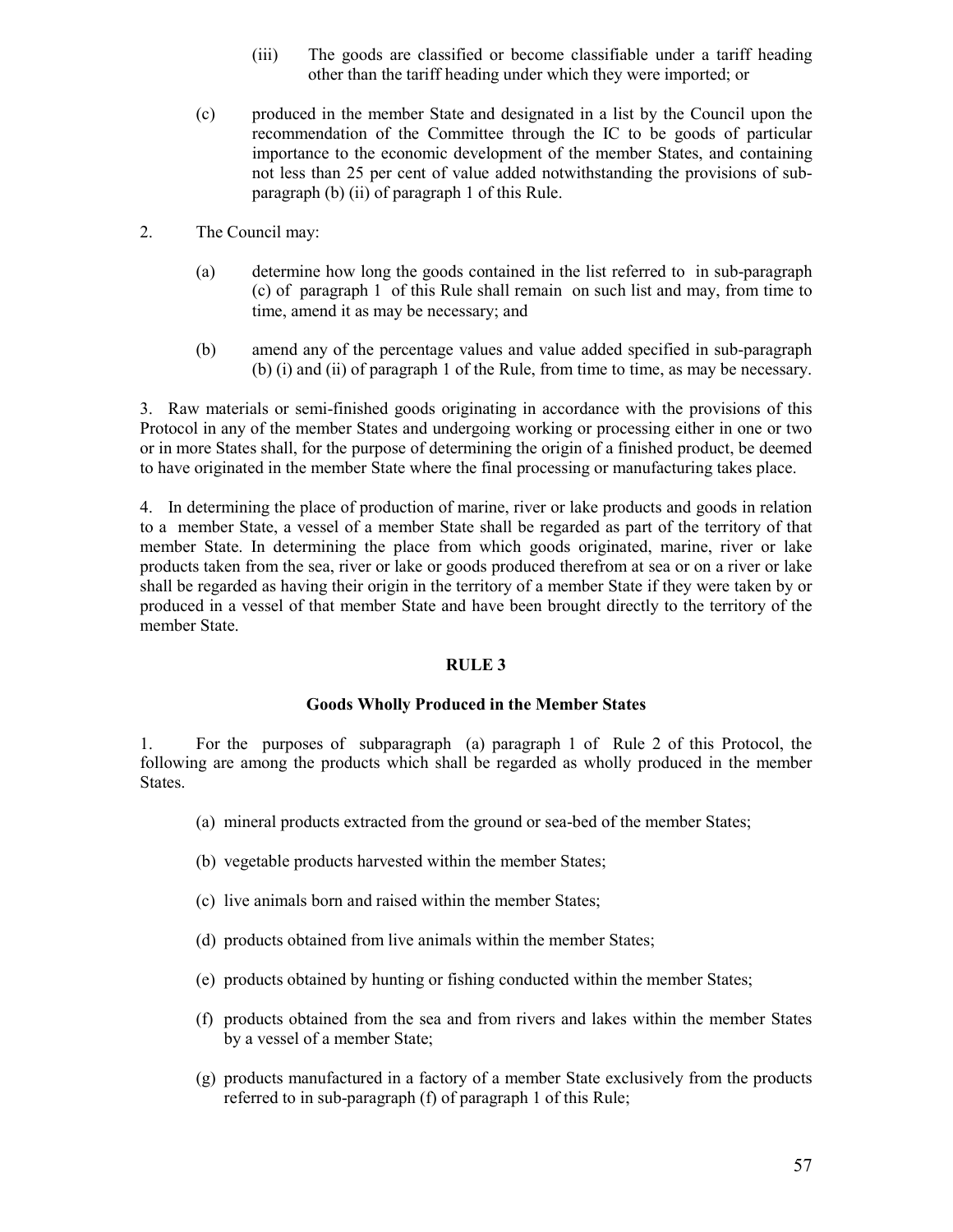- (h) used articles fit only for the recovery of materials, provided that such articles have been collected from users within the member States;
- (i) scrap and waste resulting from manufacturing operations within the member State;
- (j) goods produced within the member States exclusively or mainly from one or both of the following:
	- (i) products referred to in sub-paragraphs (a) to (i) of paragraph 1 of this Rule:
	- (ii) materials containing no element imported from outside the member states or of

undetermined origin

2. Electrical power, fuel, plant, machinery and tools used in the production of goods shall always be regarded as wholly produced within the Common Market when determining the origin of the goods.

#### **RULE 4**

#### **Application of Percentage of Imported Materials and Value Added Criteria**

For the purpose of subparagraphs (b) and (c) of paragraph 1 of Rule 2 of this Protocol:

- (a) any materials which meet the condition specified in sub-paragraph (a) of paragraph 1 of Rule 2 of this Protocol shall be regarded as containing no elements imported from outside the member States;
- (b) The value of any materials which can be identified as having been imported from outside the member States shall be their c.i.f. value accepted by the customs authorities on clearance for home consumption, or on temporary admission at the time of last importation into the member State where they were used in a process of production, less the amount of any transport costs incurred in transit through other member States;
- (c) If the value of any materials imported from outside the member States cannot be determined in accordance with paragraph (b) of this Rule, their value shall be the earliest ascertainable price paid for them in the member State where they were used in a process of production; and
- (d) If the origin of any materials cannot be determined, such materials shall be deemed to have been imported from outside the member States and its value shall be the earliest ascertainable price paid for such material in the member State where they were used in a process of production.

#### **RULE 5**

#### **Process not conferring Origin**

Notwithstanding the provisions of sub-paragraphs (b) and (c) of paragraph 1 of Rule 2 of this Protocol, the following operations and processes shall be considered as insufficient to support a claim that goods originate from a member State:

(a) packaging, bottling, placing in flasks, bags, cases and boxes, fixing on cards or boards and all other simple packaging operations;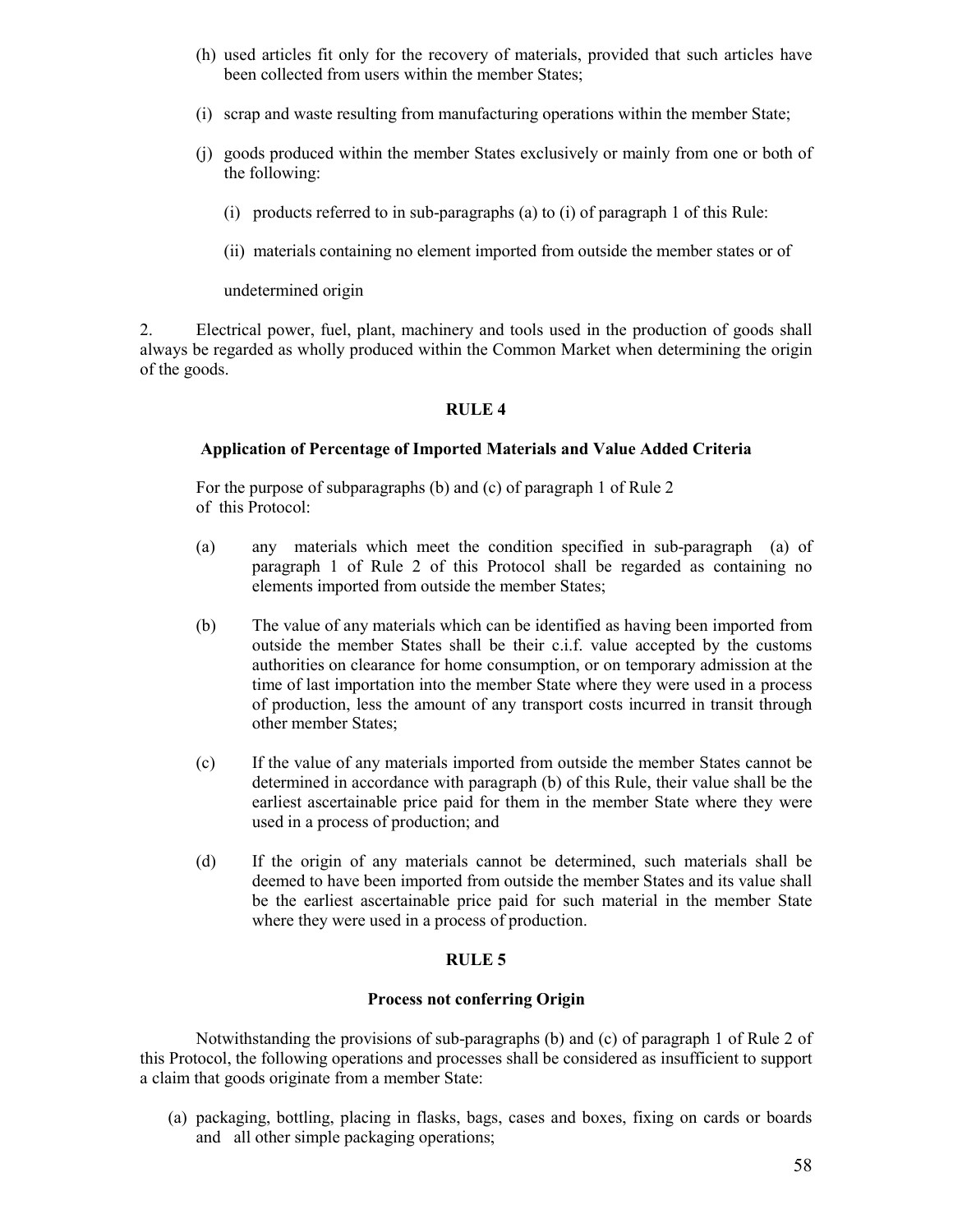- (b) (i)simple mixing of ingredients imported from outside member States
	- (ii) simple assembly of components and parts imported from outside the member States to constitute a complete product;
	- (iii) simple mixing and assembly where the costs of the ingredients, parts and components

 imported from outside member States and used in any of such processes exceed 60 per cent of the total costs of the ingredients, parts and components used.

- (c) operations to ensure the preservation of merchandise in good condition during transportation and storage such as ventilation, spreading out, drying, freezing, placing in brine, sulphur dioxide or other aqueous solutions, removal of damaged parts and similar
- (d) operations;
- (d) changes of packing and breaking up of or assembly of consignments;

(e) marking, labelling or affixing other like distinguishing signs on products or their packages;

(f) simple operations consisting of removal of dust, sifting or screening, sorting, classifying and matching, including the making up of sets of goods, washing, painting and cutting up;

(g) a combination of two or more operations specified in sub-paragraph (a) to (f) of this Rule;

(h) slaughter of animals.

#### **RULE 6**

#### **Unit of Qualification**

- 1. Each item in a consignment shall be considered separately.
- 2. Notwithstanding the provisions of paragraph 1 of this Rule:
	- (a) where the **Customs Co-operation Council's Nomenclature or the Harmonized Commodity Description and Coding System** specifies that a group, set or assembly of articles is to be classified within a single heading, such a group, set or assembly shall be treated as one article;
	- (b) tools, parts and accessories which are imported with an article, and the price of which is included in that of the article or for which no separate charge is made, shall be considered as forming a whole with the article<sup>.</sup>

Provided that they constitute the Standard equipment customarily included on the sale of articles of that kind; and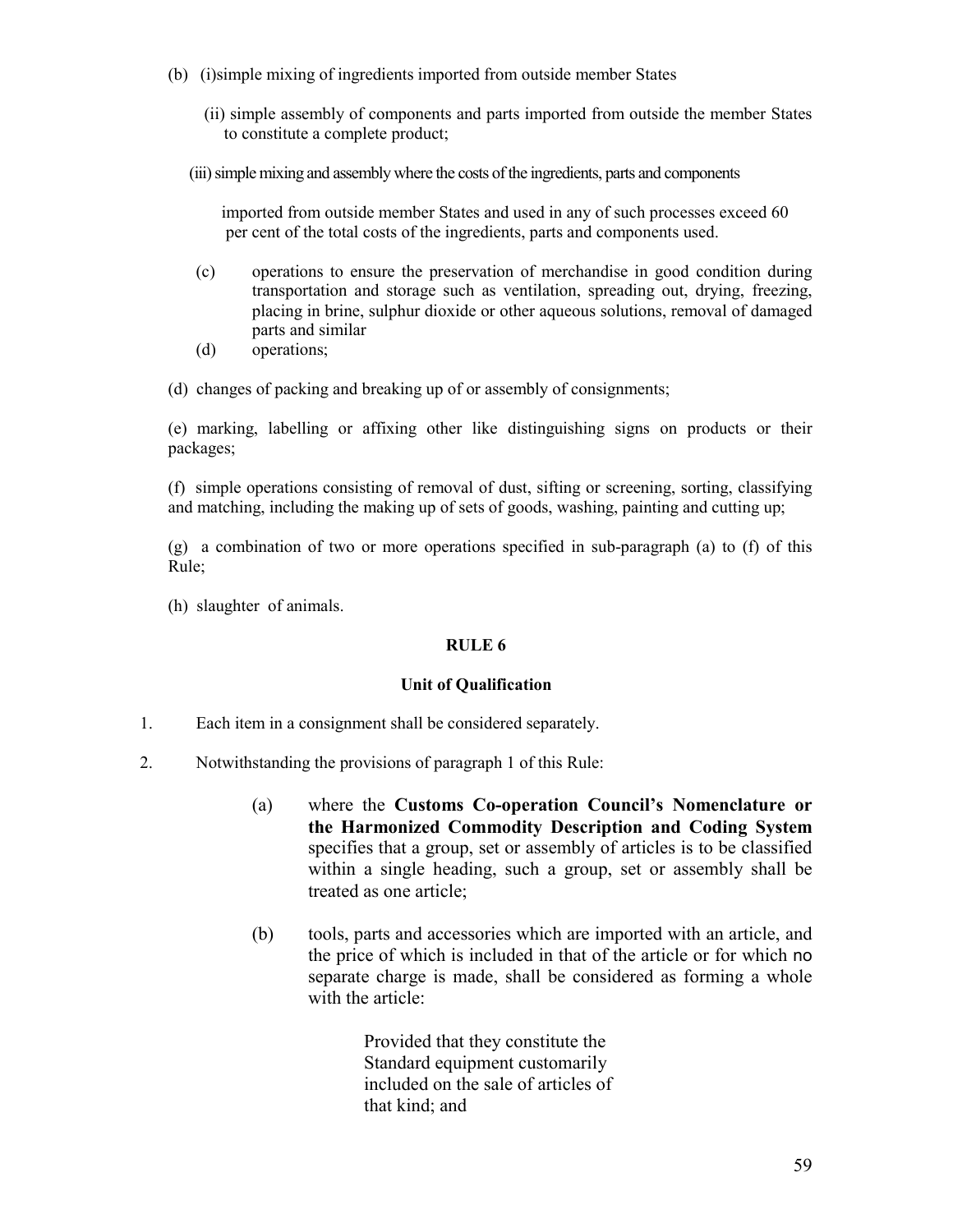(c) in cases not within the provisions of sub-paragraphs (a) and (b) of this paragraph, goods shall be treated as a single article if they are so treated for purposes of assessing customs duties on like articles by the importing member State.

3. An unassembled or disassembled article which is imported in more than one consignment because it is not feasible for transport or production reasons to import it in a single consignment shall be treated as one article.

#### **RULE 7**

#### **Separation of Materials**

1. For those products or industries where it would be impracticable for the producer to separate physically materials of similar character but different origin used in the production of goods, such separation may be replaced by an appropriate accounting system which ensures that no more goods are deemed to originate in the member State than would have been the case if the producer had been able physically to separate the materials.

2. Any such accounting system shall conform to such conditions as may be agreed upon by the Council in order to ensure that adequate control measures shall be applied.

### **RULE 8**

#### **Treatment of Mixtures**

1. In the case of mixtures, not being groups, sets or assemblies of goods dealt with under Rule 6 of this Protocol, a member State may refuse to accept as originating in the member States any product resulting from the mixing together of goods which would qualify as originating in the member States with goods which

would not qualify, if the characteristics of the product as a whole are not different from the characteristics of the goods which have been mixed.

2. In the case of particular products where it is recognised by the Council to be desirable to permit mixing of the kind described in paragraph 1 of this Rule, such products shall be accepted as originating in the member States in respect of such part thereof as may be shown to correspond to the quantity of goods originating in the member States used in the mixing, subject to such conditions as may be agreed by the Council, upon the recommendation of the Committee through IC.

#### **RULE 9**

#### **Treatment of Packing**

1. Where for purposes of assessing customs duties, a member State treats goods separately from their packing, it may also, in respect of its imports consigned from another member State, determine separately the origin of such packing.

2. Where paragraph 1 of this Rule is not applicable, packing shall be considered as forming a whole with the goods and no part of any packing required for their transport or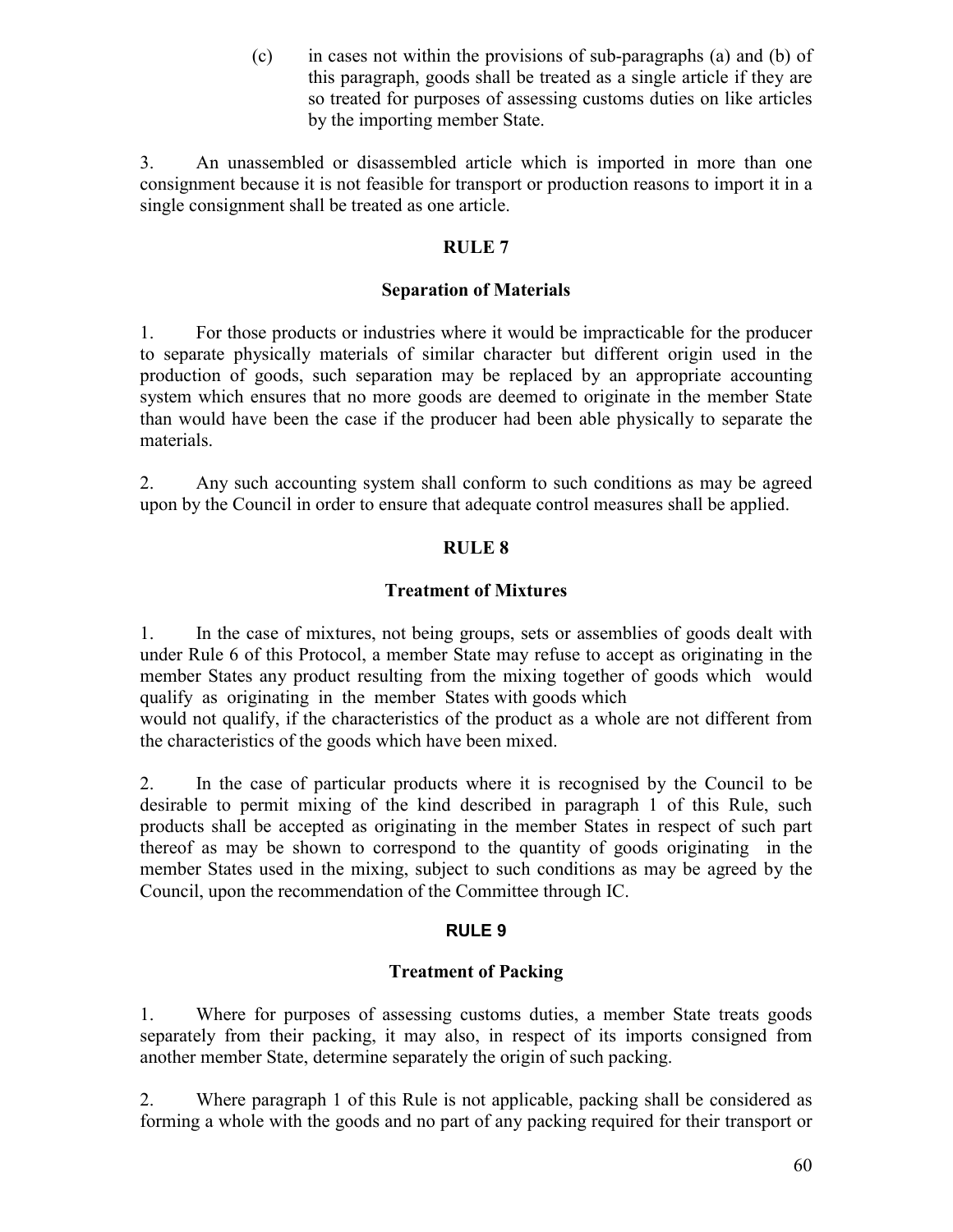storage shall be considered as having been imported from outside the member States when determining the origin of the goods as a whole.

3. For the purpose of paragraph 2 of this Rule, packing with which goods are ordinarily sold at retail shall not be regarded as packing required for the transport or storage of goods.

4. Containers which are used purely for the transport and temporary storage of goods and are to be returned shall not be subject to customs duties and other charges of equivalent effect. Where containers are not to be returned, they shall be treated separately from the goods contained in them and be subject to import duties and other charges of equivalent effect.

#### **RULE 10**

#### **Documentary Evidence**

1. The claim that goods shall be accepted as originating from a member State in accordance with the provisions of this Protocol, shall be supported by a certificate given by the exporter or his authorised representative in the form prescribed in Appendix I of this Protocol. The certificate shall be authenticated by an authority designated for that purpose by each member State.

2. Every producer, where such producer is not the exporter, shall, in respect of goods intended for export, furnish the exporter with a written declaration in conformity with Appendix II of this Protocol to the effect that the goods qualify as originating in the member States under the provisions of Rule 2 of this Protocol.

3. The competent authority designated by an importing member State may in exceptional circumstances and notwithstanding the presentation of a certificate issued in accordance with the provisions of this Rule, require, in case of doubt, further verification of the statement contained in the certificate. Such further verification should be made within three months of the request being made by a competent authority designated by the importing member State. The form to be used for this purpose shall be that contained in Appendix III of this Protocol.

4. The importing member State shall not prevent the importer from taking delivery of goods solely on the grounds that it requires further evidence, but may require security for any duty other charge which may be payable:

> Provided that where the goods are subject to any prohibitions, the stipulations for delivery under security shall not apply.

- 5. Copies of certificates of origin and other relevant documentary evidence shall be preserved by the appropriate authorities of the member State for at least five years.
- 6. All member States shall deposit with the Secretariat the names of departments and agencies authorised to issue the certificate required under this Protocol, the specimen signatures of officials authorised to sign the certificates and the